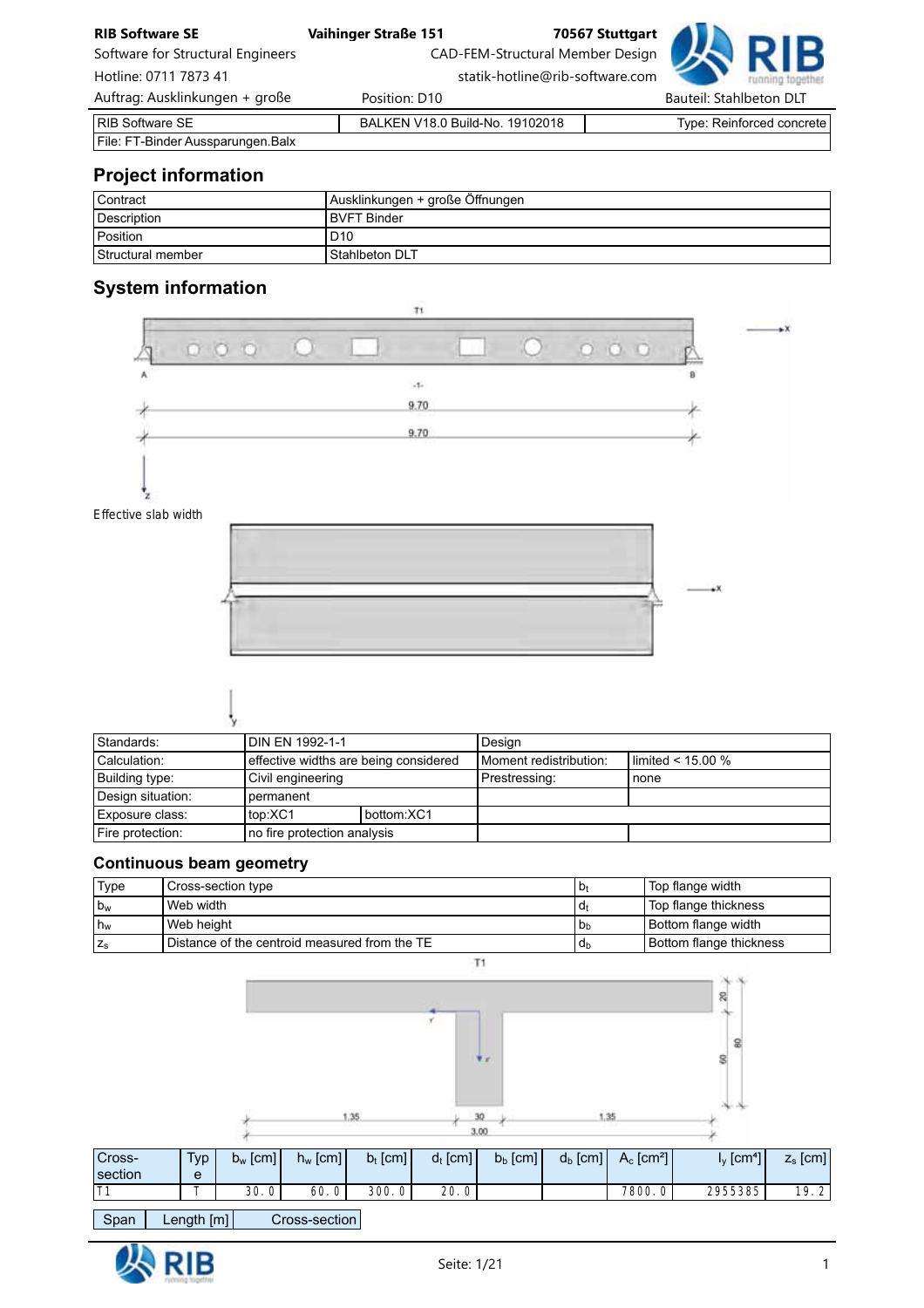1 | 9.70 T1 Auftrag: Ausklinkungen + große eine Position: D10 Bauteil: Stahlbeton DLT

# Recesses

| No.            | Span | a to the origin<br>[m] | <b>Type</b> | Distance fom<br>BE.<br>[cm] | $\varnothing$ or $b_x$<br>[cm] | $h_z$<br>[cm] |
|----------------|------|------------------------|-------------|-----------------------------|--------------------------------|---------------|
|                | 1    | 0.870                  | Ci rcl e    | 16.0                        | 20.0                           | 0.0           |
| $\mathfrak{D}$ |      | 1.370                  | Ci rcl e    | 16.0                        | 20.0                           | 0.0           |
| 3              |      | 1.870                  | Ci rcl e    | 16.0                        | 20.0                           | 0.0           |
| $\overline{4}$ |      | 2.825                  | Ci rcl e    | 16.0                        | 30.0                           | 0.0           |
| 5              |      | 3.900                  | Rectangle   | 16.0                        | 45.0                           | 30.0          |
| 6              |      | 5.800                  | Rectangle   | 16.0                        | 45.0                           | 30.0          |
|                |      | 6.875                  | Ci rcl e    | 16.0                        | 30.0                           | 0.0           |
| 8              |      | 7.830                  | Ci rcl e    | 16.0                        | 20.0                           | 0.0           |
| 9              |      | 8.330                  | Ci rcl e    | 16.0                        | 20.0                           | 0.0           |
| 10             |      | 8.830                  | Ci rcl e    | 16.0                        | 20.0                           | 0.0           |

# Effective slab widths

| Span no. | v Im<br>,,,,,<br>$\mathbf{v}$ | $B_{\text{qes}}$ [m] | D<br><b>Iml</b><br>$D_{\text{eff}}$ | $D_{\text{eff}}$<br>$D_{\text{ges}}$ | I۳<br>ுட<br>. |
|----------|-------------------------------|----------------------|-------------------------------------|--------------------------------------|---------------|
|          | 000                           | 000                  | 780<br><u>.</u>                     | 027<br><br>້                         | 700           |
|          | 700<br>$\Omega$               | 3.000                | 780<br>z.                           | 027<br>$\sqrt{2}$<br>ັ.              | 700           |

*Effective slab width [m]*



# Support

| Support | Type                 | $C_X$     | C <sub>z</sub> | $C_{\phi X}$ | $C_{\phi y}$ | Width             | <b>Notch</b>      |          |
|---------|----------------------|-----------|----------------|--------------|--------------|-------------------|-------------------|----------|
|         |                      | [kN/m]    | [kN/m]         | [kNm]        | [kNm]        | [cm]              | ba [cm]           | $h$ [cm] |
| А       | Concrete,<br>di rect | $ri$ gi d | ri gi d        | ri gi d      |              | 15.0 <sub>1</sub> | 12.5 <sub>1</sub> | 30.0     |
| В       | Concrete,<br>di rect |           | $ri$ gi d      |              |              | 15.01             | 12.5              | 30.0     |

### Material

| Concrete    | 27<br>IN/<br>'mm <sub>1</sub><br><b>ICK</b>     | 22<br>IN/mm <sup>2</sup><br>-<br>∟cm | $V_c$ . | $\alpha_{\rm cc}$ | $[N/mm^2]$<br>27<br>$_{\rm{1cd}}$ | IN/mm <sup>2</sup><br>$\sim$<br>∎ctm | $\sqrt{kN/m^{31}}$           |
|-------------|-------------------------------------------------|--------------------------------------|---------|-------------------|-----------------------------------|--------------------------------------|------------------------------|
| C35/<br>/45 | $\Omega$<br>$\overline{\phantom{0}}$<br>ບບ<br>ັ | 34100                                | 50      | QF<br>ບບ<br>J.    | 10<br>o                           | $\sim$<br>ູ<br><u>.</u>              | $\sim$ $\sim$<br>00<br>، ب ک |

The rising branch of the stress-strain curve is considered according to 3.2.7 (2)a.

| Reinforcement | Application              | $f_{\text{vk}}$ [N/mm <sup>2</sup> ] | $E_s$ [N/mm <sup>2</sup> ] |             | $f_{\text{yd}}$ [N/mm <sup>2</sup> ] | <b>Ductility</b> | $\Delta \sigma_{RSK(N^*)}$ |
|---------------|--------------------------|--------------------------------------|----------------------------|-------------|--------------------------------------|------------------|----------------------------|
| <b>B500S</b>  | Longi tudi nal<br>ateral | 500, 00                              | 200000                     | 15<br>ل ا . | 434.8'                               | (hi gh)<br>B     | 175.00                     |
| <b>B420S</b>  | Shear<br>oi nt           | 420, 00                              | 200000                     | .15         | 365.2                                | (hi gh)<br>B     | 175,00                     |

# Reinforcement specification

Longitudinal reinforcement

| l d <sub>1</sub> | Reinforcement axis distance to the edge |                                                                     |            |      |        | Ø,         |                                 | Bar diameter in the web or flange |                                    |        |     |        |
|------------------|-----------------------------------------|---------------------------------------------------------------------|------------|------|--------|------------|---------------------------------|-----------------------------------|------------------------------------|--------|-----|--------|
| Span             |                                         | Section [m]<br>As top $\text{cm}^2$<br>As bottom [cm <sup>2</sup> ] |            |      |        |            | $\varnothing_{\rm s}$ -top [mm] |                                   | $\varnothing_{\rm s}$ -bottom [mm] |        |     |        |
| No.              | a                                       |                                                                     | $d_1$ [cm] | Web  | Flange | $d_1$ [cm] | Web                             | Flange                            | Web                                | Flange | Web | Flange |
|                  | 0. 000                                  | 700 i<br>Ο                                                          | $\Omega$   | 0.00 | 00     |            | 0. 00                           | 00                                | 20                                 | 10     | 25  | 10     |

# Loading

| Relation | Support/Span  'a' relates to the support position or the beginning of the span<br>Beam  Line load extends over the entire beam |
|----------|--------------------------------------------------------------------------------------------------------------------------------|
| ILR      | Load direction in global system of coordinates, x-, y- or z-direction                                                          |
| ∣ n, Δx  | Generating a single load n-times with distance $\Delta x$                                                                      |
|          |                                                                                                                                |

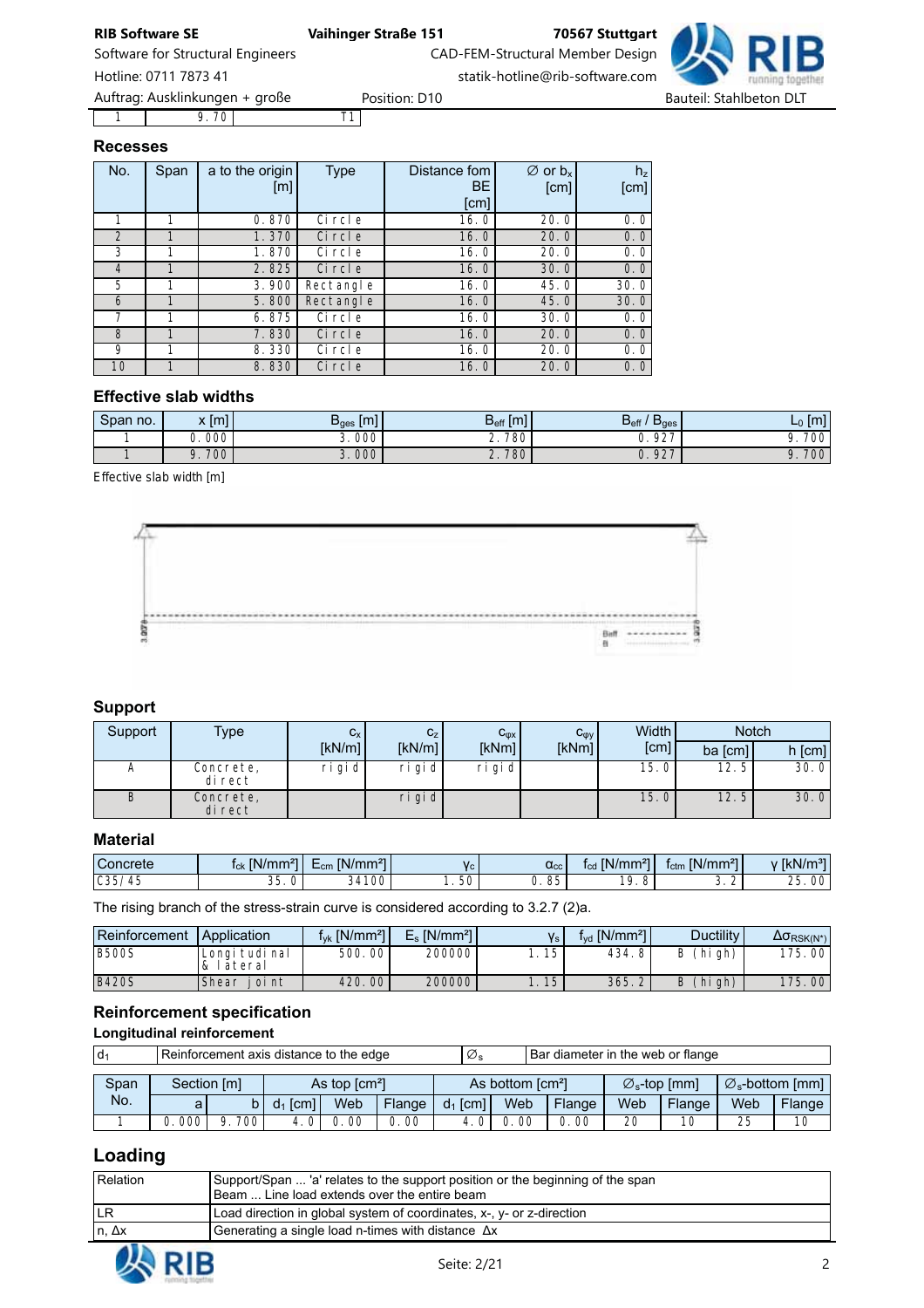Software for Structural Engineers CAD-FEM-Structural Member Design

Hotline: 0711 7873 41 statik-hotline@rib-software.com

Δs [cm] Support settlement relative to bearing ΔT [K] Temperature load in x- y- or z-direction ex/ey [cm] Eccentricity of the load application a to the beginning [m] Distance to the reference point b<sub>R</sub> [m] for trapezoidal loads - distance right to qR P[kN], M[kNm] Single load, Single moment b<sub>L</sub> [m] **for trapezoidal and triangular loads** distance left to qL qL,qR [kN/m],  $m_L, m_R[kNm/m]$ Uniformly / trapezoidal / triangular load, line moment T Load transfer from different calculation Auftrag: Ausklinkungen + große eine Position: D10 aussissienen Bauteil: Stahlbeton DLT

Reinforced concrete - all load values in the load cases are characteristic Dead load:  $q_z$  [kN/m] = 25.00 [kN/m<sup>3</sup>]  $*$  A [m<sup>2</sup>] for all LCC

### Load cases

| $ LC $ Type of action | <b>V</b> sup | Vinf I           | $\Psi_0$ | $\Psi_1$            |       | $\psi_2$   Name           |
|-----------------------|--------------|------------------|----------|---------------------|-------|---------------------------|
| OlDead Load           | . . 35 I     | 001              | .001     | 1.00                |       | 1.00 Ei gengewicht Träger |
| 1 Permanent Load      | 1.351        | .00 <sub>l</sub> | 100      | 1.00                | 1.001 |                           |
| 2 Traffic Load        | 1.50 L       |                  |          | 0.00 0.80 0.70 0.50 |       |                           |

# Load case 1:

*Loads in z-direction*



### Loading in XZ plane

| - | <b>Type</b> | Relation | LR | a to the origin<br>[ <sub>m</sub> ] | $q_L/m_L$ | $q_R/m_R$<br>[kN.kNm]   [kN.kNm] | ev<br>[cm] | e <sub>Z</sub><br>[cm] | Length<br>[m]    | <b>b</b> L<br>[m] | b <sub>R</sub><br>[m] |
|---|-------------|----------|----|-------------------------------------|-----------|----------------------------------|------------|------------------------|------------------|-------------------|-----------------------|
|   | oad<br>ne   | support  | -  | J.000 <sup>1</sup>                  | 00<br>10. | 00<br>10<br>ιv.                  |            |                        | 700 <sub>1</sub> |                   |                       |

## Load case 2:

*Loads in z-direction*



### Loading in XZ plane

| - | $TV$ pe<br>$\cdot$    | Relation            | ∟⊓ | a to the origin<br>[m] | /m <sub>l</sub><br><b>IkN.kNml</b> | $qR/mR$ .<br>I   [kN.kNm] | e٧<br>[cm] | e <sub>Z</sub><br>[cm] | Length<br>$\mathsf{[m]}$ | <b>bL</b><br>[m] | b <sub>R</sub><br>[m] |
|---|-----------------------|---------------------|----|------------------------|------------------------------------|---------------------------|------------|------------------------|--------------------------|------------------|-----------------------|
|   | ' oad<br>Frapezoi dal | suppor <sup>+</sup> | -  | 000                    | 36.<br>08                          | $\sim$<br>08<br>36.       |            | $\sim$<br><br>ັ        | 700                      |                  |                       |

### Combination coefficients

| Type of action    | Ysup              | Vinf, | $\Psi_0$ | $\Psi_1$            | $\Psi_2$ |
|-------------------|-------------------|-------|----------|---------------------|----------|
| Dead<br>l oad     | $\therefore 35^+$ | 00    | 00       | i . 00 <sup>'</sup> | 00       |
| Load<br>Permanent | 1.35              | 00    | 00       | 1.00                | 00       |
| Traffi c<br>oad   | l. 50             | 00    | 80       | 70                  | 50       |

# Results

## Support forces

| ◡<br>. | วriginal LC                 | <b>EXTR</b> | l Leading parameter          |
|--------|-----------------------------|-------------|------------------------------|
|        | 'Live loads, characteristic | EQU         | ⊦Safety against displacement |
|        | Accidental action effect    | GK          | l Basic combination          |

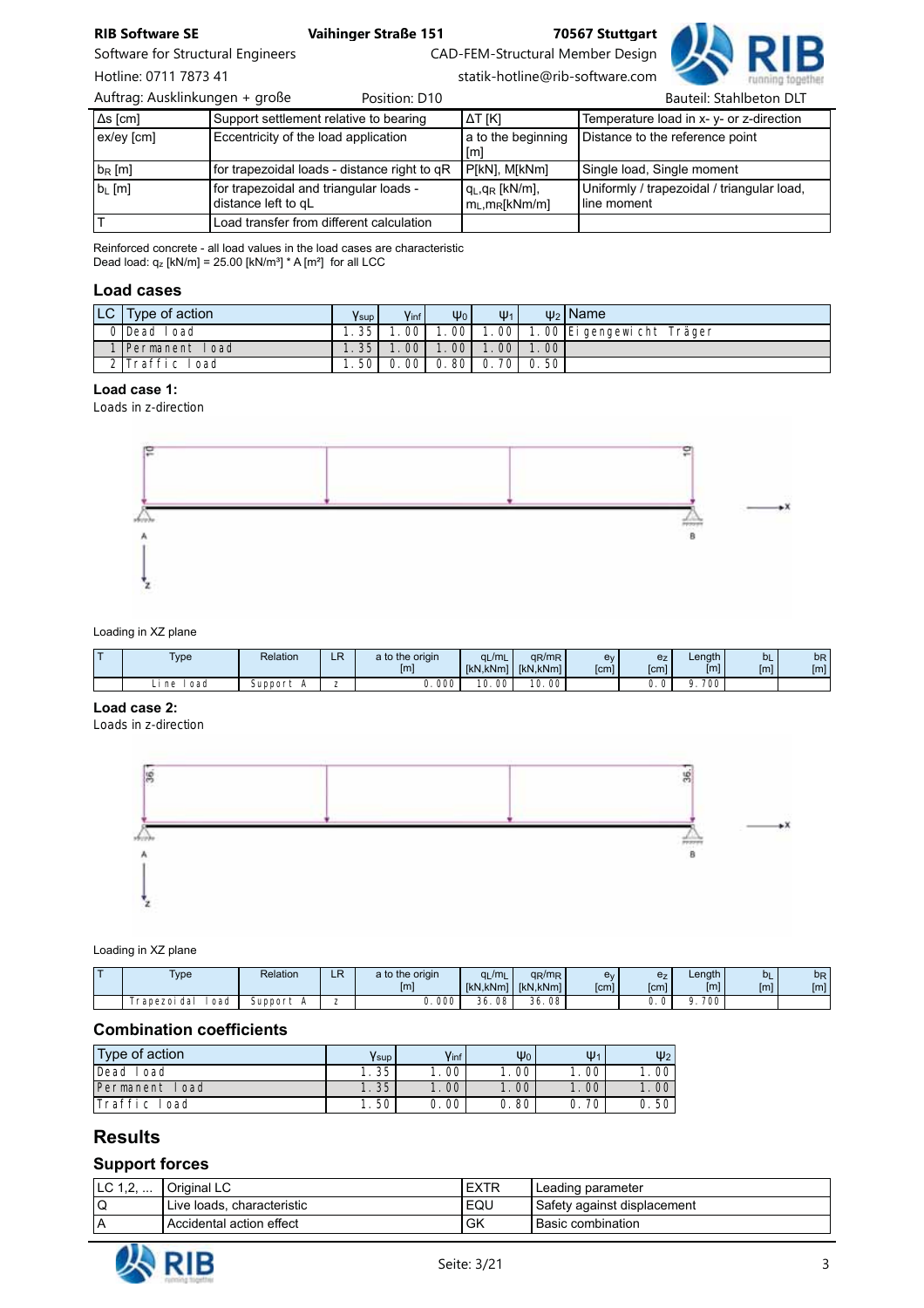

Software for Structural Engineers CAD-FEM-Structural Member Design

Hotline: 0711 7873 41 statik-hotline@rib-software.com

|                     | Auftrag: Ausklinkungen + große |             | Position: D10   |     |                 |                        | Bauteil: Stahlbeton DLT |  |
|---------------------|--------------------------------|-------------|-----------------|-----|-----------------|------------------------|-------------------------|--|
| ΣG                  | Permanent action effects       |             |                 | AK  |                 | Accidental combination |                         |  |
| $\Sigma P_{\infty}$ | Prestressing t <sub>®</sub>    |             |                 | CoA |                 | Earthquake combination |                         |  |
| Support             | Load case                      | <b>EXTR</b> | $A_{x}$<br>[kN] |     | $A_{z}$<br>[kN] | $M_{x}$<br>[kNm]       | $M_{y}$<br>[kNm]        |  |
| A                   | 0                              |             | 0.00            |     | 91.73           | 0.00                   | 0.00                    |  |
| A                   |                                |             | 0.00            |     | 48.50           | 0.00                   | 0.00                    |  |
| Α                   | $\overline{2}$                 |             | 0.00            |     | 174.99          | 0.00                   | 0.00                    |  |
| A                   | Sum G                          |             | 0.00            |     | 140.23          | 0.00                   | 0.00                    |  |
| А                   | Verkehr                        | max Az      | 0.00            |     | 174.99          | 0.00                   | 0.00                    |  |
| A                   | Verkehr                        | min Az      | 0.00            |     | 0.00            | 0.00                   | 0.00                    |  |
| А                   | EQU                            | min Az      | 0.00            |     | 126.21          | 0.00                   | 0.00                    |  |
| A                   | GK                             | max Az      | 0.00            |     | 451.80          | 0.00                   | 0.00                    |  |
| Α                   | GK                             | min Az      | 0.00            |     | 140.23          | 0.00                   | 0.00                    |  |
| B                   | 0                              |             | 0.00            |     | 91.73           | 0.00                   | 0.00                    |  |
| B                   |                                |             | 0.00            |     | 48.50           | 0.00                   | 0.00                    |  |
| B                   | $\overline{2}$                 |             | 0.00            |     | 174.99          | 0.00                   | 0.00                    |  |
| B                   | Sum G                          |             | 0.00            |     | 140.23          | 0.00                   | 0.00                    |  |
| B                   | Verkehr                        | $max$ Az    | 0.00            |     | 174.99          | 0.00                   | 0.00                    |  |
| B                   | Verkehr                        | min Az      | 0.00            |     | 0.00            | 0.00                   | 0.00                    |  |
| B                   | EQU                            | min Az      | 0.00            |     | 126.21          | 0.00                   | 0.00                    |  |
| B                   | GK                             | max Az      | 0.00            |     | 451.80          | 0.00                   | 0.00                    |  |
| B                   | GK                             | min Az      | 0.00            |     | 140.23          | 0.00                   | 0.00                    |  |

# Stress resultants

## Load case 0: Eigengewicht Träger

| Span           | x     | L/R          | $M_{y}$ | $V_{z}$  | M <sub>t</sub> | $N_{\rm x}$ |
|----------------|-------|--------------|---------|----------|----------------|-------------|
| No.            | [m]   |              | [kNm]   | [KN]     | [kNm]          | [KN]        |
| 1              | 0.000 | $\mathsf{R}$ | 0.00    | 91.73    | 0.00           | 0.00        |
| $\mathbf{1}$   | 0.075 |              | 6.83    | 90.44    | 0.00           | 0.00        |
| 1              | 0.125 |              | 11.33   | 89.58    | 0.00           | 0.00        |
| 1              | 0.335 |              | 29.71   | 85.48    | 0.00           | 0.00        |
| 1              | 0.770 |              | 65.05   | 77.00    | 0.00           | 0.00        |
| $\mathbf{1}$   | 0.870 |              | 72.66   | 75.20    | 0.00           | 0.00        |
| 1              | 0.970 |              | 80.09   | 73.39    | 0.00           | 0.00        |
| $\mathbf{1}$   | 1.270 |              | 101.23  | 67.54    | 0.00           | 0.00        |
| 1              | 1.370 |              | 107.90  | 65.74    | 0.00           | 0.00        |
| $\overline{1}$ | 1.470 |              | 114.38  | 63.94    | 0.00           | 0.00        |
| 1              | 1.770 |              | 132.69  | 58.09    | 0.00           | 0.00        |
| 1              | 1.870 |              | 138.40  | 56.29    | 0.00           | 0.00        |
| 1              | 1.940 |              | 142.30  | 55.03    | 0.00           | 0.00        |
| $\overline{1}$ | 1.970 |              | 143.94  | 54.49    | 0.00           | 0.00        |
| 1              | 2.675 |              | 177.51  | 40.74    | 0.00           | 0.00        |
| 1              | 2.825 |              | 183.43  | 38.15    | 0.00           | 0.00        |
| 1              | 2.910 |              | 186.61  | 36.68    | 0.00           | 0.00        |
| $\mathbf{1}$   | 2.975 |              | 188.96  | 35.56    | 0.00           | 0.00        |
| $\overline{1}$ | 3.675 |              | 209.07  | 21.91    | 0.00           | 0.00        |
| $\mathbf{1}$   | 3.880 |              | 213.20  | 18.37    | 0.00           | 0.00        |
| 1              | 3.900 |              | 213.56  | 18.02    | 0.00           | 0.00        |
| $\mathbf{1}$   | 4.125 |              | 217.18  | 14.14    | 0.00           | 0.00        |
| $\mathbf{1}$   | 4.850 |              | 222.31  | 0.00     | 0.00           | 0.00        |
| $\mathbf{1}$   | 5.575 |              | 217.18  | $-14.14$ | 0.00           | 0.00        |
| 1              | 5.800 |              | 213.56  | $-18.02$ | 0.00           | 0.00        |
| 1              | 5.820 |              | 213.20  | $-18.37$ | 0.00           | 0.00        |
| 1              | 6.025 |              | 209.07  | $-21.91$ | 0.00           | 0.00        |
| $\mathbf{1}$   | 6.725 |              | 188.96  | $-35.56$ | 0.00           | 0.00        |
| 1              | 6.790 |              | 186.61  | $-36.68$ | 0.00           | 0.00        |
| 1              | 6.875 |              | 183.43  | $-38.15$ | 0.00           | 0.00        |
| 1              | 7.025 |              | 177.51  | $-40.74$ | 0.00           | 0.00        |
| $\mathbf{1}$   | 7.730 |              | 143.94  | $-54.49$ | 0.00           | 0.00        |
| 1              | 7.760 |              | 142.30  | $-55.03$ | 0.00           | 0.00        |
| $\mathbf{1}$   | 7.830 |              | 138.40  | $-56.29$ | 0.00           | 0.00        |
| 1              | 7.930 |              | 132.69  | $-58.09$ | 0.00           | 0.00        |
| $\mathbf{1}$   | 8.230 |              | 114.38  | $-63.94$ | 0.00           | 0.00        |
| 1              | 8.330 |              | 107.90  | $-65.74$ | 0.00           | 0.00        |
| 1              | 8.430 |              | 101.23  | $-67.54$ | 0.00           | 0.00        |
| 1              | 8.730 |              | 80.09   | $-73.39$ | 0.00           | 0.00        |
| 1              | 8.830 |              | 72.66   | $-75.20$ | 0.00           | 0.00        |

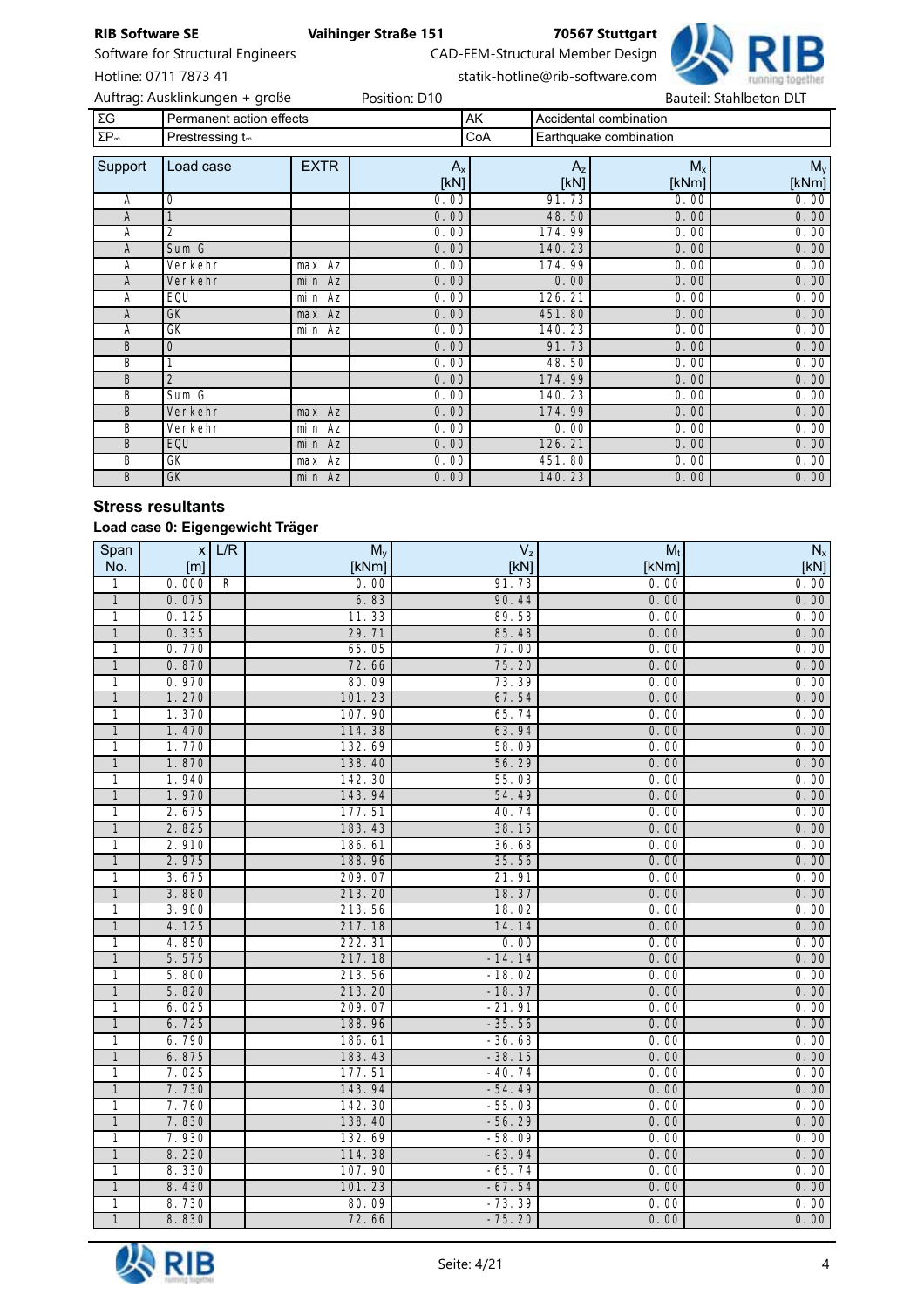

Software for Structural Engineers CAD-FEM-Structural Member Design

Hotline: 0711 7873 41 statik-hotline@rib-software.com

| Auftrag: Ausklinkungen + große |       |  |                    | Position: D10 | Bauteil: Stahlbeton DLT |      |  |
|--------------------------------|-------|--|--------------------|---------------|-------------------------|------|--|
|                                | 8.930 |  | 65.05              | $-77.00$      | 0.00                    | 0.00 |  |
|                                | 9.365 |  | 29.71              | $-85.48$      | 0.001                   | 0.00 |  |
|                                | 9.575 |  | 11.33 <sub>1</sub> | $-89.58$      | 0.00                    | 0.00 |  |
|                                | 9.625 |  | 6.83               | $-90.44$      | 0.001                   | 0.00 |  |
|                                | 9.700 |  | 0. OO l            | $-91.73$      | 0.00                    | 0.00 |  |

*Shear forces Vz [kN]*



*Moments My [kNm]*



# Load case 1:

| Span           | $\mathsf{x}$ | L/R            | $M_{y}$ | $\mathsf{V}_\mathsf{z}$ | $M_t$ | $N_{\rm x}$ |
|----------------|--------------|----------------|---------|-------------------------|-------|-------------|
| No.            | [m]          |                | [kNm]   | [KN]                    | [kNm] | [KN]        |
| $\mathbf{1}$   | 0.000        | $\overline{R}$ | 0.00    | 48.50                   | 0.00  | 0.00        |
| $\overline{1}$ | 0.075        |                | 3.61    | 47.75                   | 0.00  | 0.00        |
| $\mathbf{1}$   | 0.125        |                | 5.98    | 47.25                   | 0.00  | 0.00        |
| $\overline{1}$ | 0.335        |                | 15.69   | 45.15                   | 0.00  | 0.00        |
| $\mathbf{1}$   | 0.770        |                | 34.38   | 40.80                   | 0.00  | 0.00        |
| $\overline{1}$ | 0.870        |                | 38.41   | 39.80                   | 0.00  | 0.00        |
| 1              | 0.970        |                | 42.34   | 38.80                   | 0.00  | 0.00        |
| $\mathbf{1}$   | 1.270        |                | 53.53   | 35.80                   | 0.00  | 0.00        |
| $\overline{1}$ | 1.370        |                | 57.06   | 34.80                   | 0.00  | 0.00        |
| $\overline{1}$ | 1.470        |                | 60.49   | 33.80                   | 0.00  | 0.00        |
| $\overline{1}$ | 1.770        |                | 70.18   | 30.80                   | 0.00  | 0.00        |
| $\mathbf{1}$   | 1.870        |                | 73.21   | 29.80                   | 0.00  | 0.00        |
| $\mathbf{1}$   | 1.940        |                | 75.27   | 29.10                   | 0.00  | 0.00        |
| $\mathbf{1}$   | 1.970        |                | 76.14   | 28.80                   | 0.00  | 0.00        |
| $\overline{1}$ | 2.675        |                | 93.96   | 21.75                   | 0.00  | 0.00        |
| $\overline{1}$ | 2.825        |                | 97.11   | 20.25                   | 0.00  | 0.00        |
| 1              | 2.910        |                | 98.79   | 19.40                   | 0.00  | 0.00        |
| $\overline{1}$ | 2.975        |                | 100.03  | 18.75                   | 0.00  | 0.00        |
| $\mathbf{1}$   | 3.675        |                | 110.71  | 11.75                   | 0.00  | 0.00        |
| $\overline{1}$ | 3.880        |                | 112.91  | 9.70                    | 0.00  | 0.00        |
| $\mathbf{1}$   | 3.900        |                | 113.10  | 9.50                    | 0.00  | 0.00        |
| $\mathbf{1}$   | 4.125        |                | 114.98  | 7.25                    | 0.00  | 0.00        |
| $\overline{1}$ | 4.850        |                | 117.61  | 0.00                    | 0.00  | 0.00        |
| $\overline{1}$ | 5.575        |                | 114.98  | $-7.25$                 | 0.00  | 0.00        |
| $\mathbf{1}$   | 5.800        |                | 113.10  | $-9.50$                 | 0.00  | 0.00        |
| $\mathbf{1}$   | 5.820        |                | 112.91  | $-9.70$                 | 0.00  | 0.00        |
| 1              | 6.025        |                | 110.71  | $-11.75$                | 0.00  | 0.00        |
| $\mathbf{1}$   | 6.725        |                | 100.03  | $-18.75$                | 0.00  | 0.00        |
| $\mathbf{1}$   | 6.790        |                | 98.79   | $-19.40$                | 0.00  | 0.00        |
| $\overline{1}$ | 6.875        |                | 97.11   | $-20.25$                | 0.00  | 0.00        |
| $\mathbf{1}$   | 7.025        |                | 93.96   | $-21.75$                | 0.00  | 0.00        |
| $\mathbf{1}$   | 7.730        |                | 76.14   | $-28.80$                | 0.00  | 0.00        |
| $\overline{1}$ | 7.760        |                | 75.27   | $-29.10$                | 0.00  | 0.00        |

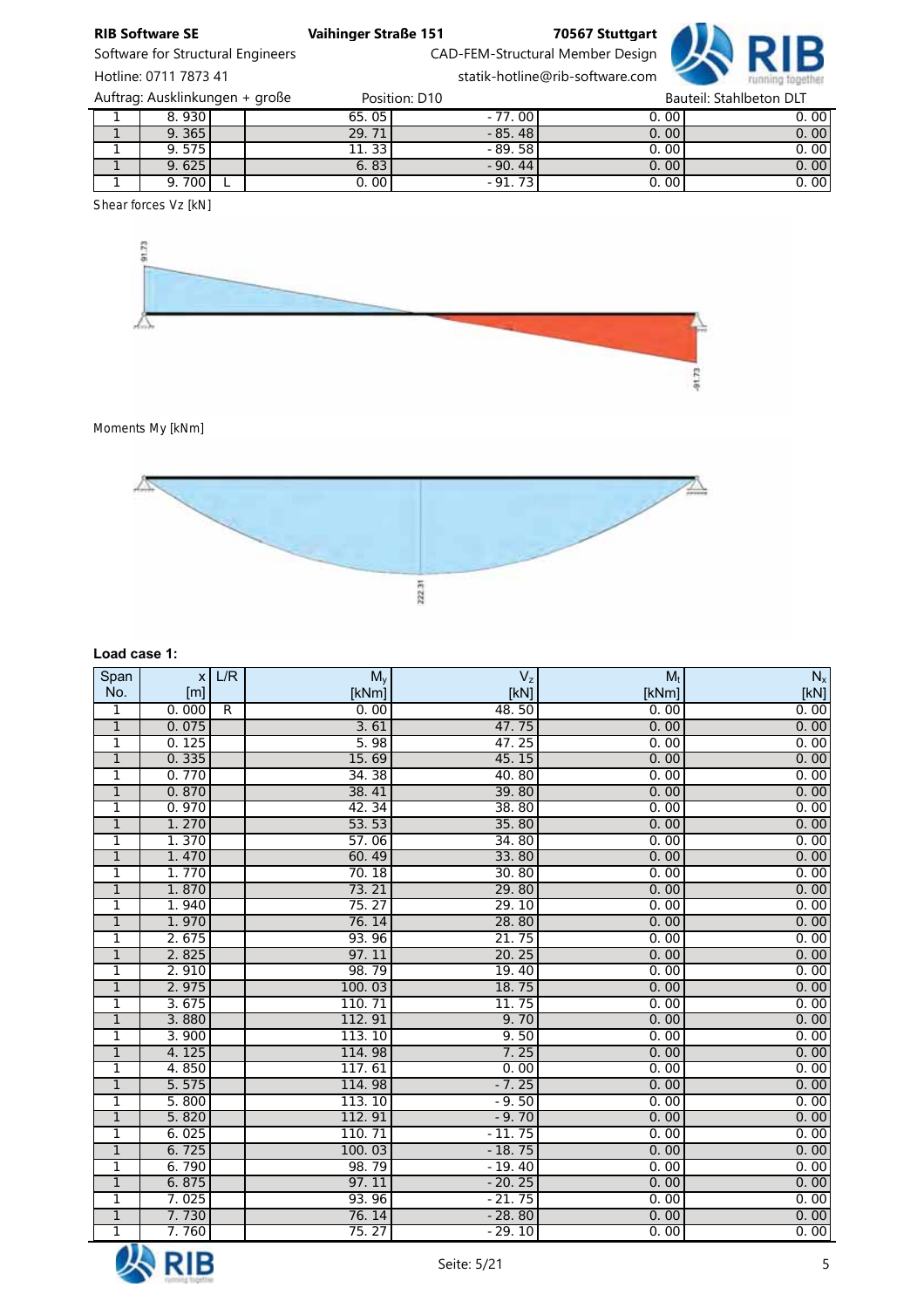

Software for Structural Engineers CAD-FEM-Structural Member Design Hotline: 0711 7873 41 statik-hotline@rib-software.com

| Auftrag: Ausklinkungen + große |       | Position: D10 | Bauteil: Stahlbeton DLT |      |  |
|--------------------------------|-------|---------------|-------------------------|------|--|
| 7.830                          | 73.21 | $-29.80$      | 0.00                    | 0.00 |  |
| 7.930                          | 70.18 | $-30.80$      | 0.00                    | 0.00 |  |
| 8.230                          | 60.49 | $-33.80$      | 0.00                    | 0.00 |  |
| 8.330                          | 57.06 | $-34.80$      | 0.00                    | 0.00 |  |
| 8.430                          | 53.53 | $-35.80$      | 0.00                    | 0.00 |  |
| 8.730                          | 42.34 | $-38.80$      | 0.00                    | 0.00 |  |
| 8.830                          | 38.41 | $-39.80$      | 0.00                    | 0.00 |  |
| 8.930                          | 34.38 | $-40.80$      | 0.00                    | 0.00 |  |
| 9.365                          | 15.69 | $-45.15$      | 0.00                    | 0.00 |  |
| 9.575                          | 5.98  | $-47.25$      | 0.00                    | 0.00 |  |
| 9.625                          | 3.61  | $-47.75$      | 0.00                    | 0.00 |  |
| 9.700                          | 0.00  | $-48.50$      | 0.00                    | 0.00 |  |

*Shear forces Vz [kN]*



*Moments My [kNm]*



### Load case 2:

| Span         | $\mathsf{x}$ | L/R            | $M_{y}$ | $\mathsf{V}_\mathsf{z}$ | $M_t$ | $N_{\rm x}$ |
|--------------|--------------|----------------|---------|-------------------------|-------|-------------|
| No.          | [m]          |                | [kNm]   | [KN]                    | [kNm] | [KN]        |
| 1            | 0.000        | $\overline{R}$ | 0.00    | 174.99                  | 0.00  | 0.00        |
| $\mathbf{1}$ | 0.075        |                | 13.02   | 172.28                  | 0.00  | 0.00        |
| 1            | 0.125        |                | 21.59   | 170.48                  | 0.00  | 0.00        |
| $\mathbf{1}$ | 0.335        |                | 56.60   | 162.90                  | 0.00  | 0.00        |
| 1            | 0.770        |                | 124.05  | 147.21                  | 0.00  | 0.00        |
| $\mathbf{1}$ | 0.870        |                | 138.59  | 143.60                  | 0.00  | 0.00        |
| 1            | 0.970        |                | 152.76  | 139.99                  | 0.00  | 0.00        |
| $\mathbf{1}$ | 1.270        |                | 193.14  | 129.17                  | 0.00  | 0.00        |
| 1            | 1.370        |                | 205.87  | 125.56                  | 0.00  | 0.00        |
| $\mathbf{1}$ | 1.470        |                | 218.25  | 121.95                  | 0.00  | 0.00        |
| 1            | 1.770        |                | 253.21  | 111.13                  | 0.00  | 0.00        |
| $\mathbf{1}$ | 1.870        |                | 264.14  | 107.52                  | 0.00  | 0.00        |
| 1            | 1.940        |                | 271.58  | 104.99                  | 0.00  | 0.00        |
| $\mathbf{1}$ | 1.970        |                | 274.71  | 103.91                  | 0.00  | 0.00        |
| 1            | 2.675        |                | 339.01  | 78.47                   | 0.00  | 0.00        |
| $\mathbf{1}$ | 2.825        |                | 350.37  | 73.06                   | 0.00  | 0.00        |
| 1            | 2.910        |                | 356.45  | 70.00                   | 0.00  | 0.00        |
| $\mathbf{1}$ | 2.975        |                | 360.92  | 67.65                   | 0.00  | 0.00        |
| 1            | 3.675        |                | 399.44  | 42.39                   | 0.00  | 0.00        |
| $\mathbf{1}$ | 3.880        |                | 407.37  | 35.00                   | 0.00  | 0.00        |
| 1            | 4.125        |                | 414.86  | 26.16                   | 0.00  | 0.00        |
| $\mathbf{1}$ | 4.850        |                | 424.35  | 0.00                    | 0.00  | 0.00        |
| 1            | 5.575        |                | 414.86  | $-26.16$                | 0.00  | 0.00        |
| $\mathbf{1}$ | 5.800        |                | 408.07  | $-34.28$                | 0.00  | 0.00        |
| 1            | 5.820        |                | 407.37  | $-35.00$                | 0.00  | 0.00        |
| $\mathbf{1}$ | 6.025        |                | 399.44  | $-42.39$                | 0.00  | 0.00        |

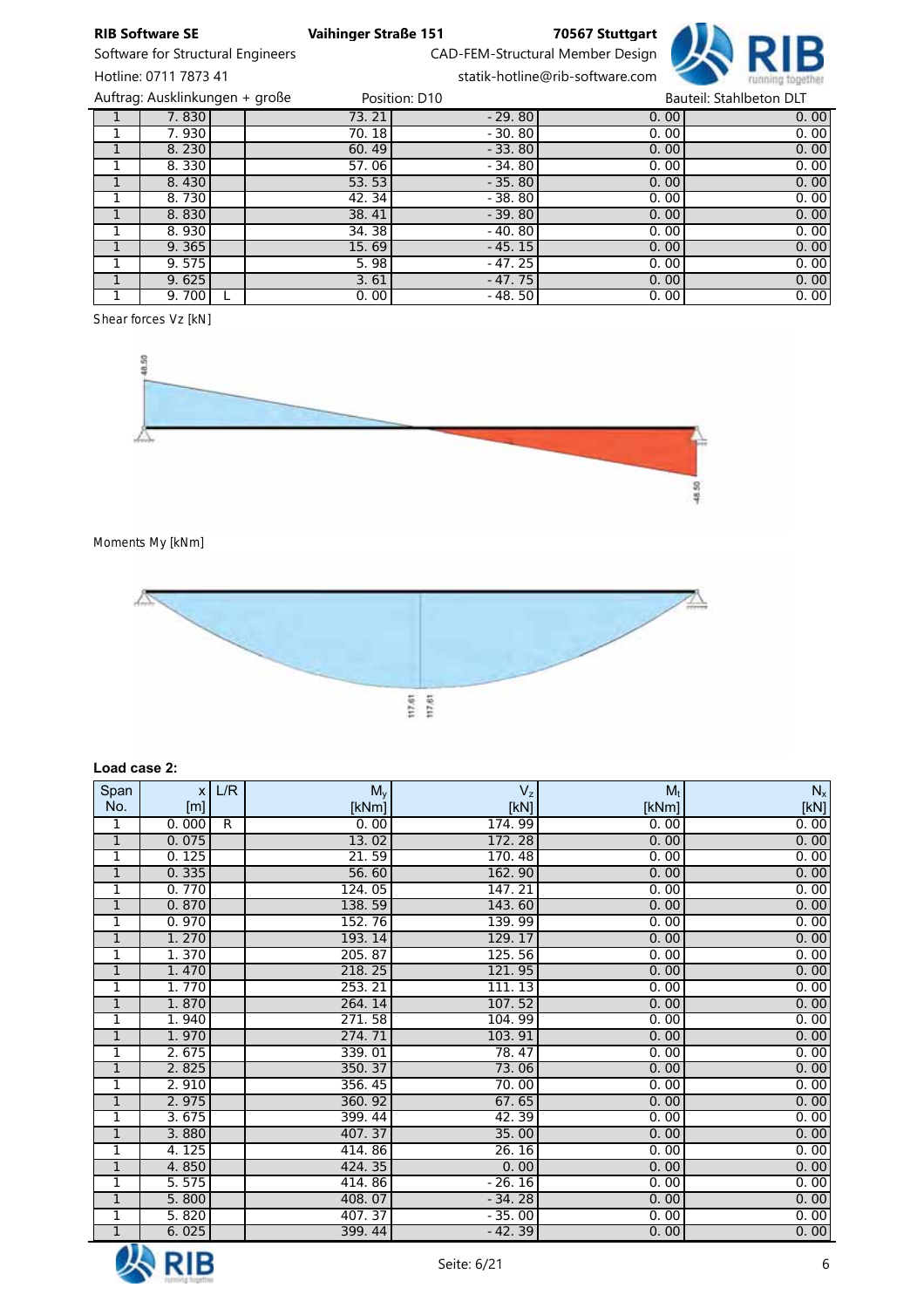



Hotline: 0711 7873 41 statik-hotline@rib-software.com

|   | Auftrag: Ausklinkungen + große |        | Position: D10 |      | Bauteil: Stahlbeton DLT |
|---|--------------------------------|--------|---------------|------|-------------------------|
|   | 6.725                          | 360.92 | $-67.65$      | 0.00 | 0.00                    |
| 1 | 6.790                          | 356.45 | $-70.00$      | 0.00 | 0.00                    |
| 1 | 6.875                          | 350.37 | $-73.06$      | 0.00 | 0.00                    |
|   | 7.025                          | 339.01 | $-78.47$      | 0.00 | 0.00                    |
|   | 7.730                          | 274.71 | $-103.91$     | 0.00 | 0.00                    |
|   | 7.760                          | 271.58 | $-104.99$     | 0.00 | 0.00                    |
|   | 7.830                          | 264.14 | $-107.52$     | 0.00 | 0.00                    |
|   | 7.930                          | 253.21 | $-111.13$     | 0.00 | 0.00                    |
| 1 | 8.230                          | 218.25 | $-121.95$     | 0.00 | 0.00                    |
|   | 8.330                          | 205.87 | $-125.56$     | 0.00 | 0.00                    |
|   | 8.430                          | 193.14 | $-129.17$     | 0.00 | 0.00                    |
|   | 8.730                          | 152.76 | $-139.99$     | 0.00 | 0.00                    |
|   | 8.830                          | 138.59 | $-143.60$     | 0.00 | 0.00                    |
|   | 8.930                          | 124.05 | $-147.21$     | 0.00 | 0.00                    |
|   | 9.365                          | 56.60  | $-162.90$     | 0.00 | 0.00                    |
|   | 9.575                          | 21.59  | $-170.48$     | 0.00 | 0.00                    |
| 1 | 9.625                          | 13.02  | $-172.28$     | 0.00 | 0.00                    |
|   | 9.700                          | 0.00   | $-174.99$     | 0.00 | 0.00                    |

*Shear forces Vz [kN]*



*Moments My [kNm]*



## Span stress resultants, summary

| Span<br>No. | <b>M<sub>vEd</sub></b><br>max<br><b>IkNml</b> | min M <sub>VEd</sub><br><b>IkNml</b> | max V <sub>zEd</sub><br><b>IkN1</b> | max M <sub>tEd</sub><br><b>IkNml</b> | max N <sub>xEd</sub><br><b>[kN]</b> | mir<br><b>ALG</b><br><b>IkN1</b> |
|-------------|-----------------------------------------------|--------------------------------------|-------------------------------------|--------------------------------------|-------------------------------------|----------------------------------|
|             | 1005<br>.                                     | $\mathbf{u}$                         | $\Omega$<br>ou                      | vv                                   | 00                                  | υ.                               |

### Support stress resultants, summary

| Support | max M <sub>vEd</sub> | min M <sub>vEd</sub> | max VzEd-Li<br>max VzEd-Re | $max M_{tEd-Li}$<br>max MtEd-Re | $max N_xE_d$ | min $N_{xEd}$ |
|---------|----------------------|----------------------|----------------------------|---------------------------------|--------------|---------------|
|         | <b>IkNml</b>         | [kNm]                | [kN]                       | [kNm]                           | [kN]         | [kN]          |
|         | 0.00                 | 0.00                 | 0.00'<br>451.80            | 0.00<br>0.00                    | 0.00         | 0.00          |
|         | 0.00                 | 0.00                 | $-451.80$<br>0.00          | 0.00<br>0.00                    | 0.00         | 0.00          |

# **Deformations**

# Load case 0: Eigengewicht Träger

| Span | χI     | L/R | $d_{x}$ | $d_z$    |          | $r_{\rm x}$ |
|------|--------|-----|---------|----------|----------|-------------|
| No.  | [m]    |     | [mm]    | [mm]     | [1000]   | [1000]      |
|      | 0.000  | R   | 0.00    | 0.00     | $-0.824$ | 0.000       |
|      | 0.075  |     | 0.00    | 0.06     | $-0.823$ | 0.000       |
|      | 0.125  |     | 0.00    | 0.10     | $-0.822$ | 0.000       |
|      | 0.335  |     | 0.00    | 0.28     | $-0.817$ | 0.000       |
|      | 0.7701 |     | 0.00    | 0.63     | $-0.796$ | 0.000       |
|      | 0.870  |     | 0.00    | 71<br>0. | $-0.787$ | 0.000       |

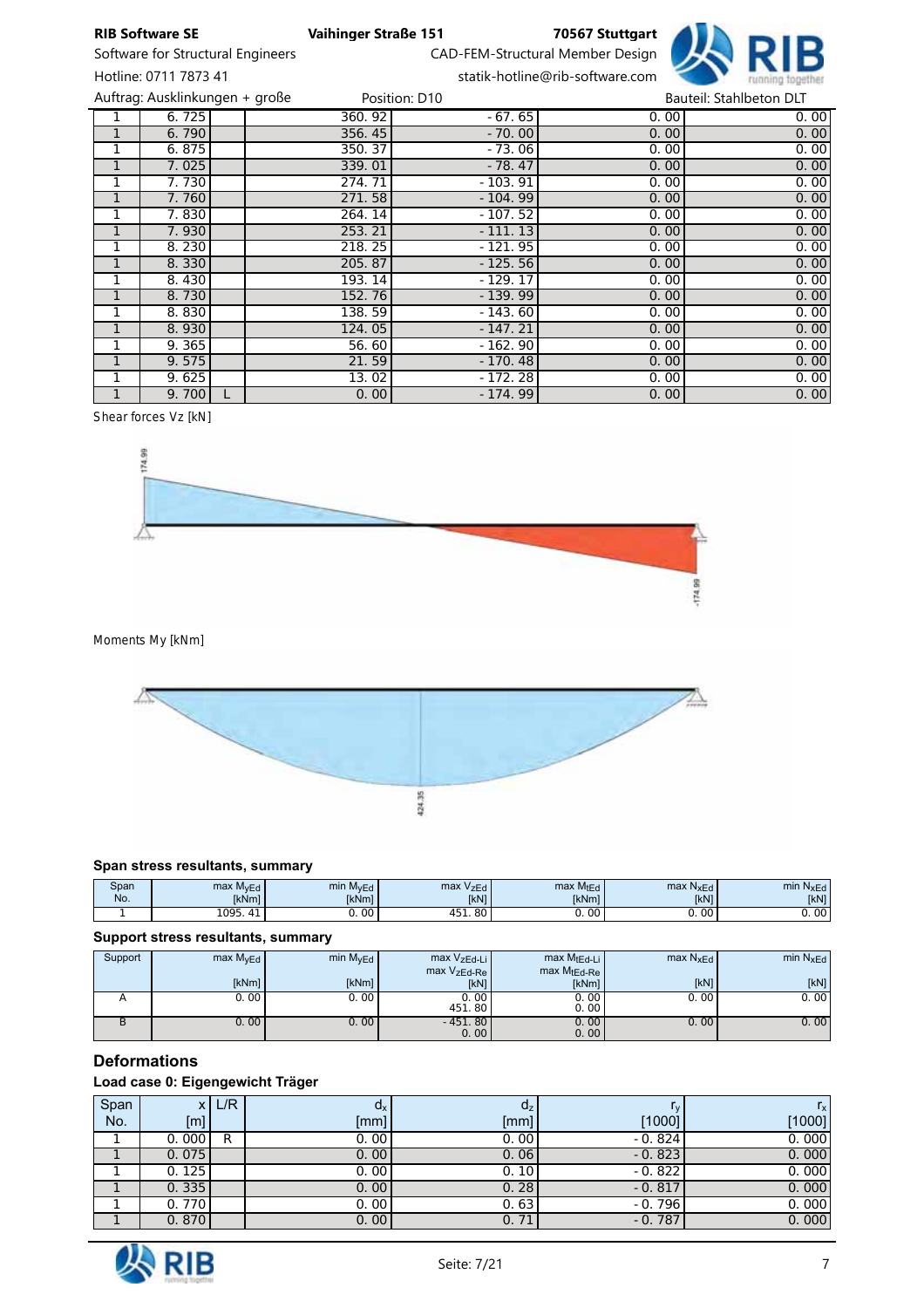

Software for Structural Engineers CAD-FEM-Structural Member Design Hotline: 0711 7873 41 statik-hotline@rib-software.com

|                | Auftrag: Ausklinkungen + große |      | Position: D10 | Bauteil: Stahlbeton DLT |       |  |  |
|----------------|--------------------------------|------|---------------|-------------------------|-------|--|--|
| $\overline{1}$ | 0.970                          | 0.00 | 0.79          | $-0.776$                | 0.000 |  |  |
| $\overline{1}$ | 1.270                          | 0.00 | 1.02          | $-0.749$                | 0.000 |  |  |
| 1              | 1.370                          | 0.00 | 1.10          | $-0.734$                | 0.000 |  |  |
| $\mathbf{1}$   | 1.470                          | 0.00 | 1.17          | $-0.719$                | 0.000 |  |  |
| $\overline{1}$ | 1.770                          | 0.00 | 1.38          | $-0.681$                | 0.000 |  |  |
| $\overline{1}$ | 1.870                          | 0.00 | 1.45          | $-0.663$                | 0.000 |  |  |
| 1              | 1.940                          | 0.00 | 1.50          | $-0.649$                | 0.000 |  |  |
| $\overline{1}$ | 1.970                          | 0.00 | 1.52          | $-0.643$                | 0.000 |  |  |
| 1              | 2.675                          | 0.00 | 1.93          | $-0.528$                | 0.000 |  |  |
| $\overline{1}$ | 2.825                          | 0.00 | 2.01          | $-0.488$                | 0.000 |  |  |
| $\overline{1}$ | 2.910                          | 0.00 | 2.05          | $-0.464$                | 0.000 |  |  |
| $\overline{1}$ | 2.975                          | 0.00 | 2.08          | $-0.446$                | 0.000 |  |  |
| 1              | 3.675                          | 0.00 | 2.35          | $-0.305$                | 0.000 |  |  |
| 1              | 3.880                          | 0.00 | 2.40          | $-0.240$                | 0.000 |  |  |
| $\overline{1}$ | 3.900                          | 0.00 | 2.41          | $-0.234$                | 0.000 |  |  |
| $\overline{1}$ | 4.125                          | 0.00 | 2.45          | $-0.162$                | 0.000 |  |  |
| $\mathbf{1}$   | 4.850                          | 0.00 | 2.51          | 0.000                   | 0.000 |  |  |
| $\mathbf{1}$   | 5.575                          | 0.00 | 2.45          | 0.162                   | 0.000 |  |  |
| $\mathbf{1}$   | 5.800                          | 0.00 | 2.41          | 0.234                   | 0.000 |  |  |
| $\mathbf{1}$   | 5.820                          | 0.00 | 2.40          | 0.240                   | 0.000 |  |  |
| 1              | 6.025                          | 0.00 | 2.35          | 0.305                   | 0.000 |  |  |
| $\mathbf{1}$   | 6.725                          | 0.00 | 2.08          | 0.446                   | 0.000 |  |  |
| 1              | 6.790                          | 0.00 | 2.05          | 0.464                   | 0.000 |  |  |
| $\overline{1}$ | 6.875                          | 0.00 | 2.01          | 0.488                   | 0.000 |  |  |
| 1              | 7.025                          | 0.00 | 1.93          | 0.528                   | 0.000 |  |  |
| $\overline{1}$ | 7.730                          | 0.00 | 1.52          | 0.643                   | 0.000 |  |  |
| 1              | 7.760                          | 0.00 | 1.50          | 0.649                   | 0.000 |  |  |
| 1              | 7.830                          | 0.00 | 1.45          | 0.663                   | 0.000 |  |  |
| 1              | 7.930                          | 0.00 | 1.38          | 0.681                   | 0.000 |  |  |
| $\mathbf{1}$   | 8.230                          | 0.00 | 1.17          | 0.719                   | 0.000 |  |  |
| $\overline{1}$ | 8.330                          | 0.00 | 1.10          | 0.734                   | 0.000 |  |  |
| $\mathbf{1}$   | 8.430                          | 0.00 | 1.02          | 0.749                   | 0.000 |  |  |
| 1              | 8.730                          | 0.00 | 0.79          | 0.776                   | 0.000 |  |  |
| $\mathbf{1}$   | 8.830                          | 0.00 | 0.71          | 0.787                   | 0.000 |  |  |
| 1              | 8.930                          | 0.00 | 0.63          | 0.796                   | 0.000 |  |  |
| $\mathbf{1}$   | 9.365                          | 0.00 | 0.28          | 0.817                   | 0.000 |  |  |
| 1              | 9.575                          | 0.00 | 0.10          | 0.822                   | 0.000 |  |  |
| $\overline{1}$ | 9.625                          | 0.00 | 0.06          | 0.823                   | 0.000 |  |  |
| 1              | 9.700<br>L                     | 0.00 | 0.00          | 0.824                   | 0.000 |  |  |

## Load case 1:

| Span           | $\mathsf{x}$ | L/R          | $d_{x}$ | $d_z$ | $r_{y}$  | $r_{\rm x}$ |
|----------------|--------------|--------------|---------|-------|----------|-------------|
| No.            | [m]          |              | [mm]    | [mm]  | [1000]   | [1000]      |
| 1              | 0.000        | $\mathsf{R}$ | 0.00    | 0.00  | $-0.436$ | 0.000       |
| $\mathbf{1}$   | 0.075        |              | 0.00    | 0.03  | $-0.436$ | 0.000       |
| $\mathbf{1}$   | 0.125        |              | 0.00    | 0.06  | $-0.435$ | 0.000       |
| $\mathbf{1}$   | 0.335        |              | 0.00    | 0.15  | $-0.432$ | 0.000       |
| $\mathbf{1}$   | 0.770        |              | 0.00    | 0.33  | $-0.421$ | 0.000       |
| $\mathbf{1}$   | 0.870        |              | 0.00    | 0.38  | $-0.416$ | 0.000       |
| 1              | 0.970        |              | 0.00    | 0.42  | $-0.411$ | 0.000       |
| $\mathbf{1}$   | 1.270        |              | 0.00    | 0.54  | $-0.396$ | 0.000       |
| 1              | 1.370        |              | 0.00    | 0.58  | $-0.389$ | 0.000       |
| $\mathbf{1}$   | 1.470        |              | 0.00    | 0.62  | $-0.381$ | 0.000       |
| 1              | 1.770        |              | 0.00    | 0.73  | $-0.361$ | 0.000       |
| $\mathbf{1}$   | 1.870        |              | 0.00    | 0.77  | $-0.351$ | 0.000       |
| 1              | 1.940        |              | 0.00    | 0.79  | $-0.344$ | 0.000       |
| $\overline{1}$ | 1.970        |              | 0.00    | 0.80  | $-0.340$ | 0.000       |
| 1              | 2.675        |              | 0.00    | 1.02  | $-0.280$ | 0.000       |
| $\mathbf{1}$   | 2.825        |              | 0.00    | 1.06  | $-0.258$ | 0.000       |
| 1              | 2.910        |              | 0.00    | 1.09  | $-0.246$ | 0.000       |
| $\mathbf{1}$   | 2.975        |              | 0.00    | 1.10  | $-0.236$ | 0.000       |
| 1              | 3.675        |              | 0.00    | 1.24  | $-0.161$ | 0.000       |
| $\mathbf{1}$   | 3.880        |              | 0.00    | 1.27  | $-0.127$ | 0.000       |
| 1              | 3.900        |              | 0.00    | 1.27  | $-0.124$ | 0.000       |
| $\mathbf{1}$   | 4.125        |              | 0.00    | 1.30  | $-0.086$ | 0.000       |
| 1              | 4.850        |              | 0.00    | 1.33  | 0.000    | 0.000       |
| $\mathbf{1}$   | 5.575        |              | 0.00    | 1.30  | 0.086    | 0.000       |
| 1              | 5.800        |              | 0.00    | 1.27  | 0.124    | 0.000       |
| $\overline{1}$ | 5.820        |              | 0.00    | 1.27  | 0.127    | 0.000       |

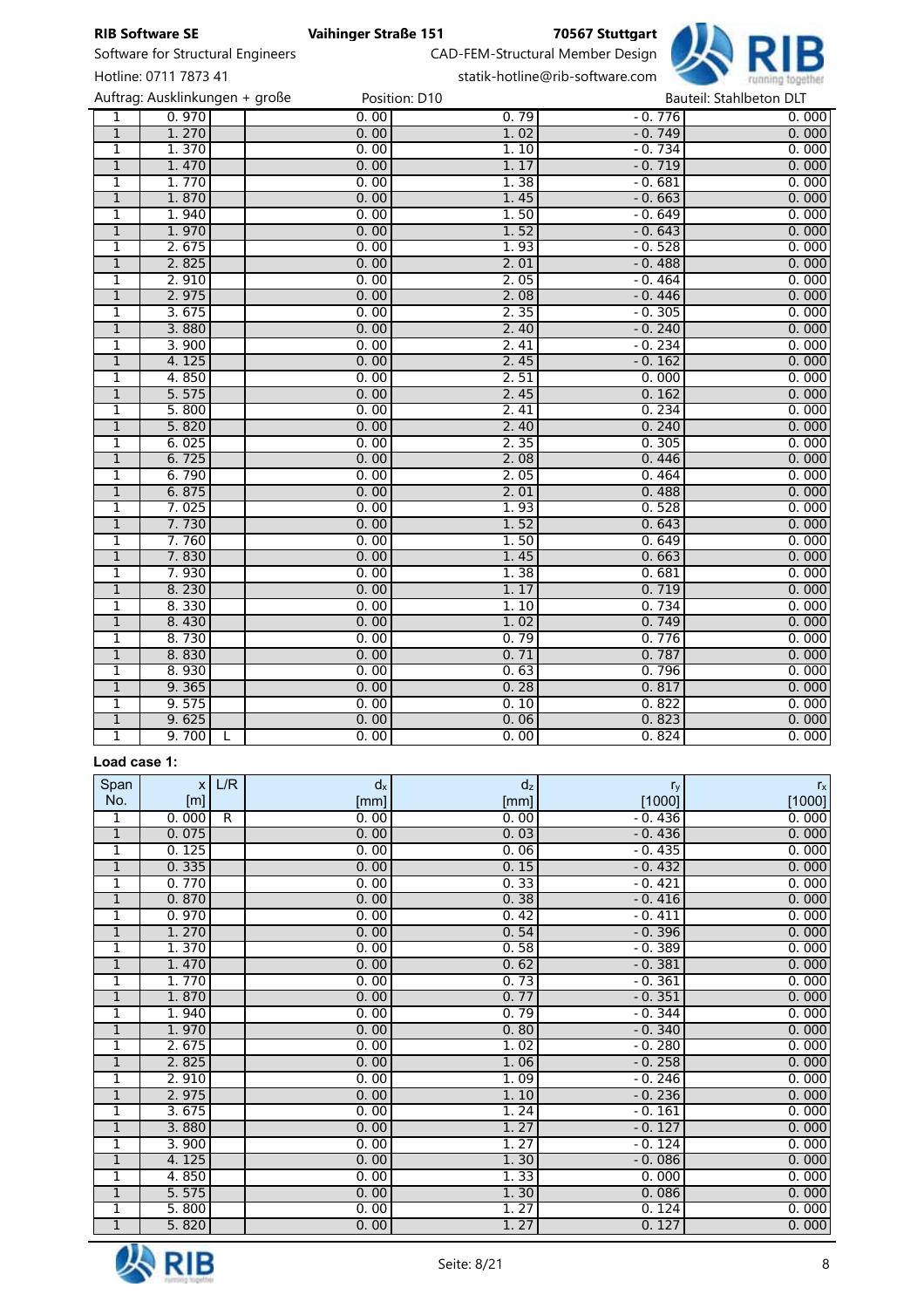

Software for Structural Engineers CAD-FEM-Structural Member Design

Hotline: 0711 7873 41 statik-hotline@rib-software.com

|              | Auftrag: Ausklinkungen + große |      | Position: D10 |       | Bauteil: Stahlbeton DLT |
|--------------|--------------------------------|------|---------------|-------|-------------------------|
|              | 6.025                          | 0.00 | 1.24          | 0.161 | 0.000                   |
| $\mathbf{1}$ | 6.725                          | 0.00 | 1.10          | 0.236 | 0.000                   |
| 1            | 6.790                          | 0.00 | 1.09          | 0.246 | 0.000                   |
|              | 6.875                          | 0.00 | 1.06          | 0.258 | 0.000                   |
|              | 7.025                          | 0.00 | 1.02          | 0.280 | 0.000                   |
|              | 7.730                          | 0.00 | 0.80          | 0.340 | 0.000                   |
|              | 7.760                          | 0.00 | 0.79          | 0.344 | 0.000                   |
|              | 7.830                          | 0.00 | 0.77          | 0.351 | 0.000                   |
| 1            | 7.930                          | 0.00 | 0.73          | 0.361 | 0.000                   |
| $\mathbf{1}$ | 8.230                          | 0.00 | 0.62          | 0.381 | 0.000                   |
|              | 8.330                          | 0.00 | 0.58          | 0.389 | 0.000                   |
|              | 8.430                          | 0.00 | 0.54          | 0.396 | 0.000                   |
|              | 8.730                          | 0.00 | 0.42          | 0.411 | 0.000                   |
|              | 8.830                          | 0.00 | 0.38          | 0.416 | 0.000                   |
|              | 8.930                          | 0.00 | 0.33          | 0.421 | 0.000                   |
|              | 9.365                          | 0.00 | 0.15          | 0.432 | 0.000                   |
|              | 9.575                          | 0.00 | 0.06          | 0.435 | 0.000                   |
|              | 9.625                          | 0.00 | 0.03          | 0.436 | 0.000                   |
|              | 9.700                          | 0.00 | 0.00          | 0.436 | 0.000                   |

## Load case 2:

| Span                    | X              | L/R            | $\mathsf{d}_\mathsf{x}$ | $d_z$        | $r_{y}$        | $r_{\rm x}$    |
|-------------------------|----------------|----------------|-------------------------|--------------|----------------|----------------|
| No.                     | [m]            |                | [mm]                    | [mm]         | [1000]         | [1000]         |
| 1                       | 0.000          | $\overline{R}$ | 0.00                    | 0.00         | $-1.574$       | 0.000          |
| $\overline{1}$          | 0.075          |                | 0.00                    | 0.12         | $-1.572$       | 0.000          |
| 1                       | 0.125          |                | 0.00                    | 0.20         | $-1.569$       | 0.000          |
| $\mathbf{1}$            | 0.335          |                | 0.00                    | 0.53         | $-1.560$       | 0.000          |
| 1                       | 0.770          |                | 0.00                    | 1.21         | $-1.520$       | 0.000          |
| $\mathbf{1}$            | 0.870          |                | 0.00                    | 1.36         | $-1.502$       | 0.000          |
| 1                       | 0.970          |                | 0.00                    | 1.51         | $-1.482$       | 0.000          |
| $\mathbf{1}$            | 1.270          |                | 0.00                    | 1.95         | $-1.430$       | 0.000          |
| 1                       | 1.370          |                | 0.00                    | 2.10         | $-1.402$       | 0.000          |
| $\mathbf{1}$            | 1.470          |                | 0.00                    | 2.24         | $-1.373$       | 0.000          |
| $\mathbf{1}$            | 1.770          |                | 0.00                    | 2.64         | $-1.301$       | 0.000          |
| $\mathbf{1}$            | 1.870          |                | 0.00                    | 2.77         | $-1.266$       | 0.000          |
| 1                       | 1.940          |                | 0.00                    | 2.86         | $-1.240$       | 0.000          |
| $\overline{1}$          | 1.970          |                | 0.00                    | 2.90         | $-1.228$       | 0.000          |
| $\overline{1}$          | 2.675          |                | 0.00                    | 3.69         | $-1.009$       | 0.000          |
| $\overline{\mathbf{1}}$ | 2.825          |                | 0.00                    | 3.84         | $-0.932$       | 0.000          |
| 1                       | 2.910          |                | 0.00                    | 3.92         | $-0.887$       | 0.000          |
| $\mathbf{1}$            | 2.975          |                | 0.00                    | 3.98         | $-0.852$       | 0.000          |
| 1                       | 3.675          |                | 0.00                    | 4.48         | $-0.582$       | 0.000          |
| $\mathbf{1}$            | 3.880          |                | 0.00                    | 4.59         | $-0.459$       | 0.000          |
| $\mathbf{1}$            | 3.900          |                | 0.00                    | 4.60         | $-0.447$       | 0.000          |
| $\mathbf{1}$            | 4.125          |                | 0.00                    | 4.68         | $-0.309$       | 0.000          |
| 1                       | 4.850          |                | 0.00                    | 4.80         | 0.000          | 0.000          |
| $\mathbf{1}$            | 5.575          |                | 0.00                    | 4.68         | 0.309          | 0.000          |
| 1                       | 5.800          |                | 0.00                    | 4.60         | 0.447          | 0.000          |
| $\overline{1}$          | 5.820          |                | 0.00                    | 4.59         | 0.459          | 0.000          |
| 1                       | 6.025          |                | 0.00                    | 4.48         | 0.582<br>0.852 | 0.000          |
| $\mathbf{1}$            | 6.725<br>6.790 |                | 0.00<br>0.00            | 3.98<br>3.92 | 0.887          | 0.000<br>0.000 |
| 1<br>$\mathbf{1}$       | 6.875          |                | 0.00                    | 3.84         | 0.932          | 0.000          |
| 1                       | 7.025          |                | 0.00                    | 3.69         | 1.009          | 0.000          |
| $\mathbf{1}$            | 7.730          |                | 0.00                    | 2.90         | 1.228          | 0.000          |
| 1                       | 8.230          |                | 0.00                    | 2.24         | 1.373          | 0.000          |
| $\mathbf{1}$            | 8.330          |                | 0.00                    | 2.10         | 1.402          | 0.000          |
| 1                       | 8.430          |                | 0.00                    | 1.95         | 1.430          | 0.000          |
| $\mathbf{1}$            | 8.730          |                | 0.00                    | 1.51         | 1.482          | 0.000          |
| 1                       | 8.830          |                | 0.00                    | 1.36         | 1.502          | 0.000          |
| $\mathbf{1}$            | 8.930          |                | 0.00                    | 1.21         | 1.520          | 0.000          |
| 1                       | 9.365          |                | 0.00                    | 0.53         | 1.560          | 0.000          |
| $\mathbf{1}$            | 9.575          |                | 0.00                    | 0.20         | 1.569          | 0.000          |
| 1                       | 9.625          |                | 0.00                    | 0.12         | 1.572          | 0.000          |
| $\overline{1}$          | 9.700          | L              | 0.00                    | 0.00         | 1.574          | 0.000          |
|                         |                |                |                         |              |                |                |

Design

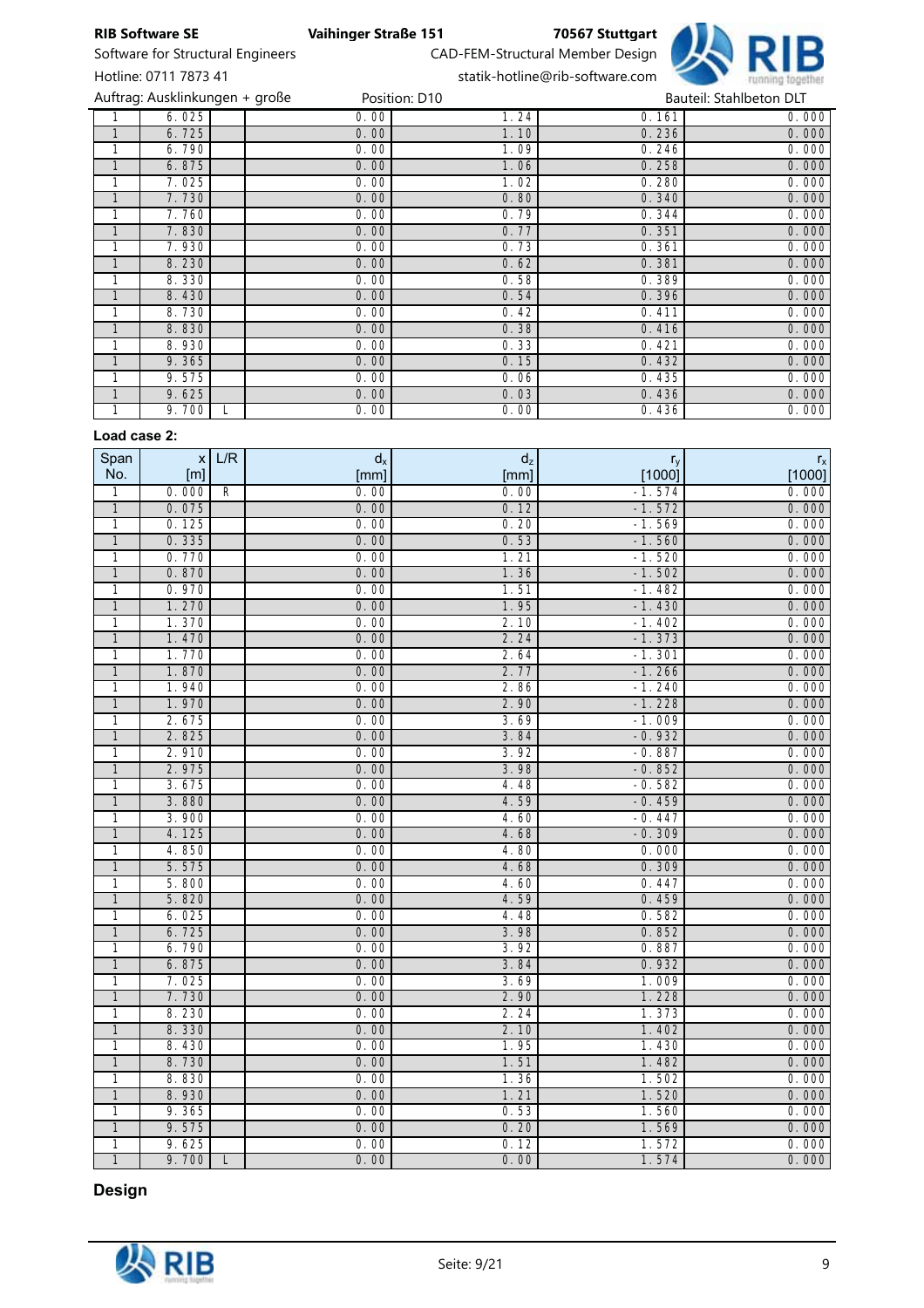

Software for Structural Engineers CAD-FEM-Structural Member Design

Hotline: 0711 7873 41 statik-hotline@rib-software.com

Design combinations according to EN 1990

| Analyses                    | decisive CoA for exposure classXC1 |                 |  |  |  |  |  |  |
|-----------------------------|------------------------------------|-----------------|--|--|--|--|--|--|
| Ductility behavior          | rare                               |                 |  |  |  |  |  |  |
| Load bearing capacity       | Basic combination STR/GEO          |                 |  |  |  |  |  |  |
| Safety against displacement | Basic combination EQU              |                 |  |  |  |  |  |  |
| Decompression               | quasi-permament                    |                 |  |  |  |  |  |  |
| Crack width limitation      |                                    |                 |  |  |  |  |  |  |
| Concrete stress             | rare                               | quasi-permament |  |  |  |  |  |  |
| Reinforcing steel stresses  | rare                               |                 |  |  |  |  |  |  |
| Tendon stress               | quasi-permament                    |                 |  |  |  |  |  |  |
| Fatigue                     | frequent                           |                 |  |  |  |  |  |  |
| Deformation                 | rare                               |                 |  |  |  |  |  |  |
| Fire protection             | accidental                         |                 |  |  |  |  |  |  |

### Combination stress resultants

| Combination stress resultants do not contain prestressing. (Moment redistribution not admissible) |                                               |                              |                                  |                    |                      |                  |                  |                  |                              |                     |                  |
|---------------------------------------------------------------------------------------------------|-----------------------------------------------|------------------------------|----------------------------------|--------------------|----------------------|------------------|------------------|------------------|------------------------------|---------------------|------------------|
|                                                                                                   |                                               |                              | <b>Basic combination STR/GEO</b> |                    |                      | rare CoA         |                  | frequent CoA     |                              | quasi-permament CoA |                  |
| Span<br>No.                                                                                       | $\boldsymbol{\mathsf{x}}$<br>[ <sub>m</sub> ] | max M <sub>vd</sub><br>[kNm] | min Myd<br>[kNm]                 | max   Vzd <br>[kN] | $max$ $Mtd$<br>[kNm] | max Myd<br>[kNm] | min Myd<br>[kNm] | max Myd<br>[kNm] | min M <sub>vd</sub><br>[kNm] | max Myd<br>[kNm]    | min Myd<br>[kNm] |
| $\mathbf{1}$                                                                                      | 0.000                                         | 0.00                         | 0.00                             | 451.80             | 0.00                 | 0.00             | 0.00             | 0.00             | 0.00                         | 0.00                | 0.00             |
| $\mathbf{1}$                                                                                      | 0.075                                         | 33.63                        | 10.44                            | 444.98             | 0.00                 | 23.46            | 10.44            | 19.56            | 10.44                        | 16.95               | 10.44            |
| $\mathbf{1}$                                                                                      | 0.125                                         | 55.76                        | 17.32                            | 440.43             | 0.00                 | 38.91            | 17.32            | 32.43            | 17.32                        | 28.11               | 17.32            |
| $\mathbf{1}$                                                                                      | 0.335                                         | 146.18                       | 45.40                            | 420.70             | 0.00                 | 102.00           | 45.40            | 85.02            | 45.40                        | 73.70               | 45.40            |
| $\mathbf{1}$                                                                                      | 0.770                                         | 320.30                       | 99.43                            | 379.84             | 0.00                 | 223.48           | 99.43            | 186.26           | 99.43                        | 161.45              | 99.43            |
| $\mathbf{1}$                                                                                      | 0.870                                         | 357.82                       | 111.07                           | 370.64             | 0.00                 | 249.66           | 111.07           | 208.08           | 111.07                       | 180.36              | 111.07           |
| 1                                                                                                 | 0.970                                         | 394.43                       | 122.43                           | 361.45             | 0.00                 | 275.20           | 122.43           | 229.37           | 122.43                       | 198.81              | 122.43           |
| $\mathbf{1}$                                                                                      | 1.270                                         | 498.64                       | 154.76                           | 333.26             | 0.00                 | 347.90           | 154.76           | 289.96           | 154.76                       | 251.33              | 154.76           |
| $\mathbf{1}$                                                                                      | 1.370                                         | 531.50                       | 164.96                           | 324.07             | 0.00                 | 370.83           | 164.96           | 309.07           | 164.96                       | 267.89              | 164.96           |
| $\mathbf{1}$                                                                                      | 1.470                                         | 563.45                       | 174.87                           | 314.88             | 0.00                 | 393.12           | 174.87           | 327.65           | 174.87                       | 284.00              | 174.87           |
| 1                                                                                                 | 1.770                                         | 653.68                       | 202.87                           | 286.69             | 0.00                 | 456.08           | 202.87           | 380.11           | 202.87                       | 329.47              | 202.87           |
| $\mathbf{1}$                                                                                      | 1.870                                         | 681.89                       | 211.61                           | 277.50             | 0.00                 | 475.76           | 211.61           | 396.51           | 211.61                       | 343.69              | 211.61           |
| 1                                                                                                 | 1.940                                         | 701.10                       | 217.57                           | 271.06             | 0.00                 | 489.15           | 217.57           | 407.68           | 217.57                       | 353.36              | 217.57           |
| $\mathbf{1}$                                                                                      | 1.970                                         | 709.19                       | 220.08                           | 268.30             | 0.00                 | 494.80           | 220.08           | 412.38           | 220.08                       | 357.44              | 220.08           |
| $\mathbf{1}$                                                                                      | 2.675                                         | 874.99                       | 271.47                           | 202.07             | 0.00                 | 610.48           | 271.47           | 508.77           | 271.47                       | 440.97              | 271.47           |
| $\mathbf{1}$                                                                                      | 2.825                                         | 904.28                       | 280.54                           | 188.43             | 0.00                 | 630.91           | 280.54           | 525.80           | 280.54                       | 455.72              | 280.54           |
| 1                                                                                                 | 2.910                                         | 919.97                       | 285.40                           | 180.70             | 0.00                 | 641.85           | 285.40           | 534.92           | 285.40                       | 463.63              | 285.40           |
| $\mathbf{1}$                                                                                      | 2.975                                         | 931.52                       | 288.99                           | 174.79             | 0.00                 | 649.91           | 288.99           | 541.64           | 288.99                       | 469.45              | 288.99           |
| $\mathbf{1}$                                                                                      | 3.675                                         | 1030.86                      | 319.78                           | 109.03             | 0.00                 | 719.22           | 319.78           | 599.39           | 319.78                       | 519.50              | 319.78           |
| $\mathbf{1}$                                                                                      | 3.880                                         | 1051.30                      | 326.11                           | 90.39              | 0.00                 | 733.48<br>734.73 | 326.11           | 611.27           | 326.11                       | 529.79              | 326.11           |
| 1<br>$\mathbf{1}$                                                                                 | 3.900<br>4.125                                | 1053.09<br>1070.72           | 326.66<br>332.17                 | 88.57<br>68.11     | 0.00<br>0.00         | 747.03           | 326.66<br>332.17 | 612.31<br>622.57 | 326.66<br>332.17             | 530.70<br>539.60    | 326.66<br>332.17 |
| 1                                                                                                 | 4.850                                         | 1095.41                      | 339.92                           | 0.00               | 0.00                 | 764.26           | 339.92           | 636.96           | 339.92                       | 552.09              | 339.92           |
| $\mathbf{1}$                                                                                      | 5.575                                         | 1070.72                      | 332.17                           | 68.11              | 0.00                 | 747.03           | 332.17           | 622.57           | 332.17                       | 539.60              | 332.17           |
| 1                                                                                                 | 5.800                                         | 1053.09                      | 326.66                           | 88.57              | 0.00                 | 734.73           | 326.66           | 612.31           | 326.66                       | 530.70              | 326.66           |
| $\mathbf{1}$                                                                                      | 5.820                                         | 1051.30                      | 326.11                           | 90.39              | 0.00                 | 733.48           | 326.11           | 611.27           | 326.11                       | 529.79              | 326.11           |
| $\mathbf{1}$                                                                                      | 6.025                                         | 1030.86                      | 319.78                           | 109.03             | 0.00                 | 719.22           | 319.78           | 599.39           | 319.78                       | 519.50              | 319.78           |
| $\mathbf{1}$                                                                                      | 6.725                                         | 931.52                       | 288.99                           | 174.79             | 0.00                 | 649.91           | 288.99           | 541.64           | 288.99                       | 469.45              | 288.99           |
| $\mathbf{1}$                                                                                      | 6.790                                         | 919.97                       | 285.40                           | 180.70             | 0.00                 | 641.85           | 285.40           | 534.92           | 285.40                       | 463.63              | 285.40           |
| $\mathbf{1}$                                                                                      | 6.875                                         | 904.28                       | 280.54                           | 188.43             | 0.00                 | 630.91           | 280.54           | 525.80           | 280.54                       | 455.72              | 280.54           |
| $\mathbf{1}$                                                                                      | 7.025                                         | 874.99                       | 271.47                           | 202.07             | 0.00                 | 610.48           | 271.47           | 508.77           | 271.47                       | 440.97              | 271.47           |
| $\mathbf{1}$                                                                                      | 7.730                                         | 709.19                       | 220.08                           | 268.30             | 0.00                 | 494.80           | 220.08           | 412.38           | 220.08                       | 357.44              | 220.08           |
| $\mathbf{1}$                                                                                      | 7.760                                         | 701.10                       | 217.57                           | 271.06             | 0.00                 | 489.15           | 217.57           | 407.68           | 217.57                       | 353.36              | 217.57           |
| $\mathbf{1}$                                                                                      | 7.830                                         | 681.89                       | 211.61                           | 277.50             | 0.00                 | 475.76           | 211.61           | 396.51           | 211.61                       | 343.69              | 211.61           |
| $\mathbf{1}$                                                                                      | 7.930                                         | 653.68                       | 202.87                           | 286.69             | 0.00                 | 456.08           | 202.87           | 380.11           | 202.87                       | 329.47              | 202.87           |
| $\mathbf{1}$                                                                                      | 8.230                                         | 563.45                       | 174.87                           | 314.88             | 0.00                 | 393.12           | 174.87           | 327.65           | 174.87                       | 284.00              | 174.87           |
| 1                                                                                                 | 8.330                                         | 531.50                       | 164.96                           | 324.07             | 0.00                 | 370.83           | 164.96           | 309.07           | 164.96                       | 267.89              | 164.96           |
| $\mathbf{1}$                                                                                      | 8.430                                         | 498.64                       | 154.76                           | 333.26             | 0.00                 | 347.90           | 154.76           | 289.96           | 154.76                       | 251.33              | 154.76           |
| $\mathbf{1}$                                                                                      | 8.730                                         | 394.43                       | 122.43                           | 361.45             | 0.00                 | 275.20           | 122.43           | 229.37           | 122.43                       | 198.81              | 122.43           |
| $\mathbf{1}$                                                                                      | 8.830                                         | 357.82                       | 111.07                           | 370.64             | 0.00                 | 249.66           | 111.07           | 208.08           | 111.07                       | 180.36              | 111.07           |
| $\mathbf{1}$                                                                                      | 8.930                                         | 320.30                       | 99.43                            | 379.84             | 0.00                 | 223.48           | 99.43            | 186.26           | 99.43                        | 161.45              | 99.43            |
| $\mathbf{1}$                                                                                      | 9.365                                         | 146.18                       | 45.40                            | 420.70             | 0.00                 | 102.00           | 45.40            | 85.02            | 45.40                        | 73.70               | 45.40            |
| 1                                                                                                 | 9.575                                         | 55.76                        | 17.32                            | 440.43             | 0.00                 | 38.91            | 17.32            | 32.43            | 17.32                        | 28.11               | 17.32            |
| $\mathbf{1}$                                                                                      | 9.625                                         | 33.63                        | 10.44                            | 444.98             | 0.00                 | 23.46            | 10.44            | 19.56            | 10.44                        | 16.95               | 10.44            |
| $\mathbf{1}$                                                                                      | 9.700                                         | 0.00                         | 0.00                             | 451.80             | 0.00                 | 0.00             | 0.00             | 0.00             | 0.00                         | 0.00                | 0.00             |

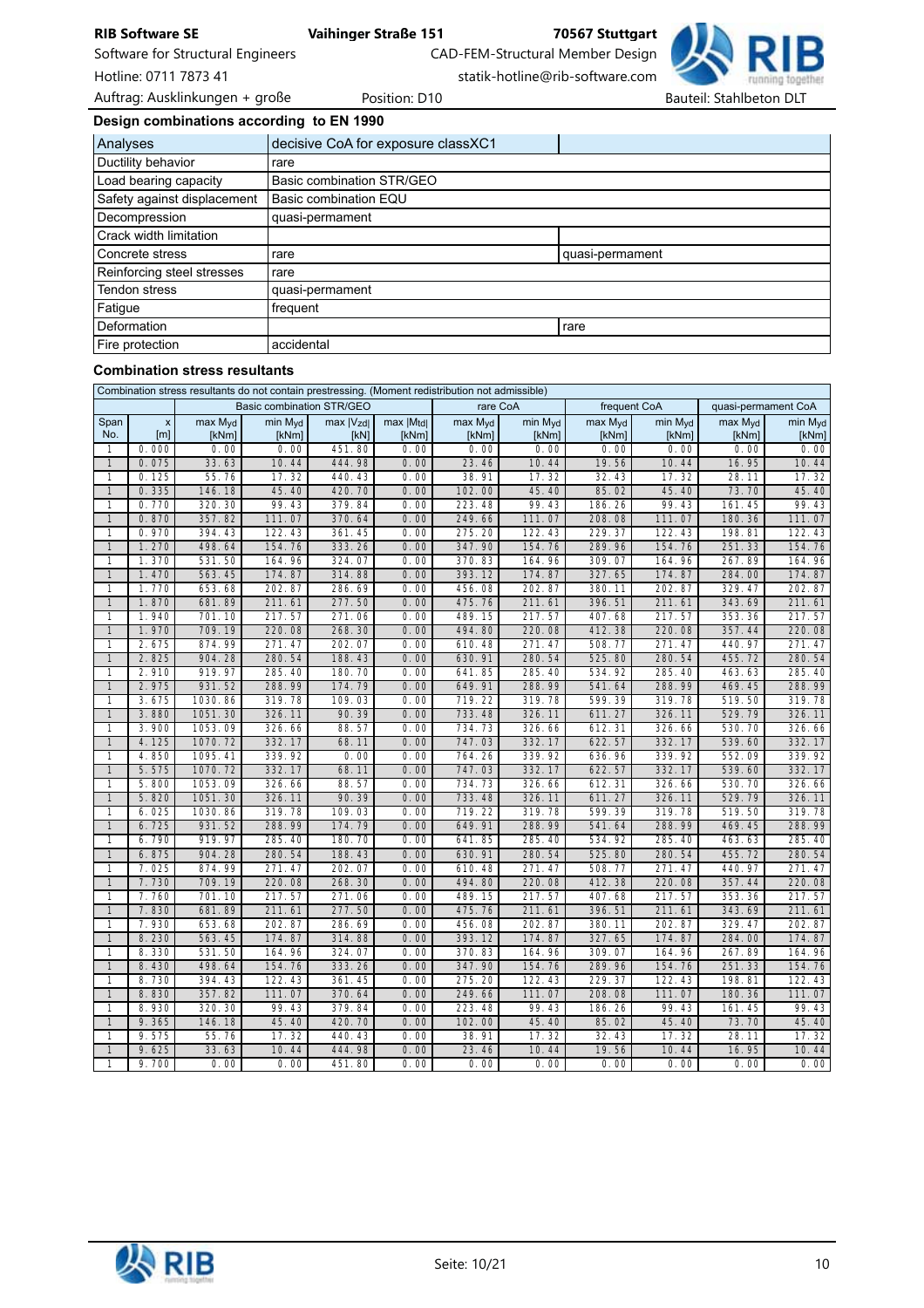

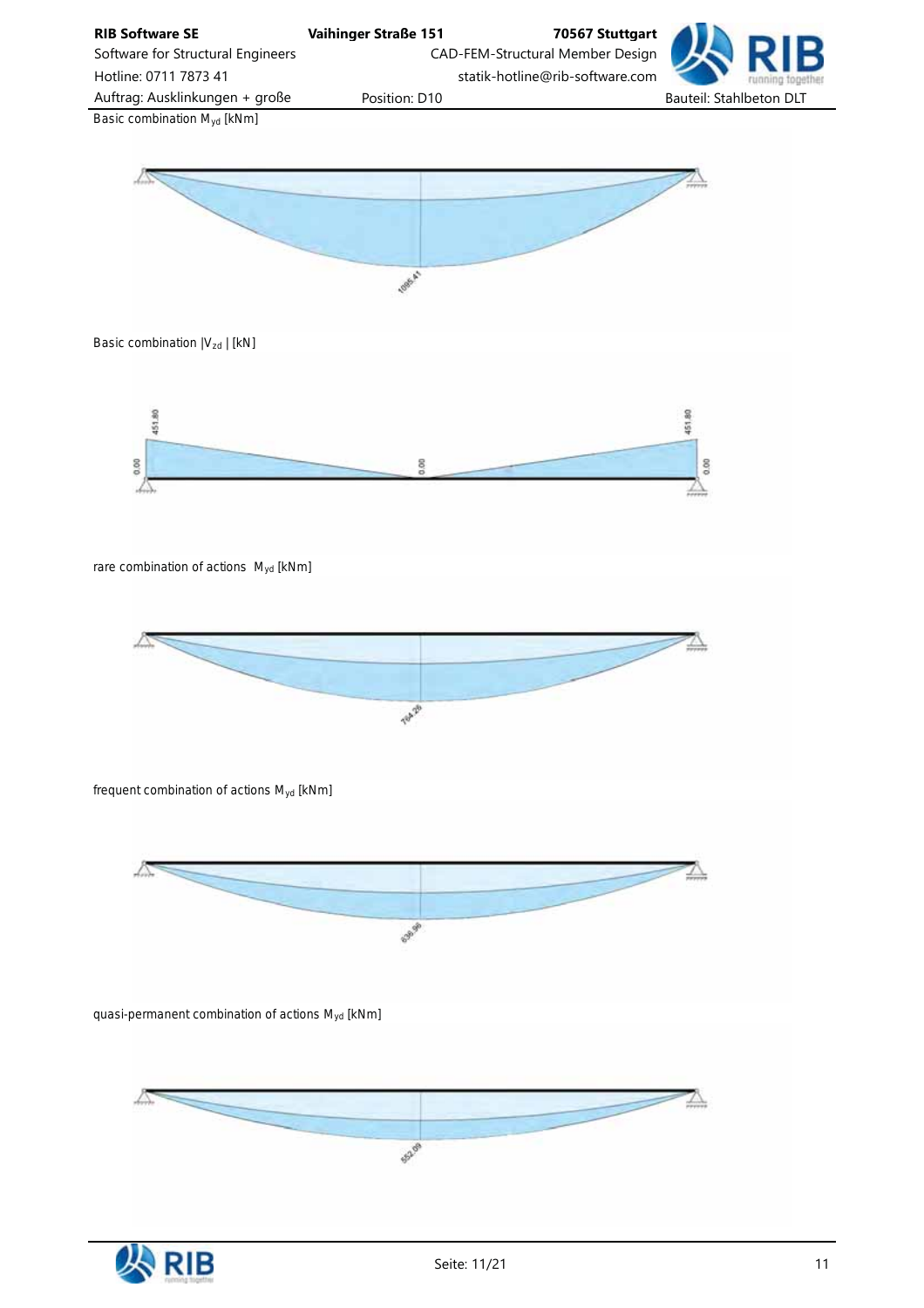Software for Structural Engineers CAD-FEM-Structural Member Design

Hotline: 0711 7873 41 statik-hotline@rib-software.com



*Moment zero-points*

|      | Area of negative design moments in the ULS |                           |                        |                 |  |  |  |  |  |
|------|--------------------------------------------|---------------------------|------------------------|-----------------|--|--|--|--|--|
| Span |                                            | Compression underside [m] | Tension - top side [m] |                 |  |  |  |  |  |
| No.  | from the origin                            | from the end              | from the origin        | from the end    |  |  |  |  |  |
|      |                                            |                           | $\sim$<br>$\sim$       | $\cap$<br>ے ۔ ے |  |  |  |  |  |

# Bending design - bearing capacity

EXTR leading value for the design combination

| Span         | X     | <b>EXTR</b>       | $N_{\text{Ed,max} M}$       | MyEd, max M              | Cross-section [cm] |                         |                           |             | Reinforcement                |             | Utilization                            |
|--------------|-------|-------------------|-----------------------------|--------------------------|--------------------|-------------------------|---------------------------|-------------|------------------------------|-------------|----------------------------------------|
| No.          | [m]   |                   | NEd, min M<br>$[KN]$        | MyEd, min M<br>[kNm]     | Height             | d <sub>10</sub>         | As top [cm <sup>2</sup> ] |             | As bottom [cm <sup>2</sup> ] |             | (As top)<br>(As bottom)                |
| $\mathbf{1}$ | 0.000 | $max$ M           | 0.00                        |                          | 50.0               | d1u<br>4.0              | Flange<br>13.71           | Web<br>1.66 | Flange<br>0.00               | Web<br>0.00 |                                        |
| $\mathbf{1}$ | 0.075 | min M<br>$max$ M  | 0.00<br>0.00                | $0.00 - 273.85$<br>33.63 | 50.0               | 4.0<br>4.0              | 13.71                     | 1.66        | 0.00                         | 1.65        | $\frac{1.00}{0.00}$                    |
| 1            | 0.125 | min M<br>max M    | 0.00<br>0.00                | $-273.85$<br>55.76       | 50.0               | 4.0<br>4.0              | 13.71                     | 1.66        | 0.00                         | 2.74        | $0.98$<br>$0.99$<br>0.97               |
| $\mathbf{1}$ | 0.125 | min M<br>max M    | 0.00<br>0.00                | $-273.85$<br>55.76       | 80.0               | 4.0<br>4.0              | 7.58                      | 0.92        | 0.00                         | 1.65        | 1.00                                   |
| 1            | 0.335 | min M<br>max M    | 0.00                        | $-273.85$<br>146.18      | 80.0               | 4.0<br>4.0              | 7.58                      | 0.92        | 0.00                         | 4.35        | $\frac{1.00}{1.00}$                    |
| $\mathbf{1}$ | 0.770 | min M<br>$max$ M  | $\frac{0.00}{0.00}$<br>0.00 | $-273.85$<br>320.30      | 80.0               | 4.0<br>4.0              | 7.57                      | 0.92        | 0.00                         |             | $\frac{1.00}{1.00}$                    |
|              |       | min M             | 0.00                        | $-273.85$                |                    | 4.0                     |                           |             |                              | 9.58        | $0.99$<br>$1.00$                       |
| $\mathbf{1}$ | 0.870 | max M<br>min M    | 0.00<br>0.00                | 357.82<br>$-273.85$      | 80.0               | 4.0<br>4.0              | 7.57                      | 0.92        | 0.00                         | 10.71       | $\frac{0.99}{1.00}$                    |
| $\mathbf{1}$ | 0.970 | max M<br>min M    | 0.00<br>0.00                | 394.43<br>$-273.85$      | 80.0               | 4.0<br>4.0              | 7.57                      | 0.92        | 0.00                         | 11.82       | 0.99<br>1.00                           |
| $\mathbf{1}$ | 1.270 | $max$ M<br>min M  | $\frac{0.00}{0.00}$         | 498.64<br>$-273.85$      | 80.0               | 4.0<br>4.0              | 7.57                      | 0.92        | 0.00                         | 14.98       | $\frac{0.99}{1.00}$                    |
| $\mathbf{1}$ | 1.370 | max M<br>min M    | 0.00<br>0.00                | 531.50<br>$-273.85$      | 80.0               | 4.0<br>4.0              | 7.57                      | 0.92        | 0.00                         | 15.98       | $0.99$<br>$1.00$                       |
| $\mathbf{1}$ | 1.470 | max M<br>min M    | $\frac{0.00}{0.00}$         | 563.45<br>$-273.85$      | 80.0               | 4.0<br>4.0              | 7.57                      | 0.92        | 0.00                         | 16.95       | $\frac{0.99}{1.00}$                    |
| $\mathbf{1}$ | 1.770 | $max$ M<br>min M  | 0.00<br>0.00                | 653.68<br>$-273.85$      | 80.0               | 4.0<br>4.0              | 7.57                      | 0.92        | 0.00                         | 19.70       | 0.99<br>1.00                           |
| 1            | 1.870 | max M<br>min M    | 0.00<br>0.00                | 681.89<br>$-273.85$      | 80.0               | 4.0<br>4.0              | 7.57                      | 0.92        | 0.00                         | 20.56       | $0.99$<br>$1.00$                       |
| $\mathbf{1}$ | 1.940 | $max$ M<br>min M  | 0.00<br>0.00                | 701.10<br>$-273.85$      | 80.0               | 4.0<br>4.0              | 7.57                      | 0.92        | 0.00                         | 21.15       | $0.99$<br>$1.00$                       |
| $\mathbf{1}$ | 1.970 | max M<br>min M    | $\frac{0.00}{0.00}$         | 709.19<br>$-273.85$      | 80.0               | 4.0<br>4.0              | 7.57                      | 0.92        | 0.00                         | 21.39       | $\frac{0.99}{1.00}$                    |
| $\mathbf{1}$ | 2.675 | max M<br>$mi n$ M | 0.00<br>0.00                | 874.99<br>271.47         | 80.0               | 4.0<br>4.0              | 0.00                      | 0.00        | 0.00                         | 26.48       | $\frac{0.00}{1.00}$                    |
| $\mathbf{1}$ | 2.675 | $max$ M<br>min M  | $\frac{0.00}{0.00}$         | 874.99<br>271.47         | 80.0               | 4.0<br>4.0              | 0.00                      | 0.00        | 0.00                         | 26.47       | $\frac{0.00}{1.00}$                    |
| $\mathbf{1}$ | 2.825 | max M<br>min M    | 0.00<br>0.00                | 904.28<br>280.54         | 80.0               | 4.0<br>4.0              | 0.00                      | 0.00        | 0.00                         | 27.38       | $\frac{0.00}{1.00}$                    |
| $\mathbf{1}$ | 2.910 | max M             | $\frac{0.00}{0.00}$         | 919.97                   | 80.0               | 4.0                     | 0.00                      | 0.00        | 0.00                         | 27.86       | $\frac{0.00}{1.00}$                    |
| $\mathbf{1}$ | 2.975 | min M<br>max M    | 0.00                        | 285.40<br>931.52         | 80.0               | 4.0<br>4.0              | 0.00                      | 0.00        | 0.00                         | 28.21       | $\frac{0.00}{1.00}$                    |
| 1            | 3.675 | min M<br>max M    | 0.00<br>$\frac{0.00}{0.00}$ | 288.99<br>1030.86        | 80.0               | 4.0<br>4.0              | 0.00                      | 0.00        | 0.00                         | 31.28       | $0.00$<br>$1.00$                       |
| $\mathbf{1}$ | 3.880 | min M<br>$max$ M  | 0.00                        | 319.78<br>1051.30        | 80.0               | 4.0<br>$\overline{4.0}$ | 0.00                      | 0.00        | 0.00                         | 31.91       | $\frac{0.00}{1.00}$                    |
| $\mathbf{1}$ | 3.900 | min M<br>max M    | 0.00<br>0.00                | 326.11<br>1053.09        | 80.0               | 4.0<br>4.0              | 0.00                      | 0.00        | 0.00                         | 31.96       | $\frac{0.00}{1.00}$                    |
| $\mathbf{1}$ | 4.125 | min M<br>max M    | 0.00<br>0.00                | 326.66<br>1070.72        | 80.0               | 4.0<br>4.0              | 0.00                      | 0.00        | 0.00                         | 32.51       | $\frac{0.00}{1.00}$                    |
| $\mathbf{1}$ | 4.850 | min M<br>$max$ M  | 0.00<br>$\frac{0.00}{0.00}$ | 332.17<br>1095.41        | 80.0               | 4.0<br>4.0              | 0.00                      | 0.00        | 0.00                         | 33.27       | $\overline{0.00}$<br>$\overline{1.00}$ |
| $\mathbf{1}$ | 5.575 | min M<br>$max$ M  | 0.00                        | 339.92<br>1070.72        | 80.0               | 4.0<br>4.0              | 0.00                      | 0.00        | 0.00                         | 32.51       | $\frac{0.00}{1.00}$                    |
| $\mathbf{1}$ | 5.800 | min M<br>max M    | 0.00<br>0.00                | 332.17<br>1053.09        | 80.0               | 4.0<br>4.0              | 0.00                      | 0.00        | 0.00                         | 31.96       | $\overline{0.00}$                      |
| $\mathbf{1}$ | 5.820 | min M<br>max M    | 0.00<br>0.00                | 326.66<br>1051.30        | 80.0               | 4.0<br>4.0              | 0.00                      | 0.00        | 0.00                         | 31.91       | 1.00<br>0.00                           |
| $\mathbf{1}$ | 6.025 | min M<br>max M    | 0.00<br>0.00                | 326.11<br>1030.86        | 80.0               | 4.0<br>4.0              | 0.00                      | 0.00        | 0.00                         | 31.28       | 1.00<br>0.00                           |
| $\mathbf{1}$ | 6.725 | min M<br>max M    | 0.00<br>0.00                | 319.78<br>931.52         | 80.0               | 4.0<br>4.0              | 0.00                      | 0.00        | 0.00                         | 28.21       | 1.00<br>0.00                           |
|              | 6.790 | min M             | 0.00<br>0.00                | 288.99<br>919.97         |                    | 4.0                     |                           |             |                              |             | 1.00                                   |
| 1            |       | max M<br>min M    | 0.00                        | 285.40                   | 80.0               | 4.0<br>4.0              | 0.00                      | 0.00        | 0.00                         | 27.86       | 0.00<br>1.00                           |
| $\mathbf{1}$ | 6.875 | max M<br>min M    | 0.00<br>0.00                | 904.28<br>280.54         | 80.0               | 4.0<br>4.0              | 0.00                      | 0.00        | 0.00                         | 27.38       | 0.00<br>1.00                           |
| 1            | 7.025 | $max$ M<br>min M  | 0.00<br>0.00                | 874.99<br>271.47         | 80.0               | 4.0<br>4.0              | 0.00                      | 0.00        | 0.00                         | 26.47       | 0.00<br>1.00                           |
| $\mathbf{1}$ | 7.025 | $max$ M<br>min M  | 0.00<br>0.00                | 874.99<br>271.47         | 80.0               | 4.0<br>4.0              | 0.00                      | 0.00        | 0.00                         | 26.48       | 0.00<br>1.00                           |
| 1            | 7.730 | max M<br>min M    | 0.00<br>0.00                | 709.19<br>$-273.85$      | 80.0               | 4.0<br>4.0              | 7.57                      | 0.92        | 0.00                         | 21.39       | 0.99<br>1.00                           |
| $\mathbf{1}$ | 7.760 | max M<br>min M    | 0.00<br>0.00                | 701.10<br>$-273.85$      | 80.0               | 4.0<br>4.0              | 7.57                      | 0.92        | 0.00                         | 21.15       | 0.99<br>1.00                           |
| 1            | 7.830 | max M<br>min M    | 0.00<br>0.00                | 681.89<br>-273.85        | 80.0               | 4.0<br>4.0              | 7.57                      | 0.92        | 0.00                         | 20.56       | 0.99<br>1.00                           |
| $\mathbf{1}$ | 7.930 | max M<br>min M    | 0.00<br>0.00                | 653.68<br>$-273.85$      | 80.0               | 4.0<br>4.0              | 7.57                      | 0.92        | 0.00                         | 19.70       | 0.99<br>1.00                           |

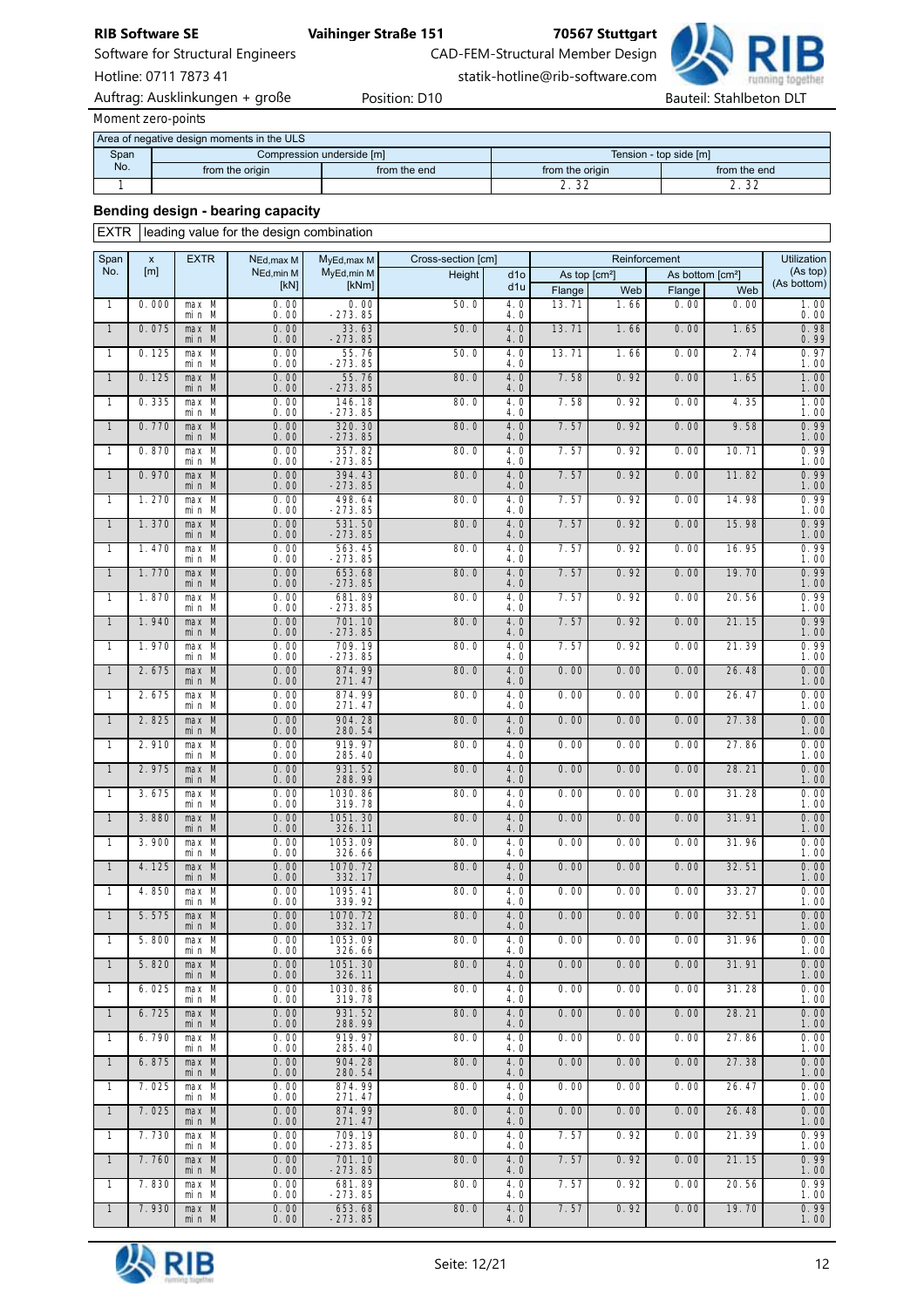



 $8.230$ max M<br>min M 0.00 0.00 563.45 -273.85  $80.0$  $\frac{4.0}{4.0}$  $7.57$  0.92 0.00 16.95  $0.99$ <br> $1.00$ 1 8.330 max M<br>min M 0.00 0.00 531.50 -273.85  $80.0$  $\frac{4.0}{4.0}$ 7.57 0.92 0.00 15.98 0.99  $0.99$ <br> $1.00$ 1 8.430 max M<br>min M 0.00 0.00 498.64 -273.85  $80.0$  $\overline{4.0}$ <br> $4.0$ 7.57 0.92 0.00 14.98 0.99  $\overline{0.99}$ <br>1.00  $1 \mid 8.730$  $max$   $M$ <br> $min$   $M$ 0.00 0.00 394.43 -273.85  $80.0$  $\frac{4.0}{4.0}$  $7.57$  0.92 0.00 11.82  $0.99$ <br>1.00 1 8.830 max M<br>min M 0.00 0.00 357.82 -273.85  $80.0$  $\overline{4.0}$ <br> $4.0$ 7.57 0.92 0.00 10.71  $\frac{1.16}{0.99}$ <br>1.00  $1 \t 8.930$ max M<br>min M 0.00 0.00 320.30 -273.85  $80.0$  $4.0$ <br> $4.0$  $7.57$  0.92 0.00 9.58  $0.99$ <br> $1.00$ 1 9.365 max M min M 0.00 0.00 146.18 -273.85  $80.0$  $\frac{4.0}{4.0}$  $7.58$  0.92 0.00 4.35  $\frac{1.00}{1.00}$ 1 9.575 max M min M 0.00 0.00 55.76 -273.85  $80.0$  $4.0$ <br> $4.0$ 7.58 0.92 0.00 1.65 1.00 1.00 1 9.575 max M min M 0.00 0.00 55.76 -273.85  $50.0$  $\frac{4.0}{4.0}$  $13.71$   $1.66$  0.00 2.74  $0.97$ <br>1.00 1 9.625 max M min M 0.00 0.00 33.63 -273.85  $50.0$  $4.0$ <br> $4.0$ 13.71 1.66 0.00 1.65 0.98<br>0.99 1 9.700 max M<br>min M 0.00 0.00 0.00 -273.85  $50.0$  $\frac{4.0}{4.0}$  $13.71$   $1.66$  0.00 0.00  $\overline{1.00}$ <br> $0.00$ Auftrag: Ausklinkungen + große eine Position: D10 Bauteil: Stahlbeton DLT

### Bending design

| Moment redistribution not admissible |                                             |   |                                    |  |  |  |  |
|--------------------------------------|---------------------------------------------|---|------------------------------------|--|--|--|--|
| E                                    | E={a,e,u,i} action                          | В | $B=\{m,v,A,D,g\}$ reinforcement    |  |  |  |  |
| a                                    | $M_{\text{VEd}}$ from moment round-off      | m | Minimum longitudinal reinforcement |  |  |  |  |
| e                                    | $M_{VEd}$ from minimum restraint            |   | Anchorage reinforcement            |  |  |  |  |
| u                                    | $M_{\text{VEd}}$ from moment redistribution | А | Recess reinforcement               |  |  |  |  |
|                                      | M <sub>yEd</sub> section moment             |   | Ductility reinforcement            |  |  |  |  |
| EXTR                                 | leading value for the design combination    | g | Reinforcement specification        |  |  |  |  |

| Span           | $\pmb{\times}$ | <b>EXTR</b>          | NEd, max M   | MyEd, max M E         |             | Cross-section [cm] |                         | Reinforcement |                           |  |        |                              | Utilization                 |
|----------------|----------------|----------------------|--------------|-----------------------|-------------|--------------------|-------------------------|---------------|---------------------------|--|--------|------------------------------|-----------------------------|
| No.            | [m]            |                      | NEd, min M   | MyEd, min M           |             | Height             | d <sub>10</sub>         |               | As top [cm <sup>2</sup> ] |  |        | As bottom [cm <sup>2</sup> ] | (As top)<br>(As bottom)     |
|                |                |                      | [kN]         | [kNm]                 |             | Redistribution [%] | d1u                     | Flange        | Web $ B $                 |  | Flange | Web $ B $                    |                             |
| $\mathbf{1}$   | 0.000          | max M<br>min M       | 0.00<br>0.00 | 0.00<br>$-273.85$ e   |             | 80.0               | 4.0<br>4.0              | 13.71         | 1.66                      |  | 0.00   | $8.32 \, m$                  | $\frac{1.00}{0.00}$         |
| $\overline{1}$ | 0.075          | $max$ M<br>min M     | 0.00<br>0.00 | 33.63<br>$-273.85$    | e           | 80.0               | 4.0<br>4.0              | 13.71         | 1.66                      |  | 0.00   | $8.32$ m                     | $0.98$<br>$0.25$            |
| $\mathbf{1}$   | 0.125          | max M<br>min M       | 0.00<br>0.00 | 55.76<br>$-273.85$    | e           | 80.0               | 4.0<br>4.0              | 13.71         | 1.66                      |  | 0.00   | $8.32 \, \text{m}$           | 0.97<br>0.33                |
| $\mathbf{1}$   | 0.125          | max M<br>min M       | 0.00<br>0.00 | 55.76<br>$-273.85$    | $\mathbf e$ | 80.0               | 4.0<br>4.0              | 7.59          | 0.92                      |  | 0.00   | $8.32$ m                     | $\frac{1.00}{0.56}$         |
| $\mathbf{1}$   | 0.335          | max M<br>min M       | 0.00<br>0.00 | 146.18<br>$-273.85$   | e           | 80.0               | 4.0<br>4.0              | 7.59          | 0.92                      |  | 0.00   | 8.32   m                     | $\frac{1.00}{0.56}$         |
| $\mathbf{1}$   | 0.770          | $max$ M<br>min M     | 0.00<br>0.00 | 320.30<br>$-273.85$   | e           | 80.0               | $\overline{4.0}$<br>4.0 | 7.56          | 0.91                      |  | 0.00   | 9.58                         | $0.99$<br>$1.00$            |
| $\mathbf{1}$   | 0.770          | max M<br>min M       | 0.00<br>0.00 | 320.30<br>$-273.85$ e |             | 80.0               | 4.0<br>4.0              | 7.56          | 0.91                      |  | 0.00   | 10.71 A                      | 0.99<br>1.00                |
| $\mathbf{1}$   | 0.870          | $max$ M<br>min M     | 0.00<br>0.00 | 357.82<br>$-273.85$   | e           | 80.0               | 4.0<br>4.0              | 7.56          | 0.91                      |  | 0.00   | 10.71                        | 0.99<br>1.00                |
| $\mathbf{1}$   | 0.970          | $max$ M<br>min M     | 0.00<br>0.00 | 394.43<br>$-273.85$   | e           | 80.0               | $\overline{4.0}$<br>4.0 | 7.56          | 0.91                      |  | 0.00   | 11.82                        | 0.99<br>1.00                |
| $\mathbf{1}$   | 1.270          | max M<br>min M       | 0.00<br>0.00 | 498.64<br>$-273.85$ e |             | 80.0               | 4.0<br>4.0              | 7.56          | 0.91                      |  | 0.00   | 14.98                        | $0.99$<br>$1.00$            |
| $\mathbf{1}$   | 1.270          | max M<br>min M       | 0.00<br>0.00 | 498.64<br>$-273.85$   | e           | 80.0               | 4.0<br>4.0              | 7.56          | 0.91                      |  | 0.00   | 15.98 $ A $                  | 0.99<br>1.00                |
| $\overline{1}$ | 1.370          | $max$ M<br>min M     | 0.00<br>0.00 | 531.50<br>$-273.85$ e |             | 80.0               | $\overline{4.0}$<br>4.0 | 7.56          | 0.91                      |  | 0.00   | 15.98                        | $0.99$<br>$1.00$            |
| $\mathbf{1}$   | 1.470          | $max$ M<br>min M     | 0.00<br>0.00 | 563.45<br>$-273.85$ e |             | 80.0               | 4.0<br>4.0              | 7.56          | 0.91                      |  | 0.00   | 16.95                        | 0.99<br>1.00                |
| $\overline{1}$ | 1.770          | max M<br>min M       | 0.00<br>0.00 | 653.68<br>$-273.85$   | e           | 80.0               | 4.0<br>4.0              | 7.56          | 0.91                      |  | 0.00   | 19.70                        | 0.99<br>1.00                |
| $\overline{1}$ | 1.770          | $max$ M<br>min M     | 0.00<br>0.00 | 653.68<br>$-273.85$   | e           | 80.0               | 4.0<br>4.0              | 7.56          | 0.91                      |  | 0.00   | 20.56   A                    | $\overline{0.99}$<br>1.00   |
| $\mathbf{1}$   | 1.870          | $max$ M<br>min M     | 0.00<br>0.00 | 681.89<br>$-273.85$   | e           | 80.0               | 4.0<br>4.0              | 7.56          | 0.91                      |  | 0.00   | 20.56                        | $0.99$<br>$1.00$            |
| $\mathbf{1}$   | 1.940          | max M<br>min M       | 0.00<br>0.00 | 701.10<br>$-273.85$   | e           | 80.0               | 4.0<br>4.0              | 7.56          | 0.91                      |  | 0.00   | 21.15                        | 0.99<br>1.00                |
| $\mathbf{1}$   | 1.970          | $max$ M<br>min M     | 0.00<br>0.00 | 709.19<br>$-273.85$   | $\mathbf e$ | 80.0               | 4.0<br>4.0              | 7.56          | 0.91                      |  | 0.00   | 21.39                        | $0.99$<br>$1.00$            |
| $\mathbf{1}$   | 2.675          | max M<br>min M       | 0.00<br>0.00 | 874.99<br>271.47      |             | 80.0               | 4.0<br>4.0              | 0.00          | 0.00                      |  | 0.00   | 26.47                        | $\frac{0.00}{1.00}$         |
| $\mathbf{1}$   | 2.675          | max M<br>min M       | 0.00<br>0.00 | 874.99<br>271.47      |             | 80.0               | 4.0<br>4.0              | 0.00          | 0.00                      |  | 0.00   | 27.38  A                     | 0.00<br>1.00                |
| $\overline{1}$ | 2.825          | $max$ M<br>min M     | 0.00<br>0.00 | 904.28<br>280.54      |             | 80.0               | 4.0<br>4.0              | 0.00          | 0.00                      |  | 0.00   | 27.38                        | $\overline{0.00}$<br>$1.00$ |
| $\mathbf{1}$   | 2.910          | max M<br>min M       | 0.00<br>0.00 | 919.97<br>285.40      |             | 80.0               | 4.0<br>4.0              | 0.00          | 0.00                      |  | 0.00   | 27.86                        | $0.00$<br>$1.00$            |
| $\mathbf{1}$   | 2.975          | max M<br>$min \ n$ M | 0.00<br>0.00 | 931.52<br>288.99      |             | 80.0               | 4.0<br>4.0              | 0.00          | 0.00                      |  | 0.00   | 28.22                        | 0.00<br>1.00                |
| $\mathbf{1}$   | 3.675          | $max$ M<br>min M     | 0.00<br>0.00 | 1030.86<br>319.78     |             | 80.0               | 4.0<br>4.0              | 0.00          | 0.00                      |  | 0.00   | 31.27                        | $0.00$<br>$1.00$            |
| $\mathbf{1}$   | 3.675          | max M<br>min M       | 0.00<br>0.00 | 1030.86<br>319.78     |             | 80.0               | 4.0<br>4.0              | 0.00          | 0.00                      |  | 0.00   | 31.96   A                    | $\frac{0.00}{1.00}$         |
| $\mathbf{1}$   | 3.880          | max M<br>min M       | 0.00<br>0.00 | 1051.30<br>326.11     |             | 80.0               | 4.0<br>4.0              | 0.00          | 0.00                      |  | 0.00   | 31.96   A                    | 0.00<br>1.00                |

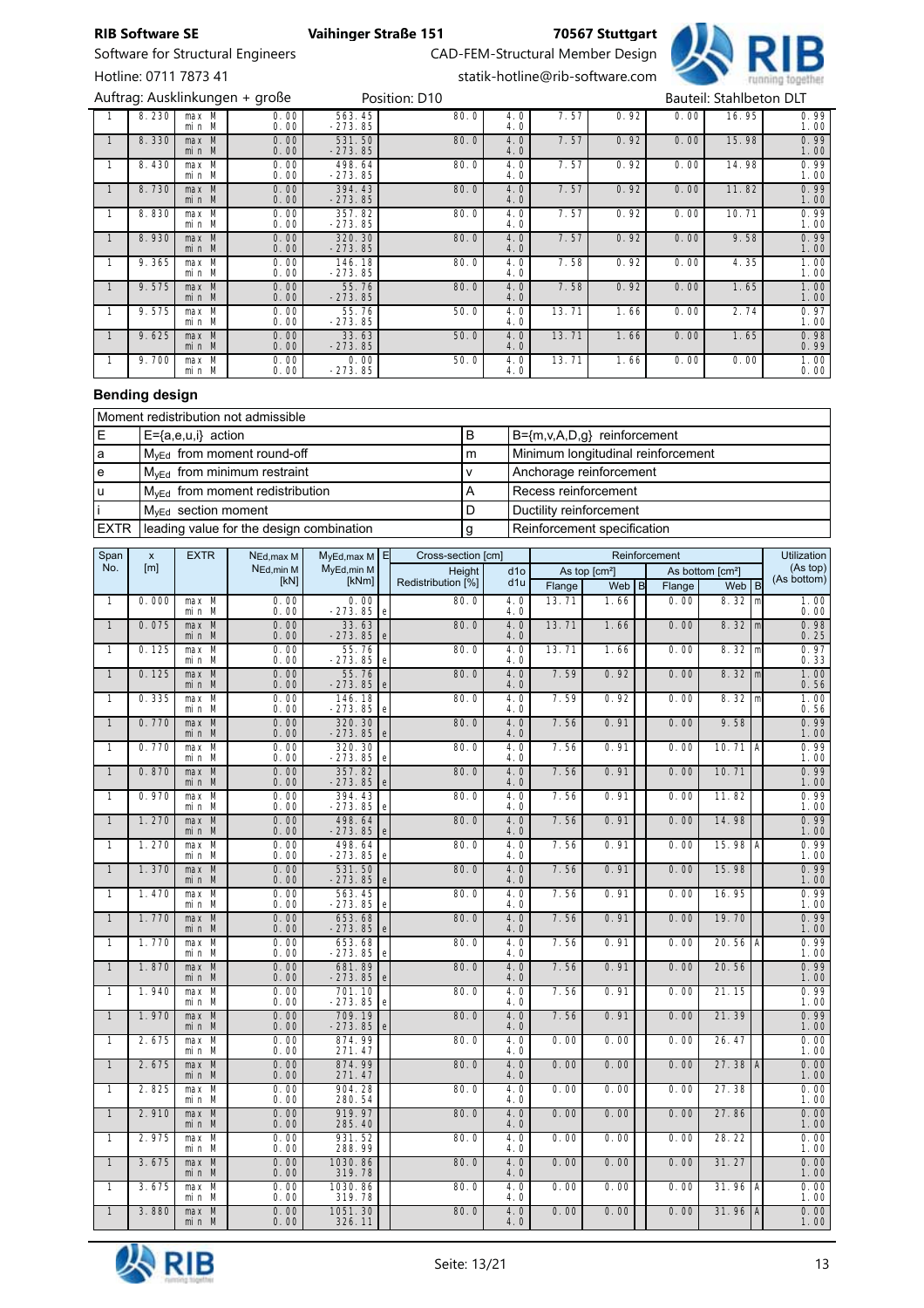Software for Structural Engineers CAD-FEM-Structural Member Design



Hotline: 0711 7873 41 statik-hotline@rib-software.com

|                |       |                  | Auftrag: Ausklinkungen + große              |                                        | Position: D10 |            |       |      |      | Bauteil: Stahlbeton DLT |                                                      |
|----------------|-------|------------------|---------------------------------------------|----------------------------------------|---------------|------------|-------|------|------|-------------------------|------------------------------------------------------|
|                | 3.900 | $max$ M<br>min M | $\frac{0.00}{0.00}$                         | 1053.09<br>326.66                      | 80.0          | 4.0<br>4.0 | 0.00  | 0.00 | 0.00 | 31.96                   | $\frac{0.00}{1.00}$                                  |
| $\overline{1}$ | 4.125 | max M<br>min M   | $\frac{0.00}{0.00}$                         | 1070.72<br>332.17                      | 80.0          | 4.0<br>4.0 | 0.00  | 0.00 | 0.00 | 32.51                   | $0.00$<br>$1.00$                                     |
| $\mathbf{1}$   | 4.850 | max M<br>min M   | 0.00<br>0.00                                | 1095.41<br>339.92                      | 80.0          | 4.0<br>4.0 | 0.00  | 0.00 | 0.00 | 33.27                   | $\frac{0.00}{1.00}$                                  |
| $\overline{1}$ | 5.575 | max M<br>min M   | $\begin{array}{c} 0.00 \\ 0.00 \end{array}$ | 1070.72<br>332.17                      | 80.0          | 4.0<br>4.0 | 0.00  | 0.00 | 0.00 | 32.51                   | $0.00$<br>$1.00$                                     |
| 1              | 5.800 | max M<br>min M   | $\frac{0.00}{0.00}$                         | 1053.09<br>326.66                      | 80.0          | 4.0<br>4.0 | 0.00  | 0.00 | 0.00 | 31.96                   | $\frac{0.00}{1.00}$                                  |
| $\mathbf{1}$   | 5.820 | $max$ M<br>min M | $\begin{array}{c} 0.00 \\ 0.00 \end{array}$ | 1051.30<br>326.11                      | 80.0          | 4.0<br>4.0 | 0.00  | 0.00 | 0.00 | $31.96$ A               | $0.00$<br>$1.00$                                     |
| $\overline{1}$ | 6.025 | $max$ M<br>min M | 0.00<br>0.00                                | 1030.86<br>319.78                      | 80.0          | 4.0<br>4.0 | 0.00  | 0.00 | 0.00 | $31.96$ A               | $\frac{0.00}{1.00}$                                  |
| $\mathbf{1}$   | 6.025 | max M<br>min M   | $\begin{array}{c} 0.00 \\ 0.00 \end{array}$ | 1030.86<br>319.78                      | 80.0          | 4.0<br>4.0 | 0.00  | 0.00 | 0.00 | 31.27                   | $0.00$<br>$1.00$                                     |
| $\mathbf{1}$   | 6.725 | max M<br>min M   | 0.00<br>0.00                                | 931.52<br>288.99                       | 80.0          | 4.0<br>4.0 | 0.00  | 0.00 | 0.00 | 28.22                   | $\overline{0.00}$<br>1.00                            |
| $\mathbf{1}$   | 6.790 | max M<br>min M   | 0.00<br>0.00                                | 919.97<br>285.40                       | 80.0          | 4.0<br>4.0 | 0.00  | 0.00 | 0.00 | 27.86                   | $0.00$<br>$1.00$                                     |
| 1              | 6.875 | max M<br>min M   | $\frac{0.00}{0.00}$                         | 904.28<br>280.54                       | 80.0          | 4.0<br>4.0 | 0.00  | 0.00 | 0.00 | 27.38                   | $\frac{0.00}{1.00}$                                  |
| $\mathbf{1}$   | 7.025 | max M<br>min M   | $0.00$<br>$0.00$                            | 874.99<br>271.47                       | 80.0          | 4.0<br>4.0 | 0.00  | 0.00 | 0.00 | $27.38$ A               | $0.00$<br>$1.00$                                     |
| $\mathbf{1}$   | 7.025 | max M<br>min M   | 0.00<br>0.00                                | 874.99<br>271.47                       | 80.0          | 4.0<br>4.0 | 0.00  | 0.00 | 0.00 | 26.47                   | $\frac{0.00}{1.00}$                                  |
| $\mathbf{1}$   | 7.730 | max M<br>min M   | $0.00$<br>$0.00$                            | 709.19<br>$-273.85$                    | 80.0          | 4.0<br>4.0 | 7.56  | 0.91 | 0.00 | 21.39                   | $0.99$<br>$1.00$                                     |
| $\mathbf{1}$   | 7.760 | max M<br>min M   | $\begin{array}{c} 0.00 \\ 0.00 \end{array}$ | 701.10<br>-273.85<br>e                 | 80.0          | 4.0<br>4.0 | 7.56  | 0.91 | 0.00 | 21.15                   | $\frac{0.99}{0.99}$<br>$\frac{1.00}{1.00}$           |
| $\mathbf{1}$   | 7.830 | max M<br>min M   | 0.00<br>0.00                                | 681.89<br>$-273.85$                    | 80.0          | 4.0<br>4.0 | 7.56  | 0.91 | 0.00 | 20.56                   |                                                      |
| 1              | 7.930 | max M<br>min M   | $\begin{array}{c} 0.00 \\ 0.00 \end{array}$ | 653.68<br>$-273.85$<br>e               | 80.0          | 4.0<br>4.0 | 7.56  | 0.91 | 0.00 | 20.56 A                 | $0.99$<br>$1.00$                                     |
| $\mathbf{1}$   | 7.930 | max M<br>min M   | $0.00$<br>$0.00$                            | 653.68<br>$-273.85$                    | 80.0          | 4.0<br>4.0 | 7.56  | 0.91 | 0.00 | 19.70                   | $0.99$<br>$1.00$                                     |
| $\mathbf{1}$   | 8.230 | max M<br>min M   | $\begin{array}{c} 0.00 \\ 0.00 \end{array}$ | 563.45<br>$-273.85$<br>e               | 80.0          | 4.0<br>4.0 | 7.56  | 0.91 | 0.00 | 16.95                   | $0.99$<br>$1.00$                                     |
| $\mathbf{1}$   | 8.330 | max M<br>min M   | $\begin{array}{c} 0.00 \\ 0.00 \end{array}$ | 531.50<br>$-273.85$<br>e               | 80.0          | 4.0<br>4.0 | 7.56  | 0.91 | 0.00 | 15.98                   | $0.99$<br>$1.00$                                     |
| $\mathbf{1}$   | 8.430 | max M<br>min M   | $\frac{0.00}{0.00}$                         | 498.64<br>$-273.85$<br>e               | 80.0          | 4.0<br>4.0 | 7.56  | 0.91 | 0.00 | 15.98 $A$               |                                                      |
| $\mathbf{1}$   | 8.430 | max M<br>min M   | $\frac{0.00}{0.00}$                         | 498.64<br>-273.85<br>e                 | 80.0          | 4.0<br>4.0 | 7.56  | 0.91 | 0.00 | 14.98                   | $\frac{1.18}{0.99}$<br>$\frac{1.00}{0.99}$<br>$1.00$ |
| $\mathbf{1}$   | 8.730 | max M<br>min M   | $\frac{0.00}{0.00}$                         | 394.43<br>-273.85<br>e                 | 80.0          | 4.0<br>4.0 | 7.56  | 0.91 | 0.00 | 11.82                   | $0.99$<br>$1.00$                                     |
| $\overline{1}$ | 8.830 | max M<br>min M   | $\frac{0.00}{0.00}$                         | 357.82<br>$-273.85$<br>e               | 80.0          | 4.0<br>4.0 | 7.56  | 0.91 | 0.00 | 10.71                   | $\frac{0.99}{1.00}$<br>0.99<br>1.00                  |
| $\mathbf{1}$   | 8.930 | max M<br>min M   | 0.00<br>0.00                                | 320.30<br>$-273.85$<br>e               | 80.0          | 4.0<br>4.0 | 7.56  | 0.91 | 0.00 | $10.71$ A               |                                                      |
| $\overline{1}$ | 8.930 | max M<br>min M   | $\frac{0.00}{0.00}$                         | 320.30<br>$-273.85$                    | 80.0          | 4.0<br>4.0 | 7.56  | 0.91 | 0.00 | 9.58                    | $0.99$<br>$1.00$                                     |
| 1              | 9.365 | max M<br>min M   | $\frac{0.00}{0.00}$                         | 146.18<br>-273.85<br>$\mathbf e$       | 80.0          | 4.0<br>4.0 | 7.59  | 0.92 | 0.00 | 8.32   m                | $\frac{1.00}{0.56}$                                  |
| $\mathbf{1}$   | 9.575 | max M<br>min M   | $\frac{0.00}{0.00}$                         | 55.76<br>$-273.85$<br>e                | 80.0          | 4.0<br>4.0 | 7.59  | 0.92 | 0.00 | 8.32   m                | $\frac{1.00}{0.56}$                                  |
| $\mathbf{1}$   | 9.575 | max M<br>min M   | $\frac{0.00}{0.00}$                         | 55.76<br>$-273.85$<br>$\mathbf e$      | 80.0          | 4.0<br>4.0 | 13.71 | 1.66 | 0.00 | 8.32   m                | $\overline{0.97}$<br>$0.33$                          |
| $\mathbf{1}$   | 9.625 | max M<br>min M   | $\frac{0.00}{0.00}$                         | $\frac{33.63}{-273.85}$<br>$\mathbf e$ | 80.0          | 4.0<br>4.0 | 13.71 | 1.66 | 0.00 | 8.32   m                | $0.98$<br>$0.25$                                     |
| $\mathbf{1}$   | 9.700 | max M<br>min M   | 0.00<br>0.00                                | 0.00<br>$-273.85$<br>$\mathbf e$       | 80.0          | 4.0<br>4.0 | 13.71 | 1.66 | 0.00 | $8.32 \, \text{m}$      | 1.00<br>0.00                                         |

## Maximum utilization: 1.00 at span / pos. = 1 / 0.000 m Analysis fulfilled.

# Shear design

|                 | Moment redistribution not admissible                            |                             |                                                                          |  |  |  |  |  |  |  |  |
|-----------------|-----------------------------------------------------------------|-----------------------------|--------------------------------------------------------------------------|--|--|--|--|--|--|--|--|
|                 | Support axis                                                    | . Ar                        | Support edge                                                             |  |  |  |  |  |  |  |  |
| Ar±d            | Distance d from support edge                                    |                             | red. shear force from sinlge loads close to a support                    |  |  |  |  |  |  |  |  |
| m               | Minimum shear force reinforcement                               |                             | Design of the shear joint decisive                                       |  |  |  |  |  |  |  |  |
| a <sub>sw</sub> | Stirrup reinforcement (shear force + torsion) double<br>l shear | $^{\dagger}$ A $_{\rm sTL}$ | Longitudinal torsion reinforcement distributed over the<br>circumference |  |  |  |  |  |  |  |  |

| Span<br>No. | X<br>[m] | Attr   | VEd<br>[kN] | MTd<br>[kNm] | VRdc<br>[kN] | $\theta$<br>[cm] | Zi<br>[cm] | VRdmax<br>[kN] | T <sub>Rdmax</sub><br>[kNm] | VTEd/<br><b>VT<sub>Rd</sub></b> | asmin<br>[cm <sup>2</sup> /m] | a <sub>sw</sub><br>[cm <sup>2</sup> /m] | AsTL<br>[cm <sup>2</sup> ] |
|-------------|----------|--------|-------------|--------------|--------------|------------------|------------|----------------|-----------------------------|---------------------------------|-------------------------------|-----------------------------------------|----------------------------|
|             | 0.000    | А      | 451.8       | 0.0          | 63.3         | 33.2             | 41.0       | 838.           | 72.                         | 0.00                            | 3.07                          | 16.61                                   | 0.00                       |
|             | 0.075    | Ar     | 445.0       | 0.0          | 63.3         | 33.1             | 41.0       | 837.3          | 72.<br>$\mathbf{1}$         | 0.00                            | 3.07                          | 16.29                                   | 0.00                       |
|             | 0.125    |        | 440.4       | 0.0          | 63.3         | 33.0             | 41.0       | 836.4          | 72.                         | 0.00                            | 3.07                          | 16.08                                   | 0.00                       |
|             | 0.125    |        | 440.4       | 0.0          | 80.6         | 27.3             | 71.0       | 1292.5         | 122.4                       | 0.00                            | 3.07                          | 6.84                                    | 0.00                       |
|             | 0.335    | $Ar+d$ | 420.        | 0.0          | 80.6         | 26.              | 71.0       | 1270.<br>5     | 122.4                       | 0.00                            | 3.07                          | 6.84                                    | 0.00                       |
|             | 0.770    |        | 379.8       | 0.0          | 84.5         | 25.0             | 71.0       | 1213.8         | 122.4                       | 0.00                            | 3.07                          | 5.74                                    | 0.00                       |
|             | 0.870    |        | 370.6       | 0.0          | 87.7         | 24.6             | 71.0       | 1198.4         | 122.4                       | 0.00                            | 3.07                          | 5.49                                    | 0.00                       |
|             | 0.970    |        | 361.4       | 0.0          | 90.6         | 24.1             | 71.0       | 1181.8         | 122.4                       | 0.00                            | 3.07                          | 5.24                                    | 0.00                       |
|             | 1.270    |        | 333.3       | 0.0          | 98.          | 22.5             | 71.0       | 1122.          | 122.4                       | 0.00                            | 3.07                          | 4.48                                    | 0.00                       |
|             | 1.370    |        | 324.1       | 0.0          | 100.2        | 22.0             | 71.0       | 1099.          | 122.4                       | 0.00                            | 3.07                          | 4.23                                    | 0.00                       |
|             | 1.470    |        | 314.9       | 0.0          | 102.2        | 21.3             | 71.0       | 1074.          | 122.4                       | 0.00                            | 3.07                          | 3.99                                    | 0.00                       |
|             | 1.770    |        | 286.7       | 0.0          | 107.5        | 19.2             | 71.0       | 981.9          | 122.4                       | 0.00                            | 3.07                          | 3.23                                    | 0.00                       |

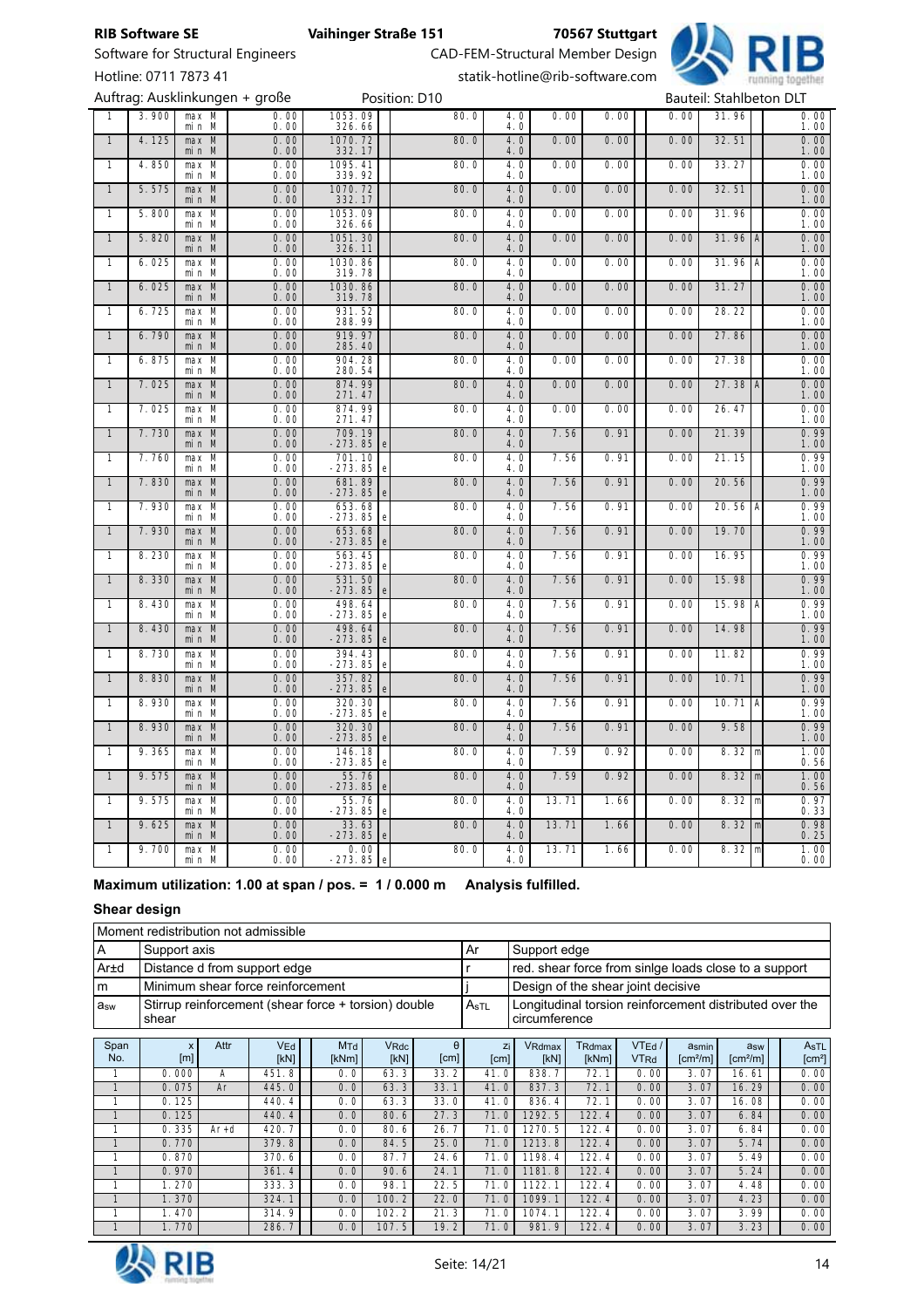

Software for Structural Engineers CAD-FEM-Structural Member Design

Hotline: 0711 7873 41 statik-hotline@rib-software.com

|                | Auftrag: Ausklinkungen + große |        |       |     | Position: D10 |      |      |                      |       |      |      | Bauteil: Stahlbeton DLT |                     |      |
|----------------|--------------------------------|--------|-------|-----|---------------|------|------|----------------------|-------|------|------|-------------------------|---------------------|------|
|                | 1.870                          |        | 277.5 | 0.0 | 109.0         | 18.9 | 71.0 | 969.5                | 122.4 | 0.00 | 3.07 | 3.07                    | m                   | 0.00 |
| $\overline{1}$ | 1.940                          |        | 271.1 | 0.0 | 110.0         | 19.3 | 71.0 | 987.6                | 122.4 | 0.00 | 3.07 | 3.07                    | $\lfloor m \rfloor$ | 0.00 |
| $\overline{1}$ | 1.970                          |        | 268.3 | 0.0 | 110.5         | 19.5 | 71.0 | 995.5                | 122.4 | 0.00 | 3.07 | $3.07$   m              |                     | 0.00 |
| $\mathbf{1}$   | 2.675                          |        | 202.1 | 0.0 | 118.6         | 25.1 | 71.0 | 1218.5               | 122.4 | 0.00 | 3.07 | 3.07                    | $\lfloor m \rfloor$ | 0.00 |
| 1              | 2.825                          |        | 188.4 | 0.0 | 119.9         | 26.7 | 71.0 | 1272.3               | 122.4 | 0.00 | 3.07 | 3.07                    | l ml                | 0.00 |
| $\mathbf{1}$   | 2.910                          |        | 180.7 | 0.0 | 120.6         | 27.7 | 71.0 | 1303.7               | 122.4 | 0.00 | 3.07 | 3.07                    | $\lfloor m \rfloor$ | 0.00 |
| 1              | 2.975                          |        | 174.8 | 0.0 | 121.1         | 28.5 | 71.0 | 1328.1               | 122.4 | 0.00 | 3.07 | 3.07                    | l ml                | 0.00 |
| $\mathbf{1}$   | 3.675                          |        | 109.0 | 0.0 | 125.4         | 41.0 | 71.0 | 1568.9               | 122.4 | 0.00 | 3.07 | 3.07                    | $\lfloor m \rfloor$ | 0.00 |
| 1              | 3.880                          |        | 90.4  | 0.0 | 126.2         | 45.0 | 71.0 | 1584.2               | 122.4 | 0.00 | 3.07 | 3.07                    | l ml                | 0.00 |
| $\mathbf{1}$   | 3.900                          |        | 88.6  | 0.0 | 126.3         | 45.0 | 71.0 | 1584.2               | 122.4 | 0.00 | 3.07 | $3.07$   m              |                     | 0.00 |
| 1              | 4.125                          |        | 68.1  | 0.0 | 127.0         | 45.0 | 71.0 | 1584.2               | 122.4 | 0.00 | 3.07 | 3.07                    | l ml                | 0.00 |
| $\mathbf{1}$   | 4.850                          |        | 0.0   | 0.0 | 128.0         | 45.0 | 71.0 | 1584.2               | 122.4 | 0.00 | 3.07 | 3.07                    | ml                  | 0.00 |
| 1              | 5.575                          |        | 68.1  | 0.0 | 127.0         | 45.0 | 71.0 | 1584.2               | 122.4 | 0.00 | 3.07 | 3.07                    | l ml                | 0.00 |
| $\mathbf{1}$   | 5.800                          |        | 88.6  | 0.0 | 126.3         | 45.0 | 71.0 | 1584.2               | 122.4 | 0.00 | 3.07 | 3.07                    | l ml                | 0.00 |
| 1              | 5.820                          |        | 90.4  | 0.0 | 126.2         | 45.0 | 71.0 | 1584.2               | 122.4 | 0.00 | 3.07 | 3.07                    | l ml                | 0.00 |
| $\mathbf{1}$   | 6.025                          |        | 109.0 | 0.0 | 125.4         | 41.0 | 71.0 | 1568.9               | 122.4 | 0.00 | 3.07 | 3.07                    | $\lfloor m \rfloor$ | 0.00 |
| 1              | 6.725                          |        | 174.8 | 0.0 | 121.1         | 28.5 | 71.0 | 1328.1               | 122.4 | 0.00 | 3.07 | 3.07                    | m                   | 0.00 |
| $\overline{1}$ | 6.790                          |        | 180.7 | 0.0 | 120.6         | 27.7 | 71.0 | 1303.7               | 122.4 | 0.00 | 3.07 | 3.07                    | $\lfloor m \rfloor$ | 0.00 |
| 1              | 6.875                          |        | 188.4 | 0.0 | 119.9         | 26.7 | 71.0 | 1272.3               | 122.4 | 0.00 | 3.07 | 3.07                    | $\lfloor m \rfloor$ | 0.00 |
| $\mathbf{1}$   | 7.025                          |        | 202.1 | 0.0 | 118.6         | 25.1 | 71.0 | 1218.5               | 122.4 | 0.00 | 3.07 | 3.07                    | l ml                | 0.00 |
| 1              | 7.730                          |        | 268.3 | 0.0 | 110.5         | 19.5 | 71.0 | 995.5                | 122.4 | 0.00 | 3.07 | 3.07                    | l ml                | 0.00 |
| $\mathbf{1}$   | 7.760                          |        | 271.1 | 0.0 | 110.0         | 19.3 | 71.0 | 987.6                | 122.4 | 0.00 | 3.07 | 3.07                    | m                   | 0.00 |
| 1              | 7.830                          |        | 277.5 | 0.0 | 109.0         | 18.9 | 71.0 | 969.5                | 122.4 | 0.00 | 3.07 | 3.07                    | m                   | 0.00 |
| $\mathbf{1}$   | 7.930                          |        | 286.7 | 0.0 | 107.5         | 19.2 | 71.0 | 981.9                | 122.4 | 0.00 | 3.07 | 3.23                    |                     | 0.00 |
| 1              | 8.230                          |        | 314.9 | 0.0 | 102.2         | 21.3 | 71.0 | 1074.1               | 122.4 | 0.00 | 3.07 | 3.99                    |                     | 0.00 |
| 1              | 8.330                          |        | 324.1 | 0.0 | 100.2         | 22.0 | 71.0 | 1099.1               | 122.4 | 0.00 | 3.07 | 4.23                    |                     | 0.00 |
| 1              | 8.430                          |        | 333.3 | 0.0 | 98.1          | 22.5 | 71.0 | $\overline{11}$ 22.1 | 122.4 | 0.00 | 3.07 | 4.48                    |                     | 0.00 |
| $\mathbf{1}$   | 8.730                          |        | 361.4 | 0.0 | 90.6          | 24.1 | 71.0 | 1181.8               | 122.4 | 0.00 | 3.07 | 5.24                    |                     | 0.00 |
| 1              | 8.830                          |        | 370.6 | 0.0 | 87.7          | 24.6 | 71.0 | 1198.4               | 122.4 | 0.00 | 3.07 | 5.49                    |                     | 0.00 |
| $\mathbf{1}$   | 8.930                          |        | 379.8 | 0.0 | 84.5          | 25.0 | 71.0 | 1213.8               | 122.4 | 0.00 | 3.07 | 5.74                    |                     | 0.00 |
| 1              | 9.365                          | $Ar-d$ | 420.7 | 0.0 | 80.6          | 26.7 | 71.0 | 1270.5               | 122.4 | 0.00 | 3.07 | 6.84                    |                     | 0.00 |
| $\mathbf{1}$   | 9.575                          |        | 440.4 | 0.0 | 80.6          | 27.3 | 71.0 | 1292.5               | 122.4 | 0.00 | 3.07 | 6.84                    |                     | 0.00 |
| 1              | 9.575                          |        | 440.4 | 0.0 | 63.3          | 33.0 | 41.0 | 836.4                | 72.1  | 0.00 | 3.07 | 16.08                   |                     | 0.00 |
| $\mathbf{1}$   | 9.625                          | Ar     | 445.0 | 0.0 | 63.3          | 33.1 | 41.0 | 837.3                | 72.1  | 0.00 | 3.07 | 16.29                   |                     | 0.00 |
| $\mathbf{1}$   | 9.700                          | A      | 451.8 | 0.0 | 63.3          | 33.2 | 41.0 | 838.7                | 72.1  | 0.00 | 3.07 | 16.61                   |                     | 0.00 |

# Maximum utilization: 1.00 at span / pos. = 1 / 0.000 m Analysis fulfilled.

# Flange connecting reinforcement

| $A_{c}$      | effective flange area |                         |                                                         |            | hf              |                  | Flange thickness at the connection |                                                            |                             |
|--------------|-----------------------|-------------------------|---------------------------------------------------------|------------|-----------------|------------------|------------------------------------|------------------------------------------------------------|-----------------------------|
| $b_f/b$      |                       | Flange width/Slab width |                                                         |            | V <sub>Ed</sub> | $(h_f \Delta x)$ |                                    | Longitudinal shear stress at the connection $(\Delta F_d)$ |                             |
| $\Delta F_d$ | of $\Delta x$         |                         | Longitudinal force margin in the flange over the length |            | VRdmax          |                  | adm. strut stress                  |                                                            |                             |
| Δх           |                       |                         | Half distance moment zero point / maximum               |            | z               |                  | Tension flange in condition I      |                                                            |                             |
| Span<br>No.  | X<br>[m]              | Pos.                    | $A_{C}$<br>$\left[\text{m}^2\right]$                    | hf<br>[cm] |                 | bf/b<br>ŀ1       | <b>VEd</b><br>[kN/m <sup>2</sup> ] | VRdmax<br>[kN/m <sup>2</sup> ]                             | asf<br>[cm <sup>2</sup> /m] |
| 1            | 0.000                 | $TF-Ie$                 | 0.2480                                                  | 20.0       |                 | 0.446            | 1830.8                             | 6584.0                                                     | 7.02                        |
|              |                       | $TF-ri$                 | 0.2480                                                  | 20.0       |                 | 0.446            | 1830.8                             | 6584.0                                                     | 7.02                        |
| $\mathbf{1}$ | 0.075                 | $TF-Ie$                 | 0.2480                                                  | 20.0       |                 | 0.446            | 1830.8                             | 6584.0                                                     | 7.02                        |
|              |                       | $TF-ri$                 | 0.2480                                                  | 20.0       |                 | 0.446            | 1830.8                             | 6584.0                                                     | 7.02                        |
| $\mathbf{1}$ | 0.125                 | $TF-Ie$                 | 0.2480                                                  | 20.0       |                 | 0.446            | 1830.8                             | 6584.0                                                     | 7.02                        |
|              |                       | TF-ri                   | 0.2480                                                  | 20.0       |                 | 0.446            | 1830.8                             | 6584.0                                                     | 7.02                        |
| $\mathbf{1}$ | 0.125                 | $TF-Ie$                 | 0.2480                                                  | 20.0       |                 | 0.446            | 1057.2                             | 6584.0                                                     | 4.05                        |
|              |                       | $TF-ri$                 | 0.2480                                                  | 20.0       |                 | 0.446            | 1057.2                             | 6584.0                                                     | 4.05                        |
| $\mathbf{1}$ | 0.335                 | $TF-Ie$                 | 0.2480                                                  | 20.0       |                 | 0.446            | 1057.2                             | 6584.0                                                     | 4.05                        |
|              |                       | $TF-ri$                 | 0.2480                                                  | 20.0       |                 | 0.446            | 1057.2                             | 6584.0                                                     | 4.05                        |
| $\mathbf{1}$ | 0.770                 | $TF-Ie$                 | 0.2480                                                  | 20.0       |                 | 0.446            | 1057.2                             | 6584.0                                                     | 4.05                        |
|              |                       | $TF-ri$                 | 0.2480                                                  | 20.0       |                 | 0.446            | 1057.2                             | 6584.0                                                     | 4.05                        |
| $\mathbf{1}$ | 0.870                 | $TF-Ie$                 | 0.2480                                                  | 20.0       |                 | 0.446            | 1057.2                             | 6584.0                                                     | 4.05                        |
|              |                       | $TF-ri$                 | 0.2480                                                  | 20.0       |                 | 0.446            | 1057.2                             | 6584.0                                                     | 4.05                        |
| $\mathbf{1}$ | 0.970                 | $TF-Ie$                 | 0.2480                                                  | 20.0       |                 | 0.446            | 1057.2                             | 6584.0                                                     | 4.05                        |
|              |                       | $TF-ri$                 | 0.2480                                                  | 20.0       |                 | 0.446            | 1057.2                             | 6584.0                                                     | 4.05                        |
| $\mathbf{1}$ | 1.270                 | $TF-Ie$                 | 0.2480                                                  | 20.0       |                 | 0.446            | 1057.2                             | 6584.0                                                     | 4.05                        |
|              |                       | $TF-ri$                 | 0.2480                                                  | 20.0       |                 | 0.446            | 1057.2                             | 6584.0                                                     | 4.05                        |
| $\mathbf{1}$ | 1.370                 | $TF-Ie$                 | 0.2480                                                  | 20.0       |                 | 0.446            | 1057.2                             | 6584.0                                                     | 4.05                        |
|              |                       | $TF-ri$                 | 0.2480                                                  | 20.0       |                 | 0.446            | 1057.2                             | 6584.0                                                     | 4.05                        |
| $\mathbf{1}$ | 1.470                 | $TF-Ie$                 | 0.2480                                                  | 20.0       |                 | 0.446            | 1057.2                             | 6584.0                                                     | 4.05                        |
|              |                       | $TF-ri$                 | 0.2480                                                  | 20.0       |                 | 0.446            | 1057.2                             | 6584.0                                                     | 4.05                        |
| $\mathbf{1}$ | 1.770                 | $TF-Ie$                 | 0.2480                                                  | 20.0       |                 | 0.446            | 1057.2                             | 6584.0                                                     | 4.05                        |
|              |                       | TF-ri                   | 0.2480                                                  | 20.0       |                 | 0.446            | 1057.2                             | 6584.0                                                     | 4.05                        |
| $\mathbf{1}$ | 1.870                 | $TF-Ie$                 | 0.2480                                                  | 20.0       |                 | 0.446            | 1057.2                             | 6584.0                                                     | 4.05                        |
|              |                       | $TF-ri$                 | 0.2480                                                  | 20.0       |                 | 0.446            | 1057.2                             | 6584.0                                                     | 4.05                        |
| $\mathbf{1}$ | 1.940                 | $TF-Ie$                 | 0.2480                                                  | 20.0       |                 | 0.446            | 1057.2                             | 6584.0                                                     | 4.05                        |
|              |                       | $TF-ri$                 | 0.2480                                                  | 20.0       |                 | 0.446            | 1057.2                             | 6584.0                                                     | 4.05                        |
| $\mathbf{1}$ | 1.970                 | $TF-Ie$                 | 0.2480                                                  | 20.0       |                 | 0.446            | 1057.2                             | 6584.0                                                     | 4.05                        |
|              |                       | $TF-ri$                 | 0.2480                                                  | 20.0       |                 | 0.446            | 1057.2                             | 6584.0                                                     | 4.05                        |
| $\mathbf{1}$ | 2.675                 | $TF-Ie$                 | 0.2480                                                  | 20.0       |                 | 0.446            | 361.7                              | 6584.0                                                     | 1.39                        |

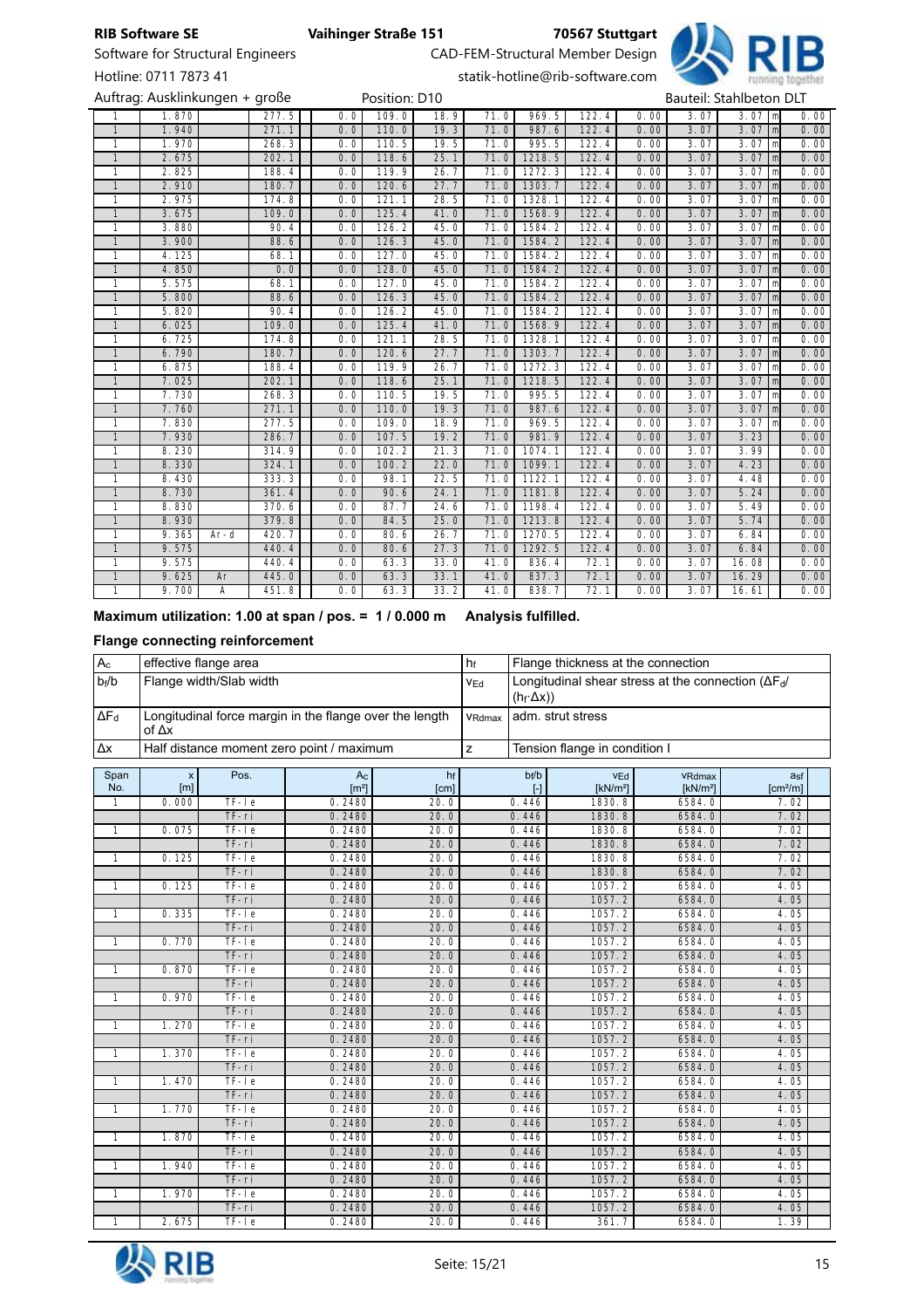

Software for Structural Engineers CAD-FEM-Structural Member Design

# Hotline: 0711 7873 41 statik-hotline@rib-software.com

|                |       | Auftrag: Ausklinkungen + große |                  | Position: D10 |                |                  | Bauteil: Stahlbeton DLT |              |
|----------------|-------|--------------------------------|------------------|---------------|----------------|------------------|-------------------------|--------------|
|                |       | $TF-ri$                        | 0.2480           | 20.0          | 0.446          | 361.7            | 6584.0                  | 1.39         |
| $\overline{1}$ | 2.825 | $TF-Ie$                        | 0.2480           | 20.0          | 0.446          | 361.7            | 6584.0                  | 1.39         |
|                |       | $TF-ri$                        | 0.2480           | 20.0          | 0.446          | 361.7            | 6584.0                  | 1.39         |
| $\overline{1}$ | 2.910 | $TF-Ie$                        | 0.2480           | 20.0          | 0.446          | 361.7            | 6584.0                  | 1.39         |
|                |       | $TF-ri$                        | 0.2480           | 20.0          | 0.446          | 361.7            | 6584.0                  | 1.39         |
| $\overline{1}$ | 2.975 | $TF-Ie$                        | 0.2480           | 20.0          | 0.446          | 361.7            | 6584.0                  | 1.39         |
|                |       | $TF-ri$                        | 0.2480           | 20.0          | 0.446          | 361.7            | 6584.0                  | 1.39         |
| $\mathbf{1}$   | 3.675 | $TF-Ie$                        | 0.2480           | 20.0          | 0.446          | 361.7            | 6584.0                  | 1.39         |
|                |       | $TF-ri$                        | 0.2480           | 20.0          | 0.446          | 361.7            | 6584.0                  | 1.39         |
| $\overline{1}$ | 3.880 | $TF-Ie$                        | 0.2480           | 20.0          | 0.446          | 361.7            | 6584.0                  | 1.39         |
|                |       | $TF-ri$                        | 0.2480           | 20.0          | 0.446          | 361.7            | 6584.0                  | 1.39         |
| $\overline{1}$ | 3.900 | $TF-Ie$                        | 0.2480           | 20.0          | 0.446          | 361.7            | 6584.0                  | 1.39         |
|                |       | $TF-ri$                        | 0.2480           | 20.0          | 0.446          | 361.7            | 6584.0                  | 1.39         |
| 1              | 4.125 | $TF-Ie$                        | 0.2480           | 20.0          | 0.446          | 361.7            | 6584.0                  | 1.39         |
|                |       | $TF-ri$                        | 0.2480           | 20.0          | 0.446          | 361.7            | 6584.0                  | 1.39         |
| 1              | 4.850 | $TF-Ie$                        | 0.2480           | 20.0          | 0.446          | 151.6            | 6584.0                  | 0.58         |
|                |       | $TF-ri$                        | 0.2480           | 20.0          | 0.446          | 151.6            | 6584.0                  | 0.58         |
| $\overline{1}$ | 5.575 | $TF-Ie$                        | 0.2480           | 20.0          | 0.446          | 361.7            | 6584.0                  | 1.39         |
|                |       | $TF-ri$                        | 0.2480           | 20.0          | 0.446          | 361.7            | 6584.0                  | 1.39         |
| 1              | 5.800 | $TF-Ie$                        | 0.2480           | 20.0          | 0.446          | 361.7            | 6584.0                  | 1.39         |
|                |       | TF-ri                          | 0.2480           | 20.0          | 0.446          | 361.7            | 6584.0                  | 1.39         |
| $\mathbf{1}$   | 5.820 | $TF-Ie$                        | 0.2480           | 20.0          | 0.446          | 361.7            | 6584.0                  | 1.39         |
|                |       | $TF-ri$                        | 0.2480           | 20.0          | 0.446          | 361.7            | 6584.0                  | 1.39         |
| $\mathbf{1}$   | 6.025 | $TF-Ie$                        | 0.2480           | 20.0          | 0.446          | 361.7            | 6584.0                  | 1.39         |
|                |       | $TF-ri$                        | 0.2480           | 20.0          | 0.446          | 361.7            | 6584.0                  | 1.39         |
| $\mathbf{1}$   | 6.725 | $TF-Ie$                        | 0.2480           | 20.0          | 0.446          | 361.7            | 6584.0                  | 1.39         |
|                |       | $TF-ri$                        | 0.2480           | 20.0          | 0.446          | 361.7            | 6584.0                  | 1.39         |
| $\mathbf{1}$   | 6.790 | $TF-Ie$                        | 0.2480           | 20.0          | 0.446          | 361.7            | 6584.0                  | 1.39         |
|                |       | TF-ri                          | 0.2480           | 20.0          | 0.446          | 361.7            | 6584.0                  | 1.39         |
| $\mathbf{1}$   | 6.875 | $TF-Ie$                        | 0.2480           | 20.0          | 0.446          | 361.7            | 6584.0                  | 1.39         |
|                |       | $TF-ri$                        | 0.2480           | 20.0          | 0.446          | 361.7            | 6584.0                  | 1.39         |
| $\mathbf{1}$   | 7.025 | $TF-Ie$                        | 0.2480           | 20.0          | 0.446          | 361.7            | 6584.0                  | 1.39         |
|                |       | TF-ri                          | 0.2480           | 20.0          | 0.446          | 361.7            | 6584.0                  | 1.39         |
| 1              | 7.730 | $TF-Ie$                        | 0.2480           | 20.0          | 0.446          | 1057.2           | 6584.0                  | 4.05         |
|                |       | $TF-ri$                        | 0.2480           | 20.0          | 0.446          | 1057.2           | 6584.0                  | 4.05         |
| 1              | 7.760 | $TF-Ie$<br>$TF-ri$             | 0.2480<br>0.2480 | 20.0<br>20.0  | 0.446<br>0.446 | 1057.2<br>1057.2 | 6584.0<br>6584.0        | 4.05         |
| $\mathbf{1}$   | 7.830 | $TF-Ie$                        | 0.2480           | 20.0          | 0.446          | 1057.2           | 6584.0                  | 4.05<br>4.05 |
|                |       | $TF-ri$                        | 0.2480           | 20.0          | 0.446          | 1057.2           | 6584.0                  | 4.05         |
| $\mathbf{1}$   | 7.930 | $TF-Ie$                        | 0.2480           | 20.0          | 0.446          | 1057.2           | 6584.0                  | 4.05         |
|                |       | TF-ri                          | 0.2480           | 20.0          | 0.446          | 1057.2           | 6584.0                  | 4.05         |
| $\mathbf{1}$   | 8.230 | $TF-Ie$                        | 0.2480           | 20.0          | 0.446          | 1057.2           | 6584.0                  | 4.05         |
|                |       | $TF-ri$                        | 0.2480           | 20.0          | 0.446          | 1057.2           | 6584.0                  | 4.05         |
| 1              | 8.330 | $TF-Ie$                        | 0.2480           | 20.0          | 0.446          | 1057.2           | 6584.0                  | 4.05         |
|                |       | $TF-ri$                        | 0.2480           | 20.0          | 0.446          | 1057.2           | 6584.0                  | 4.05         |
| $\overline{1}$ | 8.430 | $TF-Ie$                        | 0.2480           | 20.0          | 0.446          | 1057.2           | 6584.0                  | 4.05         |
|                |       | $TF-ri$                        | 0.2480           | 20.0          | 0.446          | 1057.2           | 6584.0                  | 4.05         |
| $\mathbf{1}$   | 8.730 | $TF-Ie$                        | 0.2480           | 20.0          | 0.446          | 1057.2           | 6584.0                  | 4.05         |
|                |       | $TF-ri$                        | 0.2480           | 20.0          | 0.446          | 1057.2           | 6584.0                  | 4.05         |
| $\mathbf{1}$   | 8.830 | $TF-Ie$                        | 0.2480           | 20.0          | 0.446          | 1057.2           | 6584.0                  | 4.05         |
|                |       | $TF-ri$                        | 0.2480           | 20.0          | 0.446          | 1057.2           | 6584.0                  | 4.05         |
| $\overline{1}$ | 8.930 | $TF-Ie$                        | 0.2480           | 20.0          | 0.446          | 1057.2           | 6584.0                  | 4.05         |
|                |       | $TF-ri$                        | 0.2480           | 20.0          | 0.446          | 1057.2           | 6584.0                  | 4.05         |
| $\mathbf{1}$   | 9.365 | $TF-Ie$                        | 0.2480           | 20.0          | 0.446          | 1057.2           | 6584.0                  | 4.05         |
|                |       | $TF-ri$                        | 0.2480           | 20.0          | 0.446          | 1057.2           | 6584.0                  | 4.05         |

Maximum utilization: 0.28 at span / pos. = 1 / 9.575 m Analysis fulfilled.

# Shear joint design

| Shear joint in      | $z = 120.0$ cm from TE               | l Properties |              | $c_i = 10.40$          |
|---------------------|--------------------------------------|--------------|--------------|------------------------|
| Reduction value     | $\delta b = 12.0 \text{ cm}$         |              |              | $\mu_i = 0.70$         |
| Surface             | rough                                |              |              | $v_i = 10.50$          |
| Reinforcing steel   | $f_{\text{vk}} = 420 \text{ N/mm}^2$ |              |              | $\alpha = 90.0$ degree |
| Joint reinforcement | erf $a_{si}$ Stirrups + Additions    | Additions    | $\Delta$ asi | without stirrups       |

1 9.575 TF-le 0.2480 20.0 0.446 1057.2 6584.0 4.05

1 9.575 TF-le 0.2480 20.0 0.446 1830.8 6584.0 7.02

1 9.625 TF-le 0.2480 20.0 0.446 1830.8 6584.0 7.02

1 9.700 TF-le 0.2480 20.0 0.446 1830.8 6584.0 7.02

TF-ri 0.2480 20.0 0.446 1057.2 6584.0 4.05

TF-ri 0.2480 20.0 0.446 1830.8 6584.0 7.02

TF-ri 0.2480 20.0 0.446 1830.8 6584.0 7.02

TF-ri 0.2480 20.0 0.446 1830.8 6584.0 7.02

| Span<br>No. | [m]              | a <sub>sw</sub><br>$\lceil$ cm <sup>2</sup> /m $\rceil$ | bi<br>[cm] | $\sigma$ <sub>N</sub><br>$[N/mm^2]$ | VEd <sub>1</sub><br>[kN/m <sup>2</sup> ] | VRdcj<br>[kN/m <sup>2</sup> ] | VRdmaxi<br>[kN/m <sup>2</sup> ] | erf a <sub>si</sub><br>[cm <sup>2</sup> /m] | ∆a <sub>si</sub><br>[cm <sup>2</sup> /m] |
|-------------|------------------|---------------------------------------------------------|------------|-------------------------------------|------------------------------------------|-------------------------------|---------------------------------|---------------------------------------------|------------------------------------------|
|             | 0.000            | 16. 61                                                  | 28.0       | 0.0'                                | 3935.5                                   | 507.                          | 4958.3'                         | .29 <sup>1</sup><br>31                      | 11.52                                    |
|             | 0.075            | 16.29                                                   | 28.0       | 0.0                                 | 3876.                                    | 507.                          | 4958.3                          | 30.74                                       | 11.35                                    |
|             | 125 <sub>1</sub> | 16.08                                                   | 28.0       | J.0'                                | 3836.5                                   | 507.                          | 4958.3                          | 30.38                                       | . 24                                     |
|             | .335             | 6.84                                                    | 28.0       | 0. 0                                | 2116.2                                   | 507.                          | 4958.3                          | 14.68                                       | 6.53                                     |

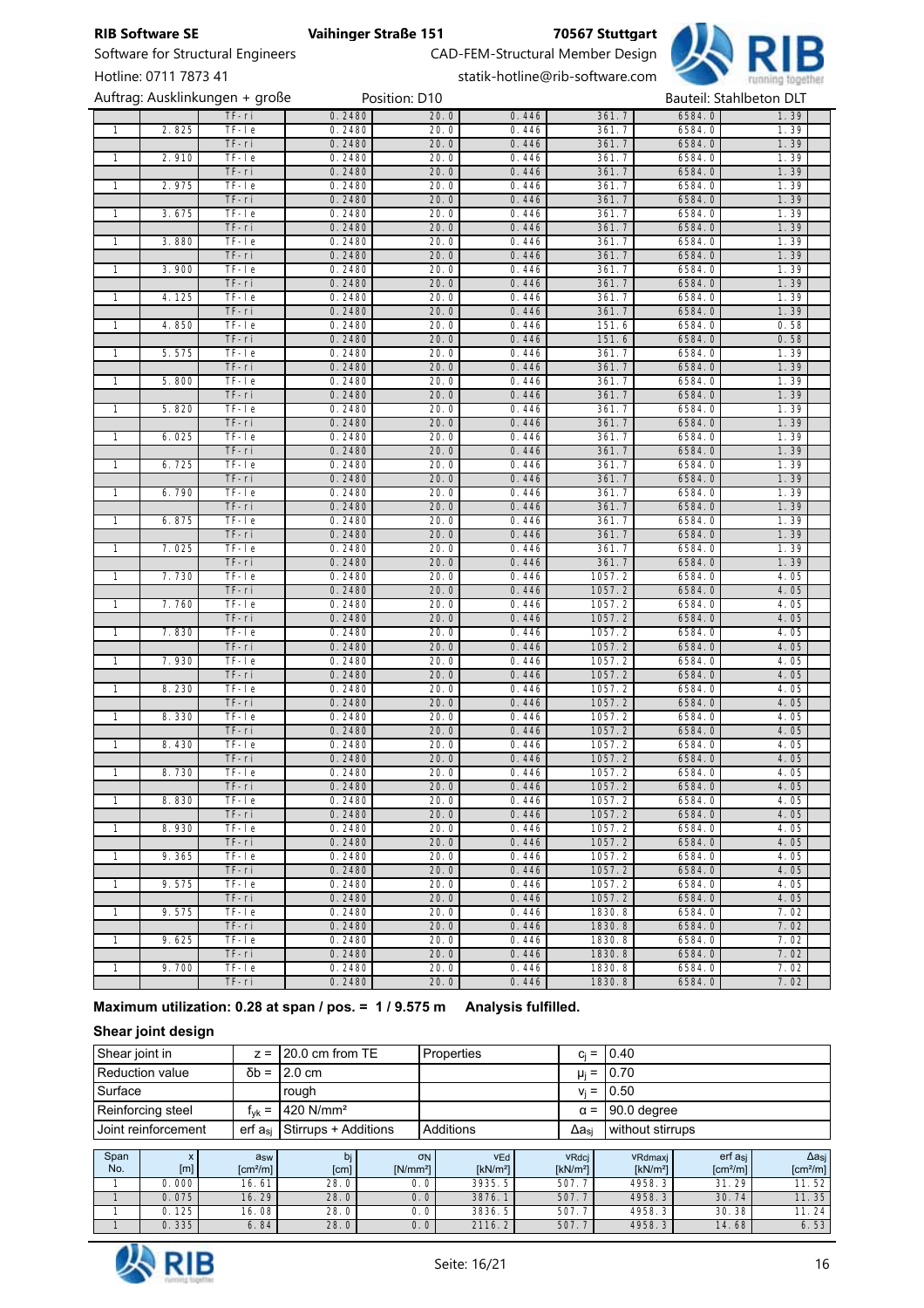



|              | Hotline: 0711 7873 41 |                                |      |               |        | statik-hotline@rib-software.com |        |                         | running together |
|--------------|-----------------------|--------------------------------|------|---------------|--------|---------------------------------|--------|-------------------------|------------------|
|              |                       | Auftrag: Ausklinkungen + große |      | Position: D10 |        |                                 |        | Bauteil: Stahlbeton DLT |                  |
|              | 0.770                 | 5.74                           | 28.0 | 0.0           | 1910.6 | 507.7                           | 4958.3 | 12.80                   | 5.97             |
| $\mathbf{1}$ | 0.870                 | 5.49                           | 28.0 | 0.0           | 1864.4 | 507.7                           | 4958.3 | 12.38                   | 5.84             |
| 1            | 0.970                 | 5.24                           | 28.0 | 0.0           | 1818.1 | 507.7                           | 4958.3 | 11.96                   | 5.72             |
| $\mathbf{1}$ | 1.270                 | 4.48                           | 28.0 | 0.0           | 1676.4 | 507.7                           | 4958.3 | 10.67                   | 5.33             |
| 1            | 1.370                 | 4.23                           | 28.0 | 0.0           | 1630.1 | 507.7                           | 4958.3 | 10.24                   | 5.20             |
| $\mathbf{1}$ | 1.470                 | 3.99                           | 28.0 | 0.0           | 1583.9 | 507.7                           | 4958.3 | 9.82                    | 5.08             |
| 1            | 1.770                 | 3.23                           | 28.0 | 0.0           | 1442.1 | 507.7                           | 4958.3 | 8.53                    | 4.69             |
| $\mathbf{1}$ | 1.870                 | 3.07                           | 28.0 | 0.0           | 1395.9 | 507.7                           | 4958.3 | 8.11                    | 4.45             |
| 1            | 1.940                 | 3.07                           | 28.0 | 0.0           | 1363.5 | 507.7                           | 4958.3 | 7.81                    | 4.15             |
| $\mathbf{1}$ | 1.970                 | 3.07                           | 28.0 | 0.0           | 1349.6 | 507.7                           | 4958.3 | 7.68                    | 4.03             |
| $\mathbf{1}$ | 2.675                 | 3.07                           | 28.0 | 0.0           | 1016.5 | 507.7                           | 4958.3 | 4.64                    | 0.99             |
| $\mathbf{1}$ | 2.825                 | 3.07                           | 28.0 | 0.0           | 947.9  | 507.7                           | 4958.3 | 4.02                    | 0.36             |
| 1            | 2.910                 | 3.07                           | 28.0 | 0.0           | 909.0  | 507.7                           | 4958.3 | 3.66                    | 0.00             |
| $\mathbf{1}$ | 2.975                 | 3.07                           | 28.0 | 0.0           | 879.2  | 507.7                           | 4958.3 | 3.39                    | 0.00             |
| 1            | 3.675                 | 3.07                           | 28.0 | 0.0           | 548.4  | 507.7                           | 4958.3 | 0.37                    | 0.00             |
| $\mathbf{1}$ | 3.880                 | 3.07                           | 28.0 | 0.0           | 454.7  | 507.7                           | 4958.3 | 0.00                    | 0.00             |
| 1            | 3.900                 | 3.07                           | 28.0 | 0.0           | 445.5  | 507.7                           | 4958.3 | 0.00                    | 0.00             |
| $\mathbf{1}$ | 4.125                 | 3.07                           | 28.0 | 0.0           | 342.6  | 507.7                           | 4958.3 | 0.00                    | 0.00             |
| 1            | 4.850                 | 3.07                           | 28.0 | 0.0           | 0.0    | 507.7                           | 4958.3 | 0.00                    | 0.00             |
| $\mathbf{1}$ | 5.575                 | 3.07                           | 28.0 | 0.0           | 342.6  | 507.7                           | 4958.3 | 0.00                    | 0.00             |
| 1            | 5.800                 | 3.07                           | 28.0 | 0.0           | 445.5  | 507.7                           | 4958.3 | 0.00                    | 0.00             |
| $\mathbf{1}$ | 5.820                 | 3.07                           | 28.0 | 0.0           | 454.7  | 507.7                           | 4958.3 | 0.00                    | 0.00             |
| 1            | 6.025                 | 3.07                           | 28.0 | 0.0           | 548.4  | 507.7                           | 4958.3 | 0.37                    | 0.00             |
| $\mathbf{1}$ | 6.725                 | 3.07                           | 28.0 | 0.0           | 879.2  | 507.7                           | 4958.3 | 3.39                    | 0.00             |
| 1            | 6.790                 | 3.07                           | 28.0 | 0.0           | 909.0  | 507.7                           | 4958.3 | 3.66                    | 0.00             |
| $\mathbf{1}$ | 6.875                 | 3.07                           | 28.0 | 0.0           | 947.9  | 507.7                           | 4958.3 | 4.02                    | 0.36             |

 7.025 3.07 28.0 0.0 1016.5 507.7 4958.3 4.64 0.99 7.730 3.07 28.0 0.0 1349.6 507.7 4958.3 7.68 4.03 7.760 3.07 28.0 0.0 1363.5 507.7 4958.3 7.81 4.15 7.830 3.07 28.0 0.0 1395.9 507.7 4958.3 8.11 4.45 7.930 3.23 28.0 0.0 1442.1 507.7 4958.3 8.53 4.69 8.230 3.99 28.0 0.0 1583.9 507.7 4958.3 9.82 5.08 8.330 4.23 28.0 0.0 1630.1 507.7 4958.3 10.24 5.20 8.430 4.48 28.0 0.0 1676.4 507.7 4958.3 10.67 5.33 8.730 5.24 28.0 0.0 1818.1 507.7 4958.3 11.96 5.72 8.830 5.49 28.0 0.0 1864.4 507.7 4958.3 12.38 5.84 8.930 5.74 28.0 0.0 1910.6 507.7 4958.3 12.80 5.97 9.365 6.84 28.0 0.0 2116.2 507.7 4958.3 14.68 6.53 9.575 6.84 28.0 0.0 2215.4 507.7 4958.3 14.68 6.53 9.625 16.29 28.0 0.0 3876.1 507.7 4958.3 30.74 11.35 1 | 9.700 | 16.61 | 28.0 | 0.0 | 3935.5 | 507.7 | 4958.3 | 31.29 | 11.52

### Maximum utilization: 0.79 Analysis fulfilled.

### Design - notch

Method: Strut and tie model acc. to Schlaich/Schäfer and Reineck (BK 2007) for forces in xz-plane

| L/R                                                                                                                  | left / right end of beam                                                     |                                                                               | C <sub>1</sub>                                                       | Strut of corbel                                                                                                                                                                                     |
|----------------------------------------------------------------------------------------------------------------------|------------------------------------------------------------------------------|-------------------------------------------------------------------------------|----------------------------------------------------------------------|-----------------------------------------------------------------------------------------------------------------------------------------------------------------------------------------------------|
| V <sub>Ed</sub>                                                                                                      | vertical support force                                                       |                                                                               | $H_{\sf Ed}$                                                         | horizontal support force                                                                                                                                                                            |
| $T_{1v}$ ; $A_{s1v}$<br>$T_{2v}$ ; $A_{s2v}$<br>$\mathsf{T}_{1\mathsf{a}}\text{;}\mathsf{A}_{\mathsf{s}1\mathsf{a}}$ | vertical layer $A_{s1v}$<br>vertical layer $A_{s2v}$<br>inclined layer Astal | Suspension force:<br>75%<br>Suspension force:<br>75%<br>Inclination angle:45° | $T_{1h}$ ; $A_{s1h}$<br>$T_{2h}$ ; $A_{s2h}$<br>$T_{3h}$ ; $A_{s3h}$ | horizontal bottom in corbel As <sub>1h</sub><br>horizontal anchorage in BE of beam $A_{s2h}$<br>  horizontal tensile splitting in corbel A <sub>s3h</sub> (at b <sub>a</sub> /h <sub>l</sub> ≤ 0.5) |

*Dimensions*

| $x$ [m]                                           | $b_a$ [cm]      | $h_a$ [cm]      | $b$ <sub>[cm]</sub>          | $a_{1v}$ [cm]   | $a_{2v}$ [cm]        | a <sub>ü</sub> [cm]         | zi fcml       | $h$ <sub>[cm]</sub>   | di lcm1             | $h_r$ [cm]     | $d_{r}$ [cm]                         |
|---------------------------------------------------|-----------------|-----------------|------------------------------|-----------------|----------------------|-----------------------------|---------------|-----------------------|---------------------|----------------|--------------------------------------|
| 00<br>U.<br>-                                     | $\sim$<br>ں ، ے | $\Omega$<br>JU. | $-$<br>$\sim$<br>◡<br>$\sim$ | . ب             | 30.<br>$\sim$<br>U   | $\sim$<br>. <u>.</u> .<br>ັ | $\sim$<br>42. | 50.<br>$\circ$        | $\sim$<br>-46.<br>◡ | 80.0<br>$\sim$ | $\overline{\phantom{a}}$<br>76.<br>ັ |
| $\overline{\phantom{a}}$<br>$\sim$<br>R<br>$\cup$ | $\sim$<br>2. J  | 30.<br>U        | 15.<br>ັບ                    | .5 <sub>1</sub> | 30.<br>$\Omega$<br>◡ | $\sim$<br>$\lambda$         | 42.           | 50.<br>$\overline{0}$ | 46.                 | 80.0           | 76.<br>ັ                             |

### *General drawing of notch*





### *Design*

| $x$ [m] | $V_{Ed}$ [kN] $ $ | $H_{Ed}$ [kN] | <b>Position</b>              | $\sim$<br>レマン          | F [kN]         | As $\text{cm}^{21}$ | VRdmax [kN] | $\sigma_{\text{cd}}$ [N/mm <sup>2</sup> ] | $IAB$ [-] |
|---------|-------------------|---------------|------------------------------|------------------------|----------------|---------------------|-------------|-------------------------------------------|-----------|
| 0.00 L  | 451.8             | 90.<br>4      | As 1 v<br>1v<br>2v<br>, As2v | Vz<br>max<br>max<br>Vz | 391.6<br>167.8 | (0.01)<br>O<br>3.86 |             |                                           |           |

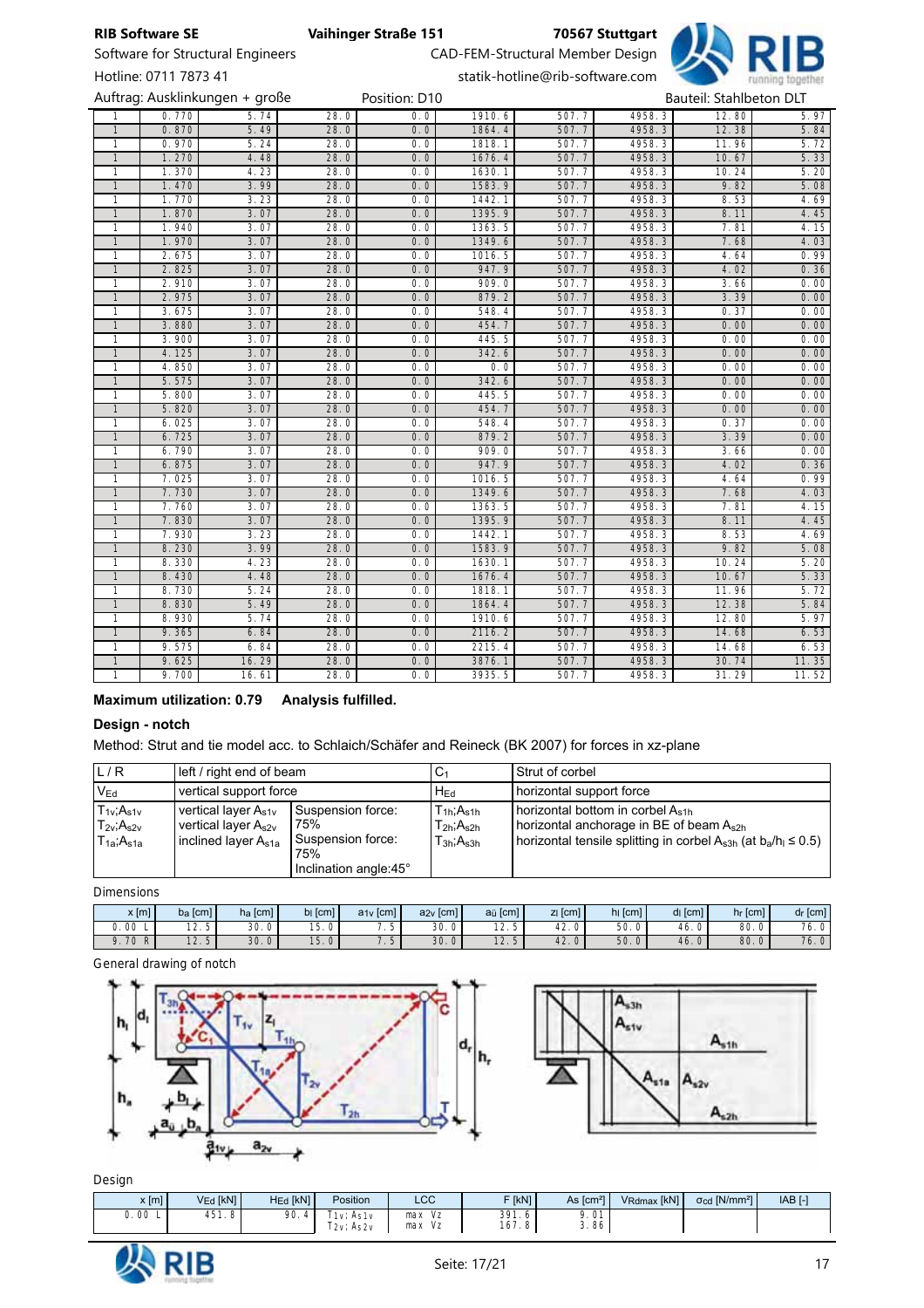

Software for Structural Engineers CAD-FEM-Structural Member Design Hotline: 0711 7873 41 statik-hotline@rib-software.com

Auftrag: Ausklinkungen + große Position: D10 Bauteil: Stahlbeton DLT

|                         | T1a; As1a<br>$T1h$ ; As $1h$<br>T2h; As2h<br>T3h; As3h<br>C <sub>1</sub>                                                                                          | max Vz<br>max Vz<br>max Vz<br>max Vz<br>max Vz                     | 159.7<br>258.2<br>511.7<br>77.5                                                   | 3.67<br>5.94<br>11.77<br>1.78                                                                | 771.7 | 12.50 | 0.84 |
|-------------------------|-------------------------------------------------------------------------------------------------------------------------------------------------------------------|--------------------------------------------------------------------|-----------------------------------------------------------------------------------|----------------------------------------------------------------------------------------------|-------|-------|------|
| 90.4<br>9.70 R<br>451.8 | $T1$ ; $AS1$<br>$T_{2V}$ ; $A_{S2V}$<br>T1a; As1a<br>$T1h$ ; As <sub>1h</sub><br>$T2h$ ; As <sub>2h</sub><br>T <sub>3h</sub> ; A <sub>s3h</sub><br>C <sub>1</sub> | min Vz<br>min Vz<br>min Vz<br>min Vz<br>min Vz<br>min Vz<br>min Vz | $\begin{bmatrix} 391.6 \\ 167.8 \end{bmatrix}$<br>159.7<br>258.2<br>511.7<br>77.5 | $\frac{9.01}{3.86}$<br>3.86<br>3.67<br>$\begin{bmatrix} 5.94 \\ 11.77 \end{bmatrix}$<br>1.78 | 771.7 | 12.50 | 0.84 |

### Maximum utilization: 0.84 Analysis fulfilled.

### Design - recess

Method: Strut and tie model according to DAfStb Heft 459

| MEd.li, NEd.li, VEd.li | Design stress resultants - left                   | $M_{Ed,re}, N_{Ed,re}, V_{Ed,re}$ | Design stress resultants - right                  |
|------------------------|---------------------------------------------------|-----------------------------------|---------------------------------------------------|
| Flange t               | Top chord                                         | Flange b                          | Bottom chord                                      |
| A <sub>SO,0</sub>      | Reinforcement TE top flange                       | A <sub>su.u</sub>                 | Reinforcement BE bottom flange                    |
| $As3h, Asu,o, As4h$    | Reinforcement BE top flange                       | As1h,Aso.u,As2h                   | Reinforcement TE bottom flange                    |
| $a_{\rm swo}$          | Shear force reinforcement due to V <sub>Edo</sub> | $a_{swu}$                         | Shear force reinforcement due to $V_{\text{Edu}}$ |
| $I_0, I_u$             | horizontal distances from the edge of the         | $a_{s1v}, a_{s2v}$                | Suspension reinforcement, left                    |
| Ιv                     | opening<br>Area of the suspension reinforcement   | $a_{s3v}, a_{s4v}$                | Suspension reinforcement, right                   |

*Dimensions*

| <b>No</b>      | x <sub>l</sub> | xr   |      | n    | $h_{\Omega}$ | $h_{\rm U}$ | bw   | Zi   | Z <sub>O</sub> | $Z_{\rm U}$                    | d <sub>1,o</sub> | d <sub>1</sub> | $d_{1,u}$ |
|----------------|----------------|------|------|------|--------------|-------------|------|------|----------------|--------------------------------|------------------|----------------|-----------|
| $\sim$         | [m]            | [m]  | [cm] | [cm] | [cm]         | [cm]        | [cm] | [cm] | [cm]           | $\left[ \text{cm}\right] \mid$ | [cm]             | [cm]           | [cm]      |
|                | 77<br>0.       | 0.97 | 20.0 | 20.0 | 44.0         | 16.0        | 30.0 | 75.3 | 35.0           | 6. 0                           | 4.0              | 5.0            | 4.0       |
| 2              | 1.27           | 1.47 | 20.0 | 20.0 | 44.0         | 16.0        | 30.0 | 75.2 | 34.0           | 7.0                            | 4.0              | 5.0            | 4.0       |
| 3              | .77            | 1.97 | 20.0 | 20.0 | 44.0         | 16.0        | 30.0 | 75.0 | 34.0           | 7.0                            | 4.0              | 5.0            | 4.0       |
| $\overline{4}$ | 2.68           | 2.98 | 30.0 | 30.0 | 34.0         | 16.0        | 30.0 | 74.9 | 24.0           | 7.0                            | 4.0              | 5.0            | 4.0       |
| 5              | 3.67           | 4.13 | 45.0 | 30.0 | 34.0         | 16.0        | 30.0 | 74.8 | 24.0           | 7.0                            | 4.0              | 5.0            | 4.0       |
| 6              | 5.58           | 6.02 | 45.0 | 30.0 | 34.0         | 16.0        | 30.0 | 73.7 | 24.0           | 7.0                            | 4.0              | 5.0            | 4.0       |
|                | 72<br>6.       | 7.03 | 30.0 | 30.0 | 34.0         | 16.0        | 30.0 | 73.9 | 24.0           | 7.0                            | 4.0              | 5.0            | 4.0       |
| 8              | 1.73           | 7.93 | 20.0 | 20.0 | 44.0         | 16.0        | 30.0 | 74.2 | 34.0           | 7.0                            | 4.0              | 5.0            | 4.0       |
| 9              | 8.23           | 8.43 | 20.0 | 20.0 | 44.0         | 16.0        | 30.0 | 74.4 | 34.0           | 7.0                            | 4.0              | 5.0            | 4.0       |
| 10             | 8.73           | 8.93 | 20.0 | 20.0 | 44.0         | 16.0        | 30.0 | 74.7 | 35.0           | 6.0                            | 4.0              | 5.0            | 4.0       |

*Design stress resultants - cross-section (inner lever arm zi from the bending design)*

| <b>No</b> | v.<br>ΔL<br>[ <sub>m</sub> ] | Xr<br>[m]           | Combi     | MEd, li<br><b>IkNml</b> | NEd, li<br><b>IKN1</b> | VEd,li<br><b>IkN1</b> | MEd,re<br><b>IkNml</b> | N <sub>Ed,re</sub><br><b>IkN1</b> | VEd,re<br>[kN] |
|-----------|------------------------------|---------------------|-----------|-------------------------|------------------------|-----------------------|------------------------|-----------------------------------|----------------|
|           | . .<br>$\sigma$<br>ັ         | $\sim$<br>ل ا       | Mv<br>max | 1030.                   | U.                     | 09.                   | 1070.                  | U.                                | 68.            |
|           | 58                           | $\sim$<br>ь.<br>UZ. | Mv<br>max | 1070.                   | 0. 0                   | 60<br>$-00.$          | 1030.<br>$\Omega$      | v. v                              | 109            |

*Design stress resultants - chord (Factor shear force in the compression chord = 0.80)*

| <b>No</b> | xI  | xr      | Combi     | Flang | VRdmax      | M <sub>Ed.li</sub> | N <sub>Ed,li</sub> | VEd, li   | $VEd$ .li $/$         | M <sub>Ed,re</sub> | NEd,re                | $VEd_re$    | $V_{Ed,re}/$ |
|-----------|-----|---------|-----------|-------|-------------|--------------------|--------------------|-----------|-----------------------|--------------------|-----------------------|-------------|--------------|
|           | [m] | $[m]_1$ |           |       | <b>IkN1</b> | <b>IkNml</b>       | [kN]               | [kN]      | VRdmax                | <b>IkNml</b>       | [kN]                  | [kN]        | VRdmax       |
|           |     | 3       | max<br>Mv |       | 376.        | 0. 0               | 1398.3             | 87<br>2   | 23<br>U.              | 24                 | 1398.                 | 54.5<br>ь.  | 14           |
|           |     |         | max<br>Mv |       | 113.        | 0. 0               | 1398.3             | 21<br>. 8 | 19 <sub>1</sub>       |                    | 1398.                 | 13.<br>6    | 12           |
|           | 58  | 02      | Mv<br>max |       | 376.        | 24<br>片            | 1398.3             | $-54.5$   | 14<br>$\mathsf{O}$ .  |                    | 1398.<br>3            | $-87.$      | 0.23         |
|           |     |         | max<br>Mv |       | 113.        | 6.                 | 1398.3             | $-13.6$   | 12 <sub>1</sub><br>0. | $\circ$            | 1398.<br>$\mathbf{c}$ | $-21.$<br>8 | 0.19         |

*General drawing 'Small opening' Heft 459, figure 3.2,3.3*





*Longitudinal reinforcement 'Small openings'*

|              |          |                       | Top chord          | Bottom chord     |               |            | <b>Strut</b> |                      |  |  |
|--------------|----------|-----------------------|--------------------|------------------|---------------|------------|--------------|----------------------|--|--|
| <b>No</b>    | xl       | xr                    | A <sub>SO,0</sub>  | Asu,u            | $\alpha_c$    | <b>FOT</b> | $\sigma_c$   | adm $\sigma_c$       |  |  |
| $\mathbf{r}$ | [m]      | [m]                   | [cm <sup>2</sup> ] | $\text{[cm}^{2}$ | [cm]          |            | $[N/mm^2]$   | [N/mm <sup>2</sup> ] |  |  |
|              | フフ       | n 97                  | 0.91               | 10.              | $\sim$<br>12. | 55.0       | 12.8         | 13.4                 |  |  |
|              | $\cap$   | 47                    | 0.91               | 15.98            | 10.           | 57.0       | 13.0         | 13.4                 |  |  |
|              |          | 97                    | 0.91               | 20.56            | o<br>7. Z     | 58.0       | 12.3         | 13.4                 |  |  |
|              | 2.68     | . 98<br>$\mathcal{D}$ | 0.00               | 27.38            | -<br>1.6      | 45.0       | 12.6         | 13.4                 |  |  |
|              | 72<br>O. | 03                    | 0.00               | 27.38            | '. O          | 45.0       | 12.6         | 13.4                 |  |  |

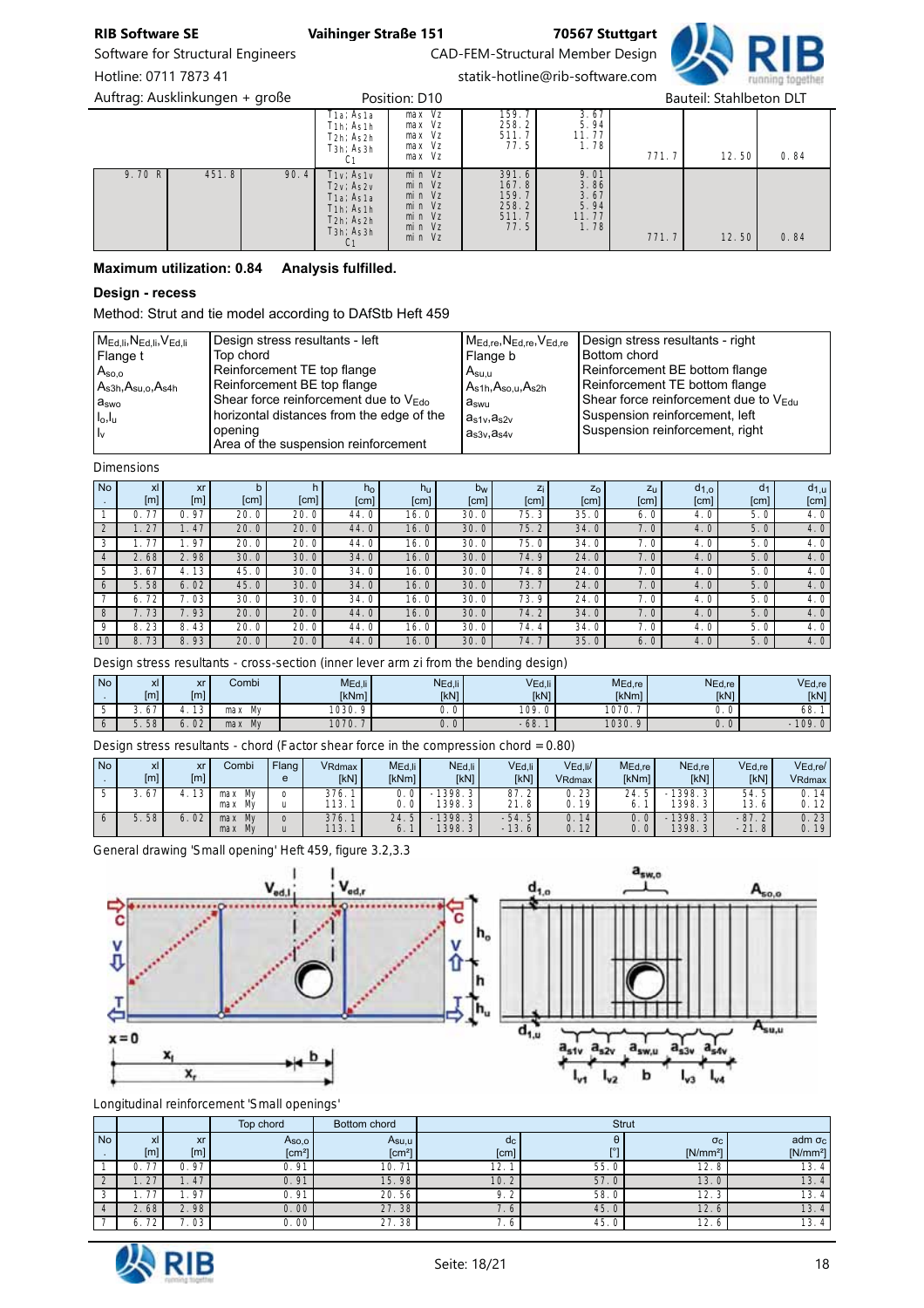

Software for Structural Engineers CAD-FEM-Structural Member Design

Hotline: 0711 7873 41 statik-hotline@rib-software.com

 7.73 7.93 0.91 20.56 9.2 58.0 12.3 13.4 8.23 8.43 0.91 15.98 10.2 57.0 13.0 13.4 8.73 8.93 0.91 10.71 12.1 55.0 12.8 13.4 Auftrag: Ausklinkungen + große eine Position: D10 Bauteil: Stahlbeton DLT

*Suspension and shear reinforcement 'Small openings'*

| <b>No</b><br>. . | x <sub>l</sub><br>[m] | xr<br>[m] | aswo<br>[cm <sup>2</sup> /m] | aswu<br>$\lceil$ cm <sup>2</sup> /m] $\lceil$ | Iv1<br>[cm] | a <sub>s1v</sub><br>[cm <sup>2</sup> ] | $\mathsf{I}_\mathsf{V2}$<br>[cm] | a <sub>s2v</sub><br>[cm <sup>2</sup> ] | Iv3<br>[cm]     | a <sub>s3v</sub><br>[cm <sup>2</sup> ] | $I_{V}4$<br>[cm] | a <sub>s4v</sub><br>[cm <sup>2</sup> ] |
|------------------|-----------------------|-----------|------------------------------|-----------------------------------------------|-------------|----------------------------------------|----------------------------------|----------------------------------------|-----------------|----------------------------------------|------------------|----------------------------------------|
|                  | 77                    | 97        | 92<br>10.                    | 29.12                                         | 14.         | 74<br>8.                               | 17.6                             |                                        | 14.             | 8.31                                   |                  |                                        |
| 2                | 27                    | .47       | 9.17                         | 21.90                                         | 12.         | 1.67                                   | 16.2                             |                                        | 12.<br>$-1$     | 7.24'                                  |                  |                                        |
| 3                | 77                    | . . 97    | 7.35                         | 18.84                                         | 10.8        | . 59<br>6.                             | 15.5                             |                                        | 10.8            | 17<br>6.                               |                  |                                        |
| $\overline{4}$   | 2.68                  | 2.98      | 6.87                         | 4.43                                          | 10.         | 65<br>4.                               | 33.2                             |                                        | 10.7            | 4.02                                   |                  |                                        |
|                  | 72<br>O               | 03        | 6.87                         | 4.43                                          |             |                                        | 10.7                             | 4.02                                   | 33.<br>$\Omega$ |                                        | 10.              | 4.65                                   |
| 8                | 73                    | .93       | 7.35                         | 18.84                                         |             |                                        | 10.8                             | 6.17                                   | 15.5            |                                        | 10.8             | 6.59                                   |
| $\Omega$         | 23<br>8               | 43<br>8.  | 9.17                         | 21.90                                         |             |                                        | 12.                              | 7.24                                   | 16.             |                                        | 12.              | 7.67                                   |
| 10 <sup>°</sup>  | 73<br>8.              | 93<br>8.  | 10.92                        | 29.12                                         |             |                                        | 14.7                             | 8.31                                   | 17.6            |                                        | 14.              | 8.74                                   |

*General drawing 'Large opening' Heft 459, figure 4.31,4.32*



*Longitudinal reinforcement 'Large openings'*

|           |                |                      | Top chord          |               |          |               |                |                  | Bottom chord       |                    |                                    |                    |                    |                 |
|-----------|----------------|----------------------|--------------------|---------------|----------|---------------|----------------|------------------|--------------------|--------------------|------------------------------------|--------------------|--------------------|-----------------|
| <b>No</b> | xI             | <b>xr</b>            | Aso.o I            | As3h          | $I_{O}1$ | Asu.ol        | As4h           | log <sub>2</sub> | Asu,u              | As1h               | lu1                                | Aso.u              | As2h               | lu <sub>2</sub> |
|           | [m]            | [m]                  | [cm <sup>2</sup> ] | $\text{cm}^2$ | [cm]     | $\text{cm}^2$ | $\text{[cm}^2$ | [cm]             | [cm <sup>2</sup> ] | [cm <sup>2</sup> ] | $\lceil \mathsf{cm} \rceil \rceil$ | [cm <sup>2</sup> ] | [cm <sup>2</sup> ] | [cm]            |
|           | 67<br><u>.</u> | 13 <sub>1</sub>      | 00 <sup>1</sup>    |               |          | 00            |                |                  | 31<br>96           | 22.03<br>$\sim$    | 57                                 | 18.38              | 20<br>49           | 57.             |
| O         | 58<br>5<br>J.  | 02<br>$\mathbf{b}$ . | 00 <sub>1</sub>    |               |          | 0.00 !        |                |                  | 96<br>31.          | 20.<br>49          | 57<br>6                            | 18.<br>38          | 22.<br>03          | 57.6            |

*Suspension and shear reinforcement 'Large openings'*

| <b>No</b> | xl               | $\mathbf{v}$ r<br>AL. | aswo                  | a <sub>swu</sub>         | Iv1                           | as1v                 | iv <sub>2</sub> | a <sub>s2v</sub>        | lv3  | a <sub>s3v</sub>                                    | Iv4                           | a <sub>s4v</sub>        |
|-----------|------------------|-----------------------|-----------------------|--------------------------|-------------------------------|----------------------|-----------------|-------------------------|------|-----------------------------------------------------|-------------------------------|-------------------------|
|           | [ <sub>m</sub> ] | [ <sub>m</sub> ]      | [cm <sup>2</sup> /ml] | $\text{[cm}^2/\text{ml}$ | [cm]                          | [cm <sup>2</sup> /m] | [cm]            | [cm <sup>2</sup> /ml]   | [cm] | fcm <sup>2</sup> /m1                                | <b>Scm</b>                    | $\text{[cm}^2/\text{m}$ |
| J         | -<br><u>.</u>    | $\sim$<br>ٮ           | 43<br>J.              | $\bigcap$<br>J. U        | 49.                           | $\sim$<br>◡<br>J.    | $\cap$<br>ZU.   | $\sim$<br>O.<br>$^{24}$ | 44.  | 05                                                  | $\overline{\phantom{a}}$<br>. | 18                      |
|           | 58<br>J.         | $\Omega$<br>νz        | 43<br>ັ               | $\bigcap$<br>U,<br>J.    | $\overline{\phantom{a}}$<br>. | 18<br><u>. .</u>     | 44.             | 05<br>$\sim$            | 20.  | $\bigcap$<br>$\mathcal{L}^{\mathcal{L}}$<br>$\circ$ | 49<br>т,                      | 10<br>$\ddotsc$         |

Maximum utilization: 0.86 Pos.= 8.830 m Analysis fulfilled.

# **Summary**

# Analysis summary

|                                     | Structural analysis of continuous beam with linear eleastic stress resultant calculation |                                   |          |                                 |          |  |  |  |  |
|-------------------------------------|------------------------------------------------------------------------------------------|-----------------------------------|----------|---------------------------------|----------|--|--|--|--|
| Design according to DIN EN 1992-1-1 |                                                                                          | Civil engineering                 |          | Design is carried out normative |          |  |  |  |  |
| <b>ULS</b>                          | Analysis                                                                                 | <b>SLS</b>                        | Analysis | <b>FLS</b>                      | Analysis |  |  |  |  |
| Announcement behavior               | yes                                                                                      | Decompression                     | w/o ana. | Fatigue - bending               | w/o ana. |  |  |  |  |
| Bending bearing capacity            | fulfilled                                                                                | Limitation of the crack width I   | w/o ana. | Fatique - shear force           | w/o ana. |  |  |  |  |
| Shear loading capacity              | fulfilled                                                                                | Limitation of the stresses        | w/o ana. |                                 |          |  |  |  |  |
| Shear joint loading capacity        | fulfilled                                                                                | Limitation of the<br>deformations | w/o ana. |                                 |          |  |  |  |  |
| Structural fire protection          | w/o ana.                                                                                 |                                   |          |                                 |          |  |  |  |  |
| <b>Notches</b>                      | fulfilled                                                                                |                                   |          |                                 |          |  |  |  |  |
| Recesses                            | fulfilled                                                                                |                                   |          |                                 |          |  |  |  |  |

# Required reinforcement

| $\varnothing$ s,o / u |                                                             | Bar diameter - top / bottom                                                                                                 |  | Ast/b                                           |                                               | Longitudinal reinforcement - top / bottom |      |  |
|-----------------------|-------------------------------------------------------------|-----------------------------------------------------------------------------------------------------------------------------|--|-------------------------------------------------|-----------------------------------------------|-------------------------------------------|------|--|
| $A_{svt/b}$           |                                                             | Flange connecting reinforcement in the top /<br>bottom flange - in each case to be distributed in 2<br>layers in the flange |  | $$ f $$ / $$ w $$                               | Flange / web                                  |                                           |      |  |
| $A_{SV,W}$            |                                                             | Stirrups in the web double shear                                                                                            |  | $A_{\rm sTL}$                                   | additional longitudinal torsion reinforcement |                                           |      |  |
|                       |                                                             | required reinforcement                                                                                                      |  |                                                 | existing reinforcement                        |                                           |      |  |
|                       |                                                             |                                                                                                                             |  |                                                 |                                               |                                           |      |  |
| Span                  | Longitudinal reinforcement $A_s$ top $\text{[cm}^2\text{]}$ |                                                                                                                             |  | Longitudinal reinforcementA <sub>s</sub> bottom |                                               | Shear reinforcement [cm <sup>2</sup> /m]  | AsTL |  |

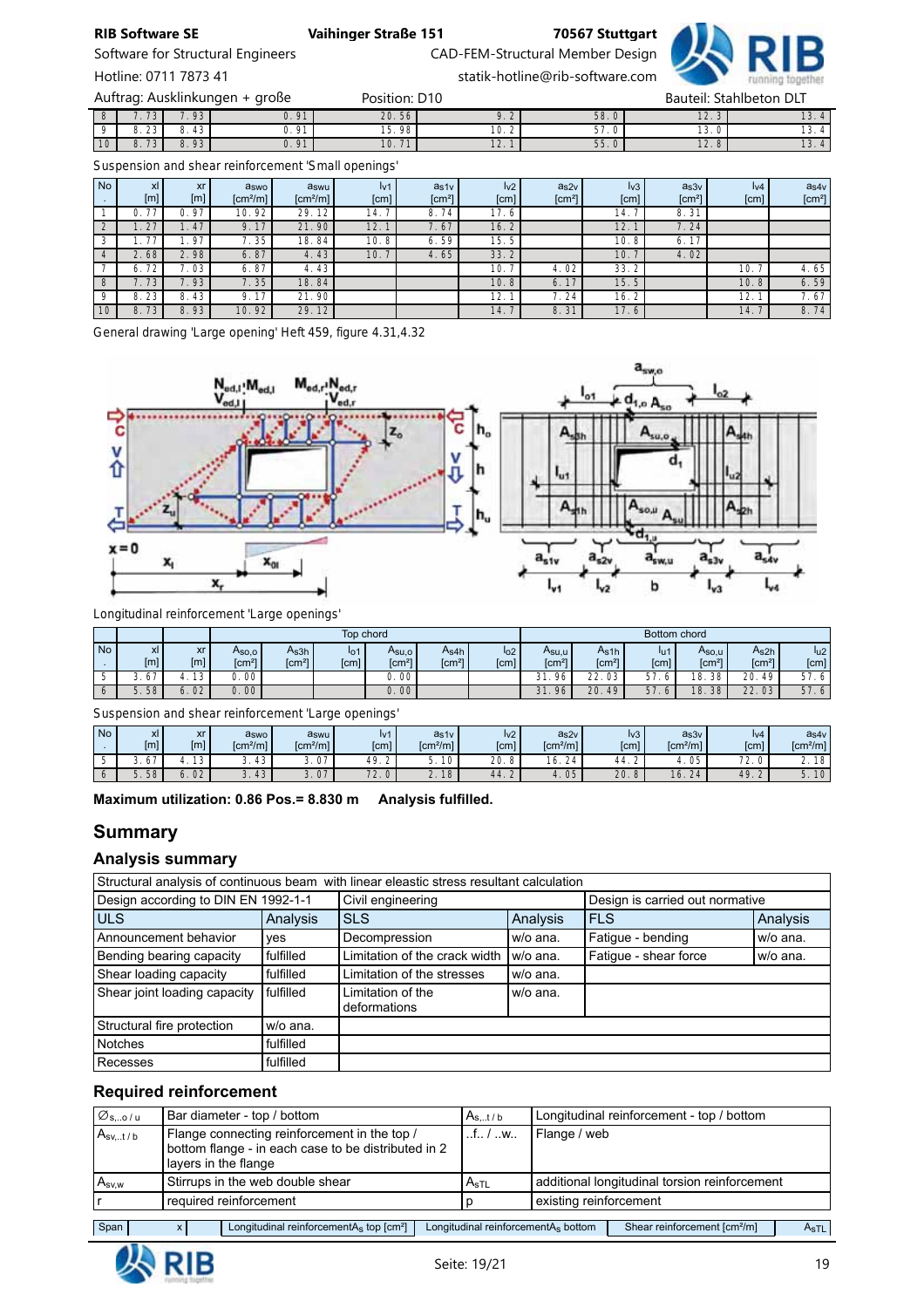∅s,ft ∅s,wt As,ft As,wt ∅s,fb ∅s,wb As,fb As,wb asv,fo asv,fu Asv,w

No. [m] r/p [cm²] [cm²]



Software for Structural Engineers **CAD-FEM-Structural Member Design** Hotline: 0711 7873 41 statik-hotline@rib-software.com

|                |       |               | ະ >.⊓ເ | $\sim$ 5, W     | 15,11         | $T\sim, Wl$  | $\approx$ 5,10 | $\sim$ 5, WU | rs, w         | 15.00         | usv, IU      | usv,iu       | 15V, W        |              |
|----------------|-------|---------------|--------|-----------------|---------------|--------------|----------------|--------------|---------------|---------------|--------------|--------------|---------------|--------------|
| $\mathbf{1}$   | 0.000 | p<br>r        | 10     | 20              | 0.00<br>13.71 | 0.00<br>1.66 | 10             | 25           | 0.00<br>0.00  | 0.00<br>8.32  | 0.00<br>7.02 | 0.00<br>0.00 | 0.00<br>16.61 | 0.00<br>0.00 |
| $\overline{1}$ | 0.075 | p<br>r        | 10     | 20              | 0.00<br>13.71 | 0.00<br>1.66 | 10             | 25           | 0.00<br>0.00  | 0.00<br>8.32  | 0.00<br>7.02 | 0.00<br>0.00 | 0.00<br>16.29 | 0.00<br>0.00 |
| 1              | 0.125 | p<br>r        | 10     | 20              | 0.00<br>13.71 | 0.00<br>1.66 | 10             | 25           | 0.00<br>0.00  | 0.00<br>8.32  | 0.00<br>7.02 | 0.00<br>0.00 | 0.00<br>16.08 | 0.00<br>0.00 |
| $\overline{1}$ | 0.125 | p<br>r        | 10     | 20              | 0.00<br>7.59  | 0.00<br>0.92 | 10             | 25           | 0.00<br>0. 00 | 0.00<br>8.32  | 0.00<br>4.05 | 0.00<br>0.00 | 0.00<br>6.84  | 0.00<br>0.00 |
| $\mathbf{1}$   | 0.335 | p<br>r        | 10     | 20              | 0.00<br>7.59  | 0.00<br>0.92 | 10             | 25           | 0.00<br>0.00  | 0.00<br>8.32  | 0.00<br>4.05 | 0.00<br>0.00 | 0.00<br>6.84  | 0.00<br>0.00 |
| $\overline{1}$ | 0.770 | p<br>r        | 10     | 20              | 0.00<br>7.56  | 0.00<br>0.91 | 10             | 25           | 0.00<br>0.00  | 0.00<br>9.58  | 0.00<br>4.05 | 0.00<br>0.00 | 0.00<br>5.74  | 0.00<br>0.00 |
| $\mathbf{1}$   | 0.870 | p<br>$\Gamma$ | 10     | 20              | 0.00<br>7.56  | 0.00<br>0.91 | 10             | 25           | 0.00<br>0.00  | 0.00<br>10.71 | 0.00<br>4.05 | 0.00<br>0.00 | 0.00<br>5.49  | 0.00<br>0.00 |
| $\overline{1}$ | 0.970 | p<br>r        | 10     | 20              | 0.00<br>7.56  | 0.00<br>0.91 | 10             | 25           | 0.00<br>0.00  | 0.00<br>11.82 | 0.00<br>4.05 | 0.00<br>0.00 | 0.00<br>5.24  | 0.00<br>0.00 |
| $\mathbf{1}$   | 1.270 | p<br>r        | 10     | 20              | 0.00<br>7.56  | 0.00<br>0.91 | 10             | 25           | 0.00<br>0.00  | 0.00<br>14.98 | 0.00<br>4.05 | 0.00<br>0.00 | 0.00<br>4.48  | 0.00<br>0.00 |
| $\overline{1}$ | 1.370 | p<br>r        | 10     | 20              | 0.00<br>7.56  | 0.00<br>0.91 | 10             | 25           | 0.00<br>0.00  | 0.00<br>15.98 | 0.00<br>4.05 | 0.00<br>0.00 | 0.00<br>4.23  | 0.00<br>0.00 |
| 1              | 1.470 | p<br>r        | 10     | 20              | 0.00<br>7.56  | 0.00<br>0.91 | 10             | 25           | 0.00<br>0.00  | 0.00<br>16.95 | 0.00<br>4.05 | 0.00<br>0.00 | 0.00<br>3.99  | 0.00<br>0.00 |
| $\overline{1}$ | 1.770 | p<br>r        | 10     | 20              | 0.00<br>7.56  | 0.00<br>0.91 | 10             | 25           | 0.00<br>0. 00 | 0.00<br>19.70 | 0.00<br>4.05 | 0.00<br>0.00 | 0.00<br>3. 23 | 0.00<br>0.00 |
| $\mathbf{1}$   | 1.870 | p<br>r        | 10     | 20              | 0.00<br>7.56  | 0.00<br>0.91 | 10             | 25           | 0.00<br>0.00  | 0.00<br>20.56 | 0.00<br>4.05 | 0.00<br>0.00 | 0.00<br>3.07  | 0.00<br>0.00 |
| $\overline{1}$ | 1.940 | p<br>r        | 10     | 20              | 0.00<br>7.56  | 0.00<br>0.91 | 10             | 25           | 0.00<br>0.00  | 0.00<br>21.15 | 0.00<br>4.05 | 0.00<br>0.00 | 0.00<br>3.07  | 0.00<br>0.00 |
| $\mathbf{1}$   | 1.970 | p<br>r        | 10     | 20              | 0.00<br>7.56  | 0.00<br>0.91 | 10             | 25           | 0.00<br>0.00  | 0.00<br>21.39 | 0.00<br>4.05 | 0.00<br>0.00 | 0.00<br>3.07  | 0.00<br>0.00 |
| $\overline{1}$ | 2.675 | p<br>r        | 10     | 20              | 0.00<br>0.00  | 0.00<br>0.00 | 10             | 25           | 0.00<br>0.00  | 0.00<br>26.47 | 0.00<br>1.39 | 0.00<br>0.00 | 0.00<br>3.07  | 0.00<br>0.00 |
| 1              | 2.825 | p<br>r        | 10     | 20              | 0.00<br>0.00  | 0.00<br>0.00 | 10             | 25           | 0.00<br>0.00  | 0.00<br>27.38 | 0.00<br>1.39 | 0.00<br>0.00 | 0.00<br>3.07  | 0.00<br>0.00 |
| $\overline{1}$ | 2.910 | p<br>r        | 10     | 20              | 0.00<br>0.00  | 0.00<br>0.00 | 10             | 25           | 0.00<br>0.00  | 0.00<br>27.86 | 0.00<br>1.39 | 0.00<br>0.00 | 0.00<br>3.07  | 0.00<br>0.00 |
| 1              | 2.975 | p<br>r        | 10     | 20              | 0.00<br>0.00  | 0.00<br>0.00 | 10             | 25           | 0.00<br>0.00  | 0.00<br>28.22 | 0.00<br>1.39 | 0.00<br>0.00 | 0.00<br>3.07  | 0.00<br>0.00 |
| $\overline{1}$ | 3.675 | p<br>r        | 10     | 20              | 0.00<br>0.00  | 0.00<br>0.00 | 10             | 25           | 0.00<br>0. 00 | 0.00<br>31.27 | 0.00<br>1.39 | 0.00<br>0.00 | 0.00<br>3.07  | 0.00<br>0.00 |
| $\mathbf{1}$   | 3.880 | p<br>r        | 10     | 20              | 0.00<br>0.00  | 0.00<br>0.00 | 10             | 25           | 0.00<br>0.00  | 0.00<br>31.96 | 0.00<br>1.39 | 0.00<br>0.00 | 0.00<br>3.07  | 0.00<br>0.00 |
| $\overline{1}$ | 3.900 | p<br>r        | 10     | 20              | 0.00<br>0.00  | 0.00<br>0.00 | 10             | 25           | 0.00<br>0.00  | 0.00<br>31.96 | 0.00<br>1.39 | 0.00<br>0.00 | 0.00<br>3.07  | 0.00<br>0.00 |
| -1             | 4.125 | p<br>r        | 10     | 20              | 0.00<br>0.00  | 0.00<br>0.00 | 10             | 25           | 0.00<br>0.00  | 0.00<br>32.51 | 0.00<br>1.39 | 0.00<br>0.00 | 0.00<br>3.07  | 0.00<br>0.00 |
| $\overline{1}$ | 4.850 | p<br>r        | 10     | 20              | 0.00<br>0.00  | 0.00<br>0.00 | 10             | 25           | 0.00<br>0.00  | 0.00<br>33.27 | 0.00<br>0.58 | 0.00<br>0.00 | 0.00<br>3.07  | 0.00<br>0.00 |
| $\mathbf{1}$   | 5.575 | p<br>r        | 10     | 20              | 0.00<br>0.00  | 0.00<br>0.00 | 10             | 25           | 0.00<br>0.00  | 0.00<br>32.51 | 0.00<br>1.39 | 0.00<br>0.00 | 0.00<br>3. 07 | 0.00<br>0.00 |
| $\overline{1}$ | 5.800 | p<br>r        | 10     | 20              | 0.00<br>0.00  | 0.00<br>0.00 | 10             | 25           | 0.00<br>0.00  | 0.00<br>31.96 | 0.00<br>1.39 | 0.00<br>0.00 | 0.00<br>3.07  | 0.00<br>0.00 |
| 1              | 5.820 | p<br>r        | 10     | 20              | 0.00<br>0.00  | 0.00<br>0.00 | 10             | 25           | 0.00<br>0.00  | 0.00<br>31.96 | 0.00<br>1.39 | 0.00<br>0.00 | 0.00<br>3.07  | 0.00<br>0.00 |
| $\overline{1}$ | 6.025 | p<br>r        | 10     | 20              | 0.00<br>0.00  | 0.00<br>0.00 | 10             | 25           | 0.00<br>0. 00 | 0.00<br>31.96 | 0.00<br>1.39 | 0.00<br>0.00 | 0.00<br>3.07  | 0.00<br>0.00 |
|                | 6.725 | r             | 10     | $\overline{20}$ | 0.00<br>0.00  | 0.00<br>0.00 | 10             | 25           | 0.00<br>0.00  | 0.00<br>28.22 | 0.00<br>1.39 | 0.00<br>0.00 | 0.00<br>3.07  | 0.00<br>0.00 |
| $\overline{1}$ | 6.790 | p<br>r        | 10     | 20              | 0.00<br>0.00  | 0.00<br>0.00 | 10             | 25           | 0.00<br>0.00  | 0.00<br>27.86 | 0.00<br>1.39 | 0.00<br>0.00 | 0.00<br>3.07  | 0.00<br>0.00 |
| $\overline{1}$ | 6.875 | p<br>r        | 10     | 20              | 0.00<br>0.00  | 0.00<br>0.00 | 10             | 25           | 0.00<br>0.00  | 0.00<br>27.38 | 0.00<br>1.39 | 0.00<br>0.00 | 0.00<br>3.07  | 0.00<br>0.00 |
| $\overline{1}$ | 7.025 | p<br>r        | 10     | 20              | 0.00<br>0.00  | 0.00<br>0.00 | 10             | 25           | 0.00<br>0.00  | 0.00<br>27.38 | 0.00<br>1.39 | 0.00<br>0.00 | 0.00<br>3.07  | 0.00<br>0.00 |
| $\overline{1}$ | 7.730 | p<br>r        | 10     | 20              | 0.00<br>7.56  | 0.00<br>0.91 | 10             | 25           | 0.00<br>0.00  | 0.00<br>21.39 | 0.00<br>4.05 | 0.00<br>0.00 | 0.00<br>3.07  | 0.00<br>0.00 |
| $\overline{1}$ | 7.760 | p<br>r        | 10     | 20              | 0.00<br>7.56  | 0.00<br>0.91 | 10             | 25           | 0.00<br>0.00  | 0.00<br>21.15 | 0.00<br>4.05 | 0.00<br>0.00 | 0.00<br>3.07  | 0.00<br>0.00 |
| $\overline{1}$ | 7.830 | p<br>r        | 10     | 20              | 0.00<br>7.56  | 0.00<br>0.91 | 10             | 25           | 0.00<br>0.00  | 0.00<br>20.56 | 0.00<br>4.05 | 0.00<br>0.00 | 0.00<br>3.07  | 0.00<br>0.00 |
| $\overline{1}$ | 7.930 | p<br>r        | 10     | 20              | 0.00<br>7.56  | 0.00<br>0.91 | 10             | 25           | 0.00<br>0.00  | 0.00<br>20.56 | 0.00<br>4.05 | 0.00<br>0.00 | 0.00<br>3.23  | 0.00<br>0.00 |
| $\overline{1}$ | 8.230 | p<br>r        | 10     | 20              | 0.00<br>7.56  | 0.00<br>0.91 | 10             | 25           | 0.00<br>0.00  | 0.00<br>16.95 | 0.00<br>4.05 | 0.00<br>0.00 | 0.00<br>3.99  | 0.00<br>0.00 |
| $\overline{1}$ | 8.330 | p<br>r        | 10     | 20              | 0.00<br>7.56  | 0.00<br>0.91 | 10             | 25           | 0.00<br>0.00  | 0.00<br>15.98 | 0.00<br>4.05 | 0.00<br>0.00 | 0.00<br>4.23  | 0.00<br>0.00 |
| $\overline{1}$ | 8.430 | p<br>r        | 10     | 20              | 0.00<br>7.56  | 0.00<br>0.91 | 10             | 25           | 0.00<br>0.00  | 0.00<br>15.98 | 0.00<br>4.05 | 0.00<br>0.00 | 0.00<br>4.48  | 0.00<br>0.00 |
| $\overline{1}$ | 8.730 | p<br>r        | 10     | 20              | 0.00<br>7.56  | 0.00<br>0.91 | 10             | 25           | 0.00<br>0.00  | 0.00<br>11.82 | 0.00<br>4.05 | 0.00<br>0.00 | 0.00<br>5.24  | 0.00<br>0.00 |
| $\overline{1}$ | 8.830 | p<br>r        | 10     | 20              | 0.00<br>7.56  | 0.00<br>0.91 | 10             | 25           | 0.00<br>0.00  | 0.00<br>10.71 | 0.00<br>4.05 | 0.00<br>0.00 | 0.00<br>5.49  | 0.00<br>0.00 |
| $\overline{1}$ | 8.930 | p<br>r        | 10     | 20              | 0.00<br>7.56  | 0.00<br>0.91 | 10             | 25           | 0.00<br>0.00  | 0.00<br>10.71 | 0.00<br>4.05 | 0.00<br>0.00 | 0.00<br>5.74  | 0.00<br>0.00 |
| $\overline{1}$ | 9.365 | p<br>r        | 10     | 20              | 0.00<br>7.59  | 0.00<br>0.92 | 10             | 25           | 0.00<br>0.00  | 0.00<br>8.32  | 0.00<br>4.05 | 0.00<br>0.00 | 0.00<br>6.84  | 0.00<br>0.00 |



 $\begin{array}{c|c} 9.575 & p \\ p \\ p \end{array}$ 

<sup>r</sup> <sup>10</sup> <sup>20</sup> 0.00 7.59

10 25 0.00

10 25 0.00 0.00

0.00 8.32

0.00 8.32

0.00 4.05

0.00 7.02

0.00 0.00

0.00 0.00

0.00 6.84

0.00 16.08

0.00 0.92

0.00 1.66

0.00 0.00

0.00 0.00